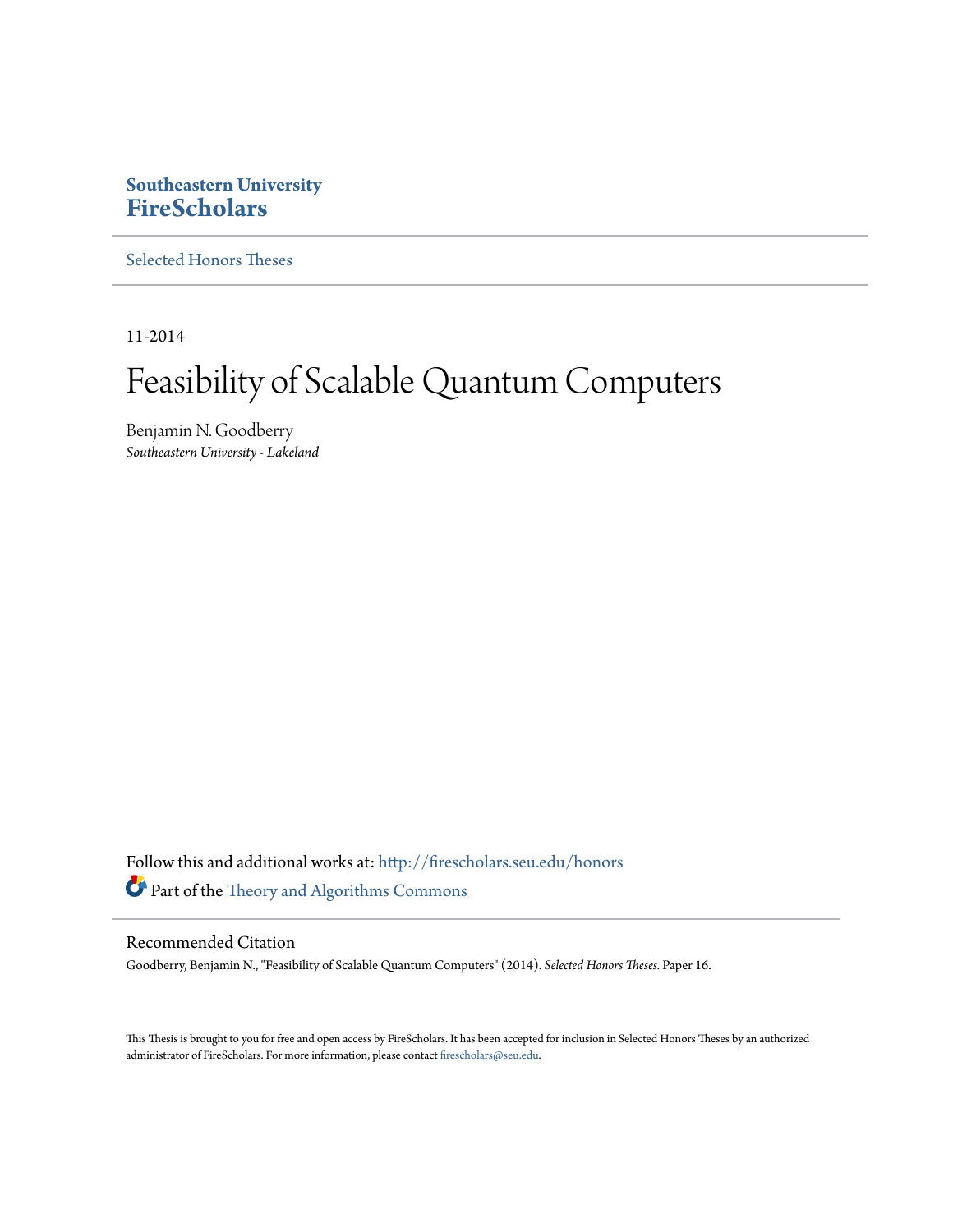Feasibility of Scalable Quantum Computers

Benjamin N. Goodberry

Dr. Gordon Miller

HONR 4112

1 November 2014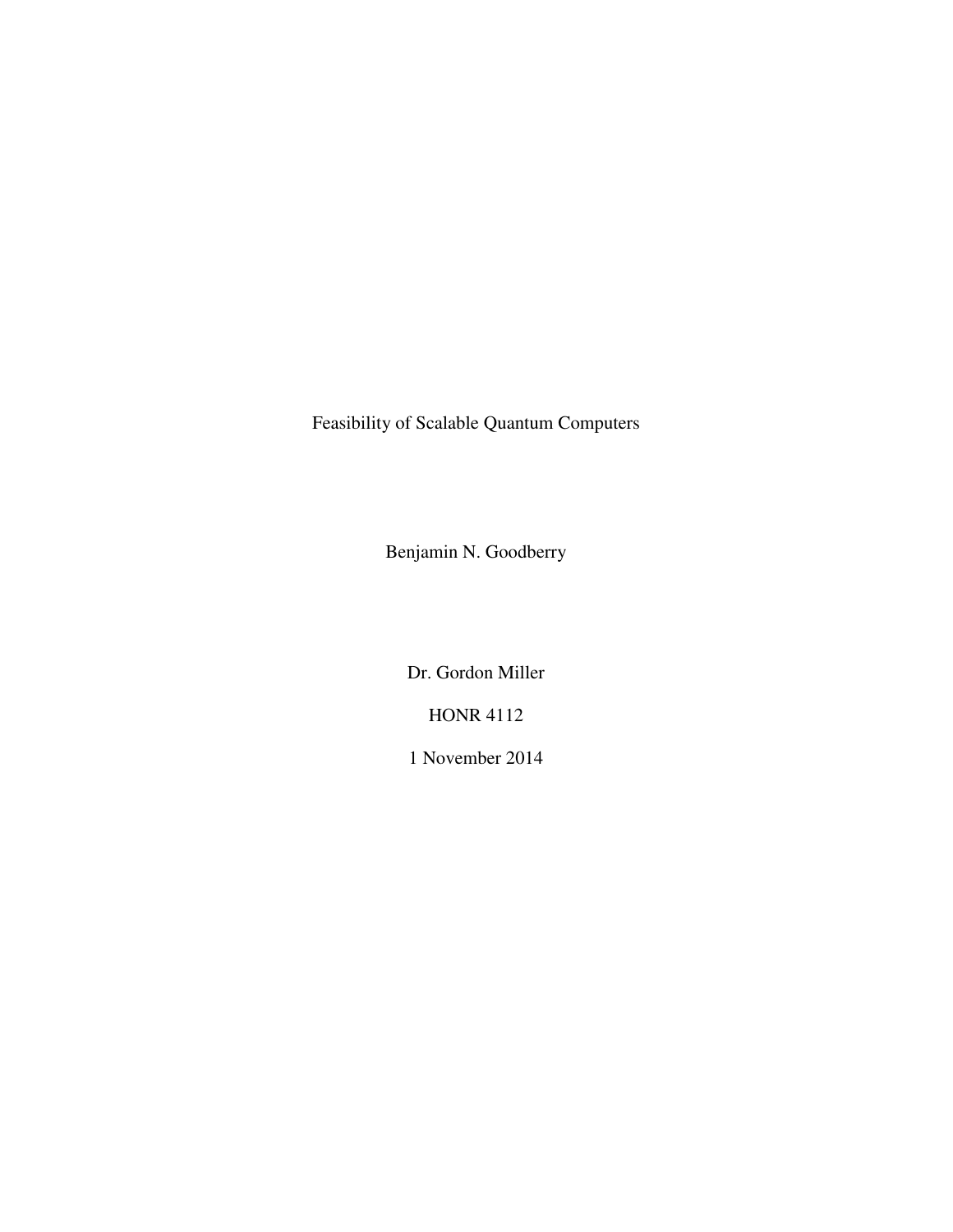# Table of Contents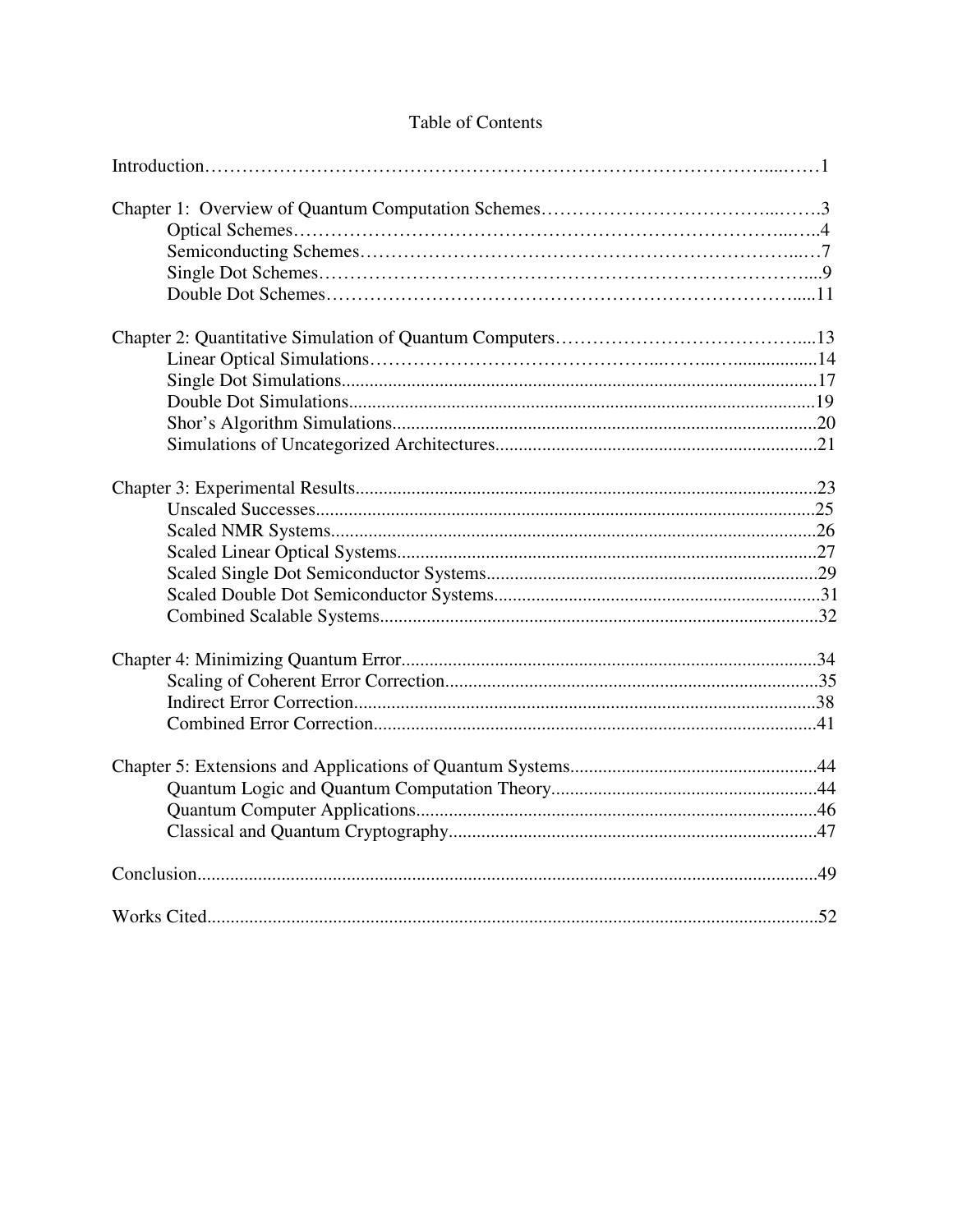#### Feasibility of Scalable Quantum Computers

## **Introduction**

The advent of quantum computing has brought about a change in how scientists think about information systems. If we can create a computer that has limitless potential to expand and answer complex problems, what is between current technology and that goal? And are there fundamental limits to how powerful a quantum computer could become? While working small quantum computers can be found now, the results they obtain are so small that they could be done not only by a classical computer, but often also by hand. It is obvious that if quantum information grows in importance, it will have to become large enough to answer problems efficiently that cannot be answered right now.

Problems faced in quantum computers come about as a result of fundamental properties of physics. Precise measurement of a qubit destroys any entanglement that qubit has with another. Acting even on qubits which haven't been measured introduces error into their states. These are not problems faced by classical computers. The 1 or 0 that a classical bit represents is simple and it is obvious that a value close to 1 would represent 1 in physical computers. That is not so with quantum computers- if two values are obtained from running a computation twice, it is possible for neither, one, or both of them to be valid solutions.

Scaling a quantum computer comes with even greater burdens. The threshold theorem puts forth stringent requirements for a computer to be scalable and as a computer gets bigger, so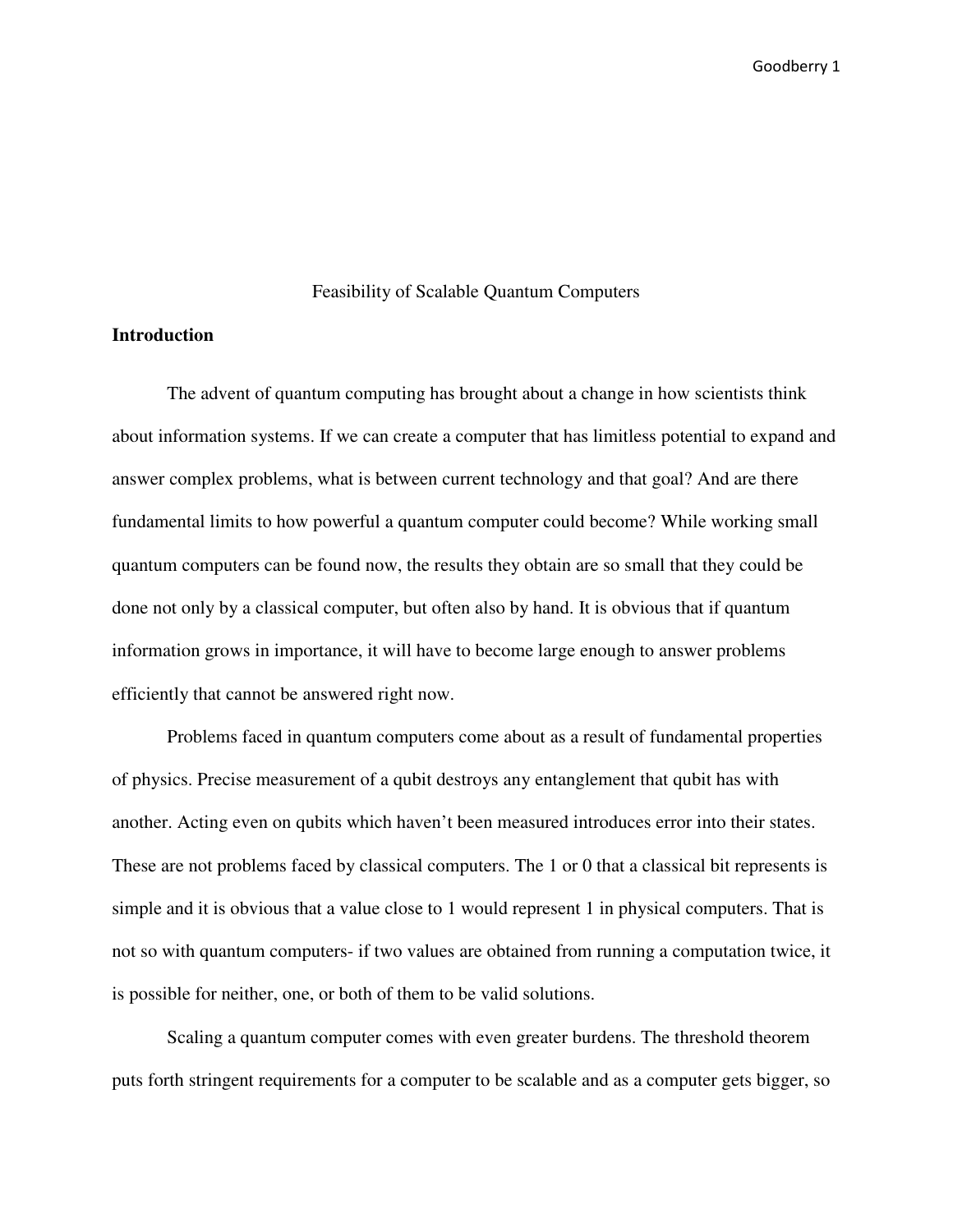do errors between qubits, and errors from the environment. If these errors are too great, the computer does not satisfy the threshold theorem, and therefore cannot be made scalable. Here is where there is question of whether a quantum computer of any useful size can be created: is there any way to minimize errors enough that a sufficiently large computer can provide accurate results? Also, will minimizing that error remove any benefits of the computer's quantum rather than classical nature?

Creating scaled quantum computers could introduce huge possibilities in math, physics, engineering, and computer science. Such issues as the many-body problem would be efficiently solved, a result known to be impossible with classical computers. Current encryption protocol would become useless, as Shor's algorithm can be used by a large computer to factor large numbers within relatively short amounts of time. Simulation of the most fundamental quantum systems would be possible, and all without prohibitively large computers. Not only could quantum computers reasonably answer any of those questions, it could do so without taking exponentially longer times or taking significantly more computation power.

 Currently, a large gap exists between the theoretical quantum computers we could create and the experimental ones that have shown success. While trivially small numbers can be factored, and one-dimensional potential systems can be simulated, those systems are redundant with modern classical computers. Attempts to create a physical, scaled quantum computer have so far all failed. Even the largest successes have been moot in the overall view of computer science. The bridge between where quantum computation is now and where it needs to be to become viable in commerce, personal use, or government use must be bridged by attempting to address errors and build bigger systems.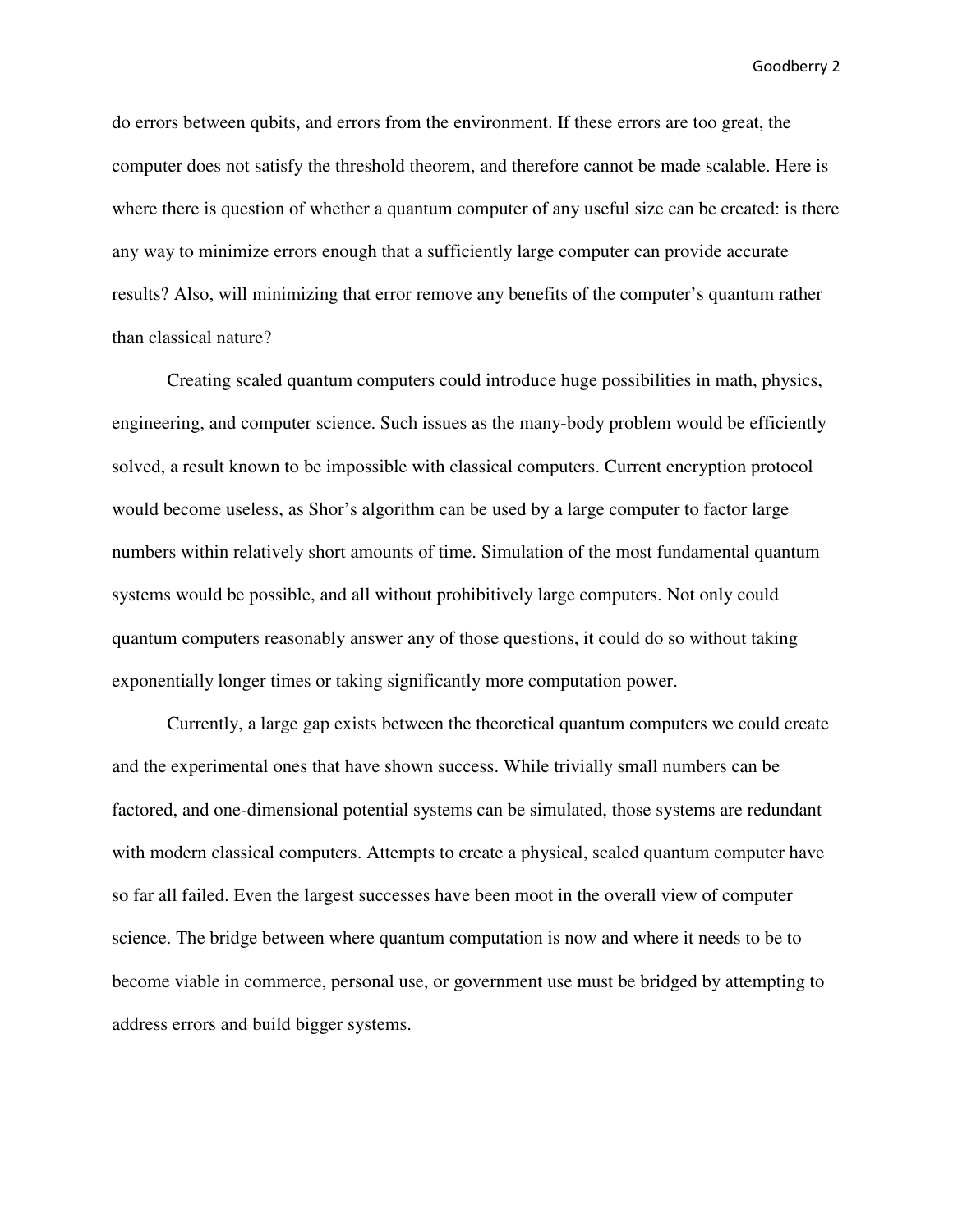Many possible solutions exist to the creation of a scalable quantum computer. So far, experimental computers have been severely limited by number of qubits available, environmental error, or resource costs to build the computers themselves. It is entirely possible that using some of the more recent ideas, such as using the structure of diamonds, might be the key to realizing the goal of scalable quantum computers.

#### **Chapter 1**

#### **Overview of Quantum Computation Schemes**

Though many quantum computing schemes have been attempted, the most common few represent the vast majority of research done in quantum computation. The primary types will be discussed here in terms of their feasibility while scaling to larger systems as well as efficiency in monetary cost and space required. Most research done focuses specifically on how the computer itself will behave when extended. However, in many cases it fails to address whether such results are truly significant. While some scheme might be technically feasible, if it is prohibitively expensive in terms of its physical resources, it is not worth considering for scaling in commercial or consumer uses as it will never become advanced enough to see whether it scales smoothly. For this reason, scalability both in terms of economic and technical possibility will be addressed.

Three systems stand out among all quantum computation schemes, in two categories. The first category includes optical quantum computers, which have significant support and research surrounding possible physical implementation. However, fewer experimental results have come as a result of studying photonic qubits. Optical systems have several aspects indicating increased scalability over other methods, so these will be addressed. The second category includes two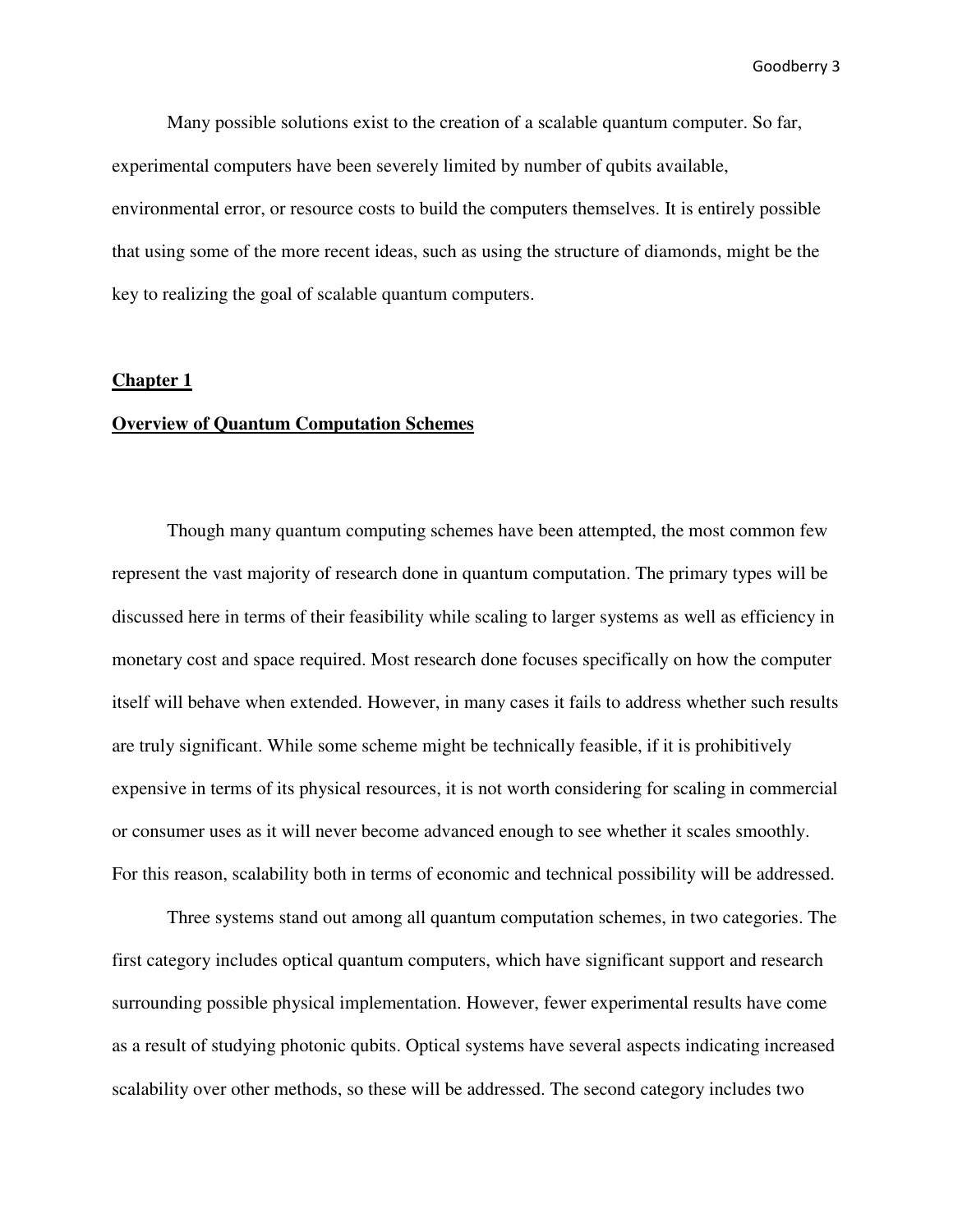systems: using individual electrons as qubits, with either single or double quantum dots. The former uses one electron to represent a quantum state, while the latter has two entangled electrons placed next to each other and analyzes their combined spin using electric charge. All three systems have been proven in principle experimentally, and these will be the primary methods used to discuss feasibility of scaling quantum computers in general.

#### **Optical Schemes**

Optical quantum computers show significant promise in comparison to most other computation schemes. Photons are used as the computer's qubits, which is a desirable trait, since controlling singular qubits is simpler in photonic computers than many other systems, as no prohibitively expensive equipment is required to create photons with the properties desired. Generally, the qubit must be created with specific pure-state polarization, be kept in a specific location, and have minimal interaction with other qubits or the environment before entanglement. If any of these aspects is not met, it will not hold accurate enough information to provide accurate results.

The orthonormal states these photons create are found in their polarization; since any polarized photon is a linear combination of arbitrarily-defined horizontal and vertical polarity, it can be represented in any location on the Bloch sphere. These photons, then, are sufficient for output of quantum states as computational results. The other required aspect, that the qubits have the ability to be entangled and manipulated in their entangled state, is inherently present as proved by Lu *et al.* where entanglement was proven to the extent of 12 standard deviations. The strong entanglement demonstrated by optical qubits indicates the feasibility of the method in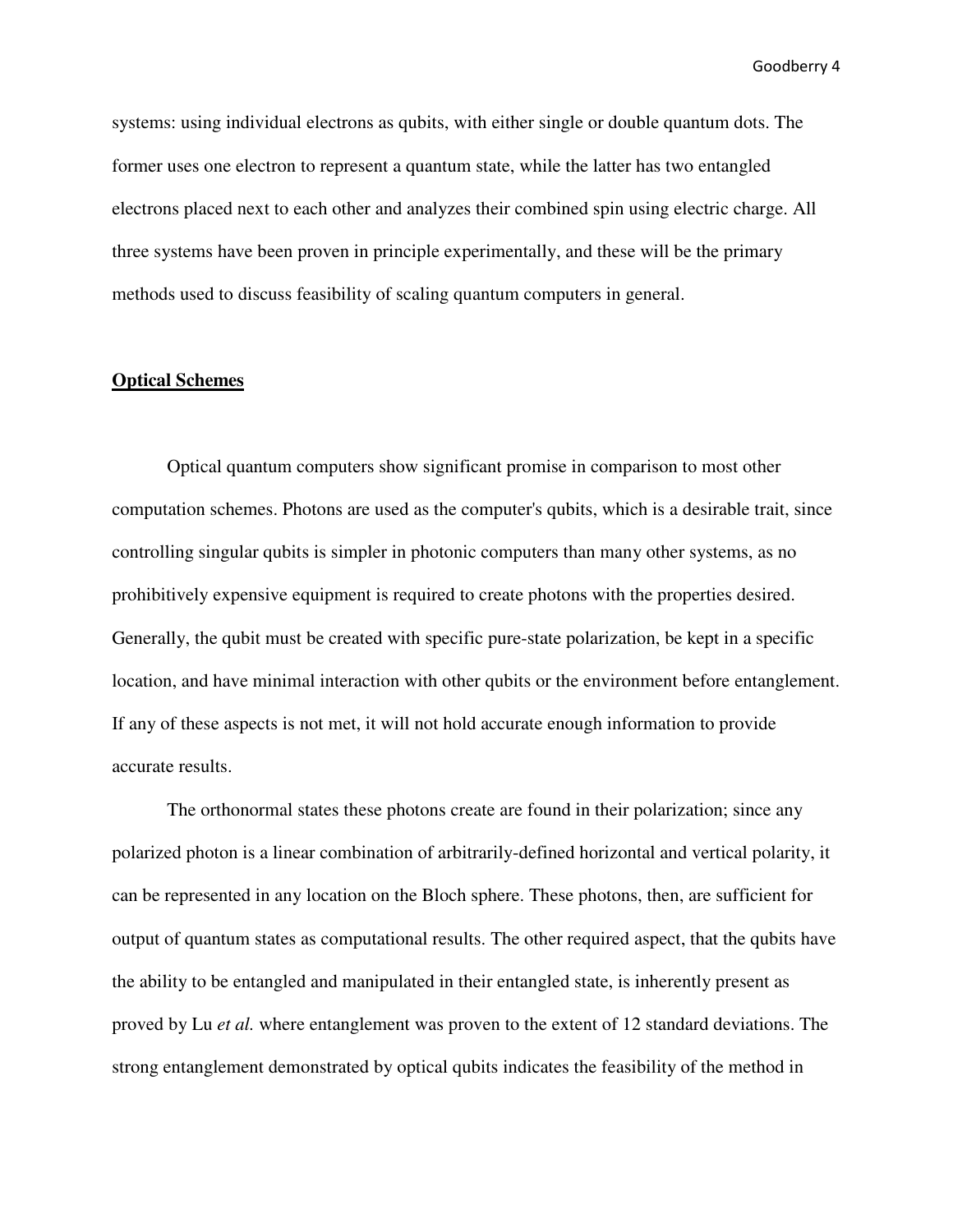general, as the first step of Shor's algorithm is essentially trivial so long as the qubits involved are highly entangled.

The fact that Lu *et al*. devise a system using an optical system that demonstrated sufficient entanglement proves the computation system is quantum rather than classical. Every step of Shor's algorithm is carried out successfully in their experiment, and the end results have very high (>99%) accuracy. Scaling is also implied, since the system utilizes cluster states, which can be expanded endlessly. O'Brien comes to a similar conclusion, that linear optical systems or cluster states are the most likely to retain entanglement and least likely to have error that is prohibitively large for a scalable computer.

O'Brien discusses the implications of optical quantum computing at length, focusing specifically on long-term scaling and the barriers faced in their realization. He states that one of the primary issues with feasible photonic qubit schemes is the need for several independent sources of electrons for entanglement to occur. One solution he proposes, which has been tested to a small degree elsewhere, is the use of a diamond. Such a system would be a cross between linear optical systems and semiconductors, reducing the issues of both systems. As O'Brien describes large systems, he states, "The majority of experimental demonstrations to date have relied on non-scalable single photon sources…scaling to useful devices will require high efficiency single photon sources and detectors that are efficiently coupled," indicating the primary issues facing scaling are restriction to single photon emitters and insufficient entanglement.

Uskov *et al.* address the need for additional resources to increase the likelihood of successful outputs in a linear-optical quantum computer. Their results indicate that adding ancillary qubits to an optical scheme does nothing to increase maximum probability of success.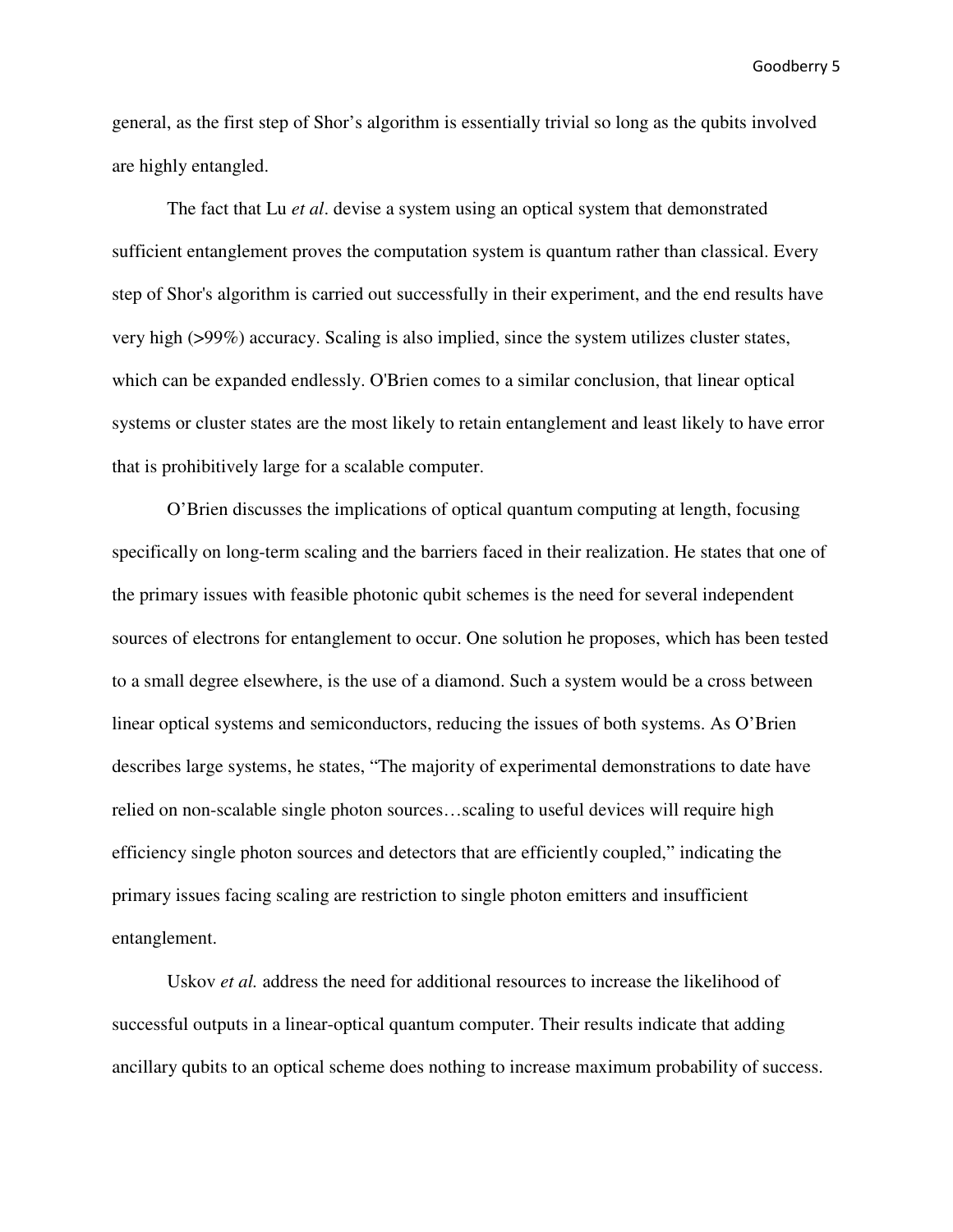So, unlike semiconductors, resources do not grow exponentially simply because of the requirement for ancillary qubits. While this is a moderate advantage in the scaling properties associated with photonic qubits, since quantum computers are generally approached on how to decrease exponential size increases, this has limited impact. Ancillary qubits are, at worst, only polynomially less efficient in use than standard entangled qubits. Even though the information indicates fewer resources are required for such a system, it has only moderate impact once the system is scaled.

Many issues with scalability are addressed more effectively by optical systems than any other. First, no ancillary qubits are theoretically required to scale a quantum computer, greatly reducing the cost required (as use of ancillary qubits tends to be inefficient). Second, as previously mentioned, cluster states may be used effectively by optical computation schemes. The benefits of these cluster states are apparent in previously mentioned research by O'Brien: many qubits can be acted upon simultaneously without substantial increase in computation time or coherent error. Also, given that the qubits will be used for the same step of the computation process, they can be recycled in appropriate error correction schemes. Third, photonic qubits are readily created by inexpensive technology, since photons are ubiquitous, unlike such things as semiconductors which tend to be expensive and hard to access in large quantities. All three of these properties contribute to a lower entry barrier for scaling a quantum computer using photonic optical qubits.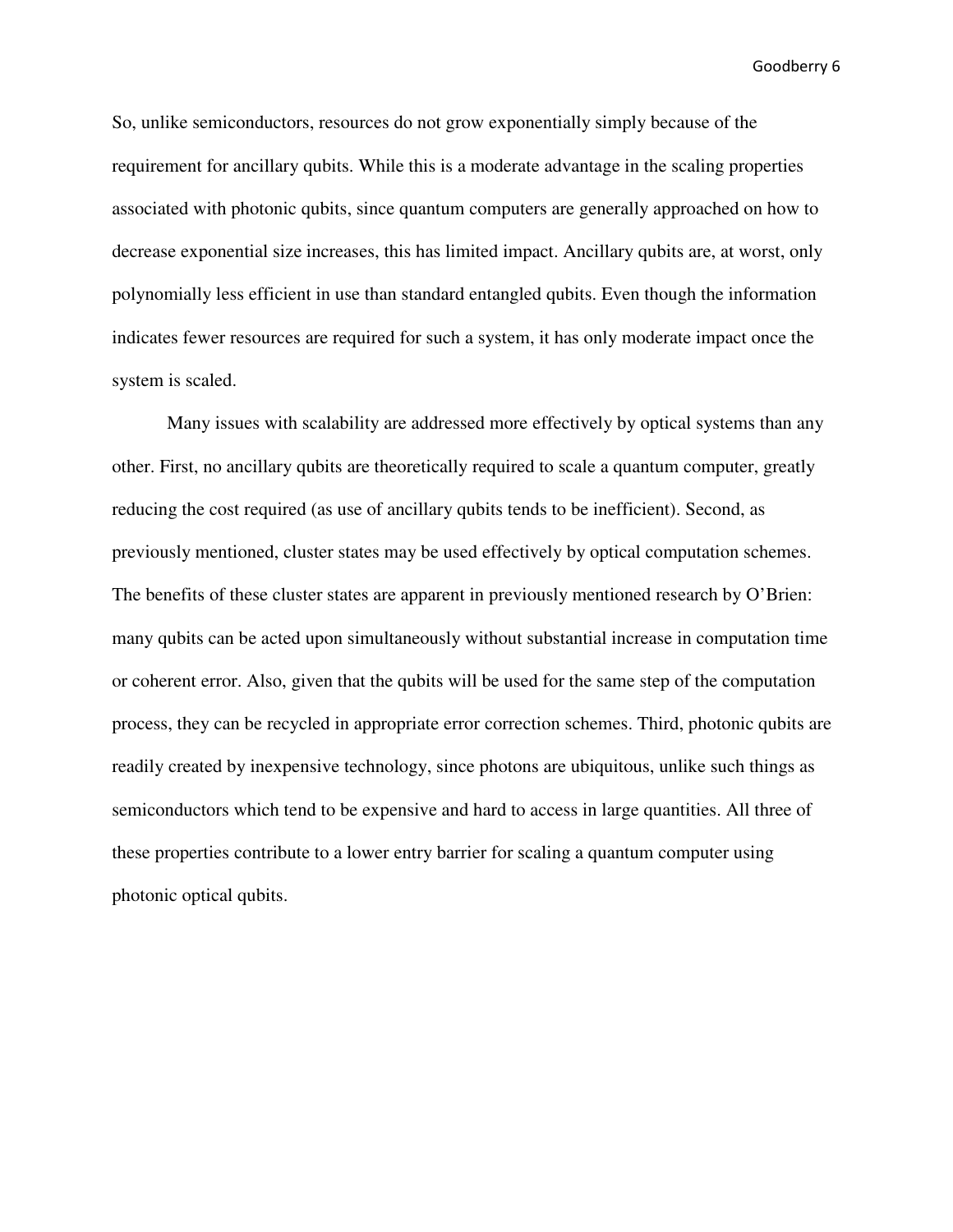#### **Semiconducting Schemes**

Perhaps the most widely studied method of experimental quantum computers is the semiconductor. Among these, the most common versions utilize silicon chips and gallium arsenide. Since a scheme based on semiconductors requires an electron donor, Calderón, Koiller, and Das Sarma offer sulfur, selenium and tellurium as viable options. The authors prove that using any of these provides a very long time frame before error is insurmountable, so semiconductors seem to be a promising scheme. Another method, used by Coppersmith, Lee, and Allmen uses a combination of silicon and silicon germanium to "stretch" the silicon layer, providing a more stable environment for the electron qubits. The advantage to the system is decreased error caused by interaction among the electrons.

The appealing aspect of semiconductor quantum computers is the ease of measuring and manipulating the qubits' states. Since the electrons used are in stable locations, unlike using qubits, they will remain there until otherwise moved. Petta *et al.* demonstrate a system to measure and change electrons' states in a semiconducting quantum computer, and similar to other articles, show that the error is slow to take effect. Another large advantage of semiconductors is that there is a working single electron transistor, outlined in the work by Conrad, Greentree, and Hollenberg, which encourages scalability as a possible result of work with quantum computers using a silicon semiconductor.

Many aspects inherent to semiconductors are beneficial to their application to quantum computers. The lack of magnetism at low temperatures is ideal for the use of either spin or charge to be used as the qubit in single or double quantum dot architecture, and that aspect is not generally found outside of semiconductors. However, nonmagnetic semiconductors are very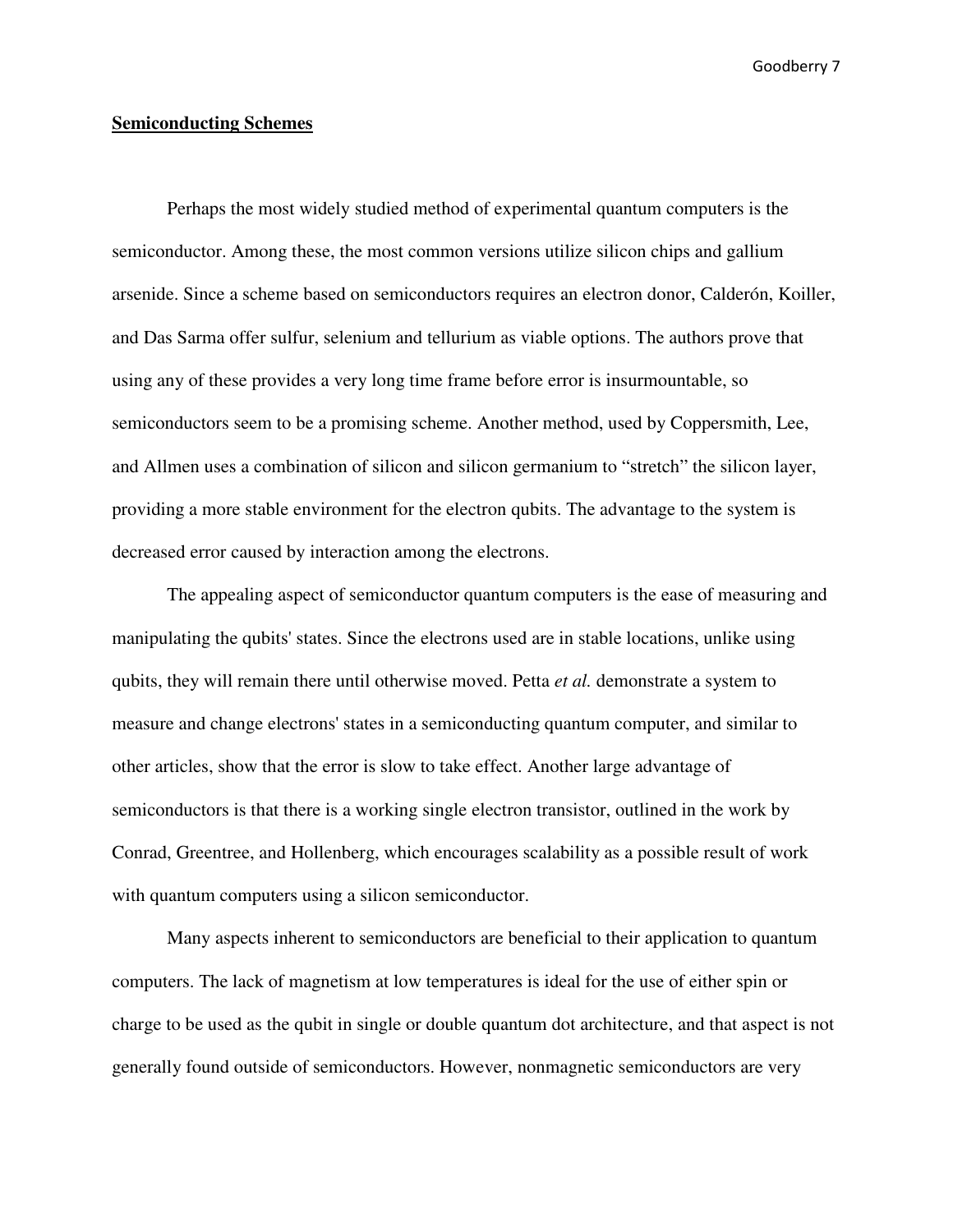expensive even in small amounts, so they are somewhat prohibitive in terms of the feasibility of increasing the scale of computers using silicon chips. Xue's solution, to use only singular quantum chips in otherwise classical computers, may provide a solution to the increased price. Otherwise, these systems will likely be limited to only medium-to-large companies and other wealthy parties looking to use quantum computers. They will theoretically scale to even an arbitrary degree as described by the relatively low error and application of the threshold theorem. Therefore, semiconducting schemes are among the top candidates for research in order to increase efficiency and decrease both price and computational requirements.

Scalability of semiconductors has been demonstrated in a quantitative analysis by Hornibrook *et al.* in which a supercooled semiconductor uses a field-programmable gate array (FPGA) to manipulate a qubit. The result of the demonstration is an application of a classical control scheme that is readily applied to quantum computers. Such a system would be extremely desirable: based on the threshold theorem, this would imply that scalable computers are not only possible, but relatively easily created. Using systems already available in classical computers would allow physical computers to be created using only small adjustments, and the macroscopic system would essentially just be a classical computer with its constituent parts being quantum. As classical computer construction is a well-developed field, expanding such computers would be trivial.

While the theoretical aspects of semiconducting quantum computation schemes have been addressed in research by Hornibrook *et al.*, separate problems arise in the availability of resources involved, and the conditions in which semiconductors work. In general, the silicon that is specially treated would be of a prohibitive cost for mass production for commercial or widescale consumer use. The majority of experiments use this treated silicon for its magnetic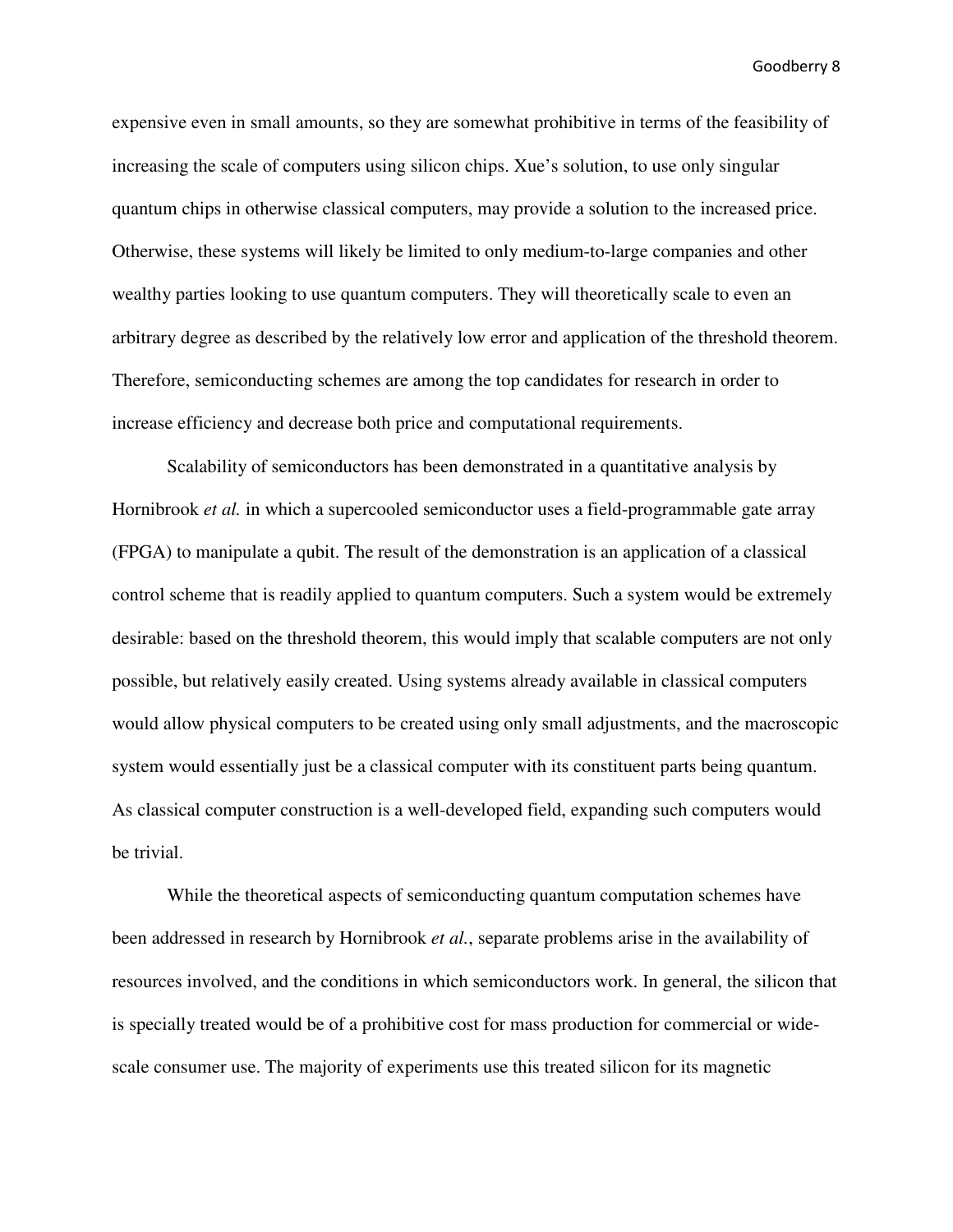properties. Its magnetism is inherently insignificant, and therefore it does not interact undesirably with any quantum information. Because quantum computers fall apart when any notable interaction takes place within the computer itself (in this case the silicon) or the environment, using anything less than treated silicon would likely cause usable information to be lost.

The second physical issue with semiconductors as quantum computers is that most experimental demonstrations of semiconducting architectures have been done only under extremely low temperatures, usually far below 1 Kelvin. This is restrictive if it must be done for larger systems, since supercooling objects means providing a constant supply of coolant. Because scaling quantum computers must address the issue of losing quantum information and also the costs involved in physical production of such computers, using limiting structures like supercooled computers restricts possibilities severely. How far a quantum computer might go in its utility and ability to be recreated for commercial or personal use must also be addressed, and for this reason, semiconductor solutions at or near room temperature is an area that needs significantly more attention. Otherwise, quantum computers will only be of very limited application, and only used by wealthy companies or governments.

#### **Single Dot Schemes**

In Si quantum computers, the two primary possibilities researched are single and double quantum dots. While quantum dots are used for a single qubit regardless of whether they use single or double dots, the stability of the resulting computer depends substantially on which system is used. Calderón, Koiller, and Das Sarma discuss the possibility of a single spin system with individual electrons as its qubits. In their results, the researchers found that the spin is much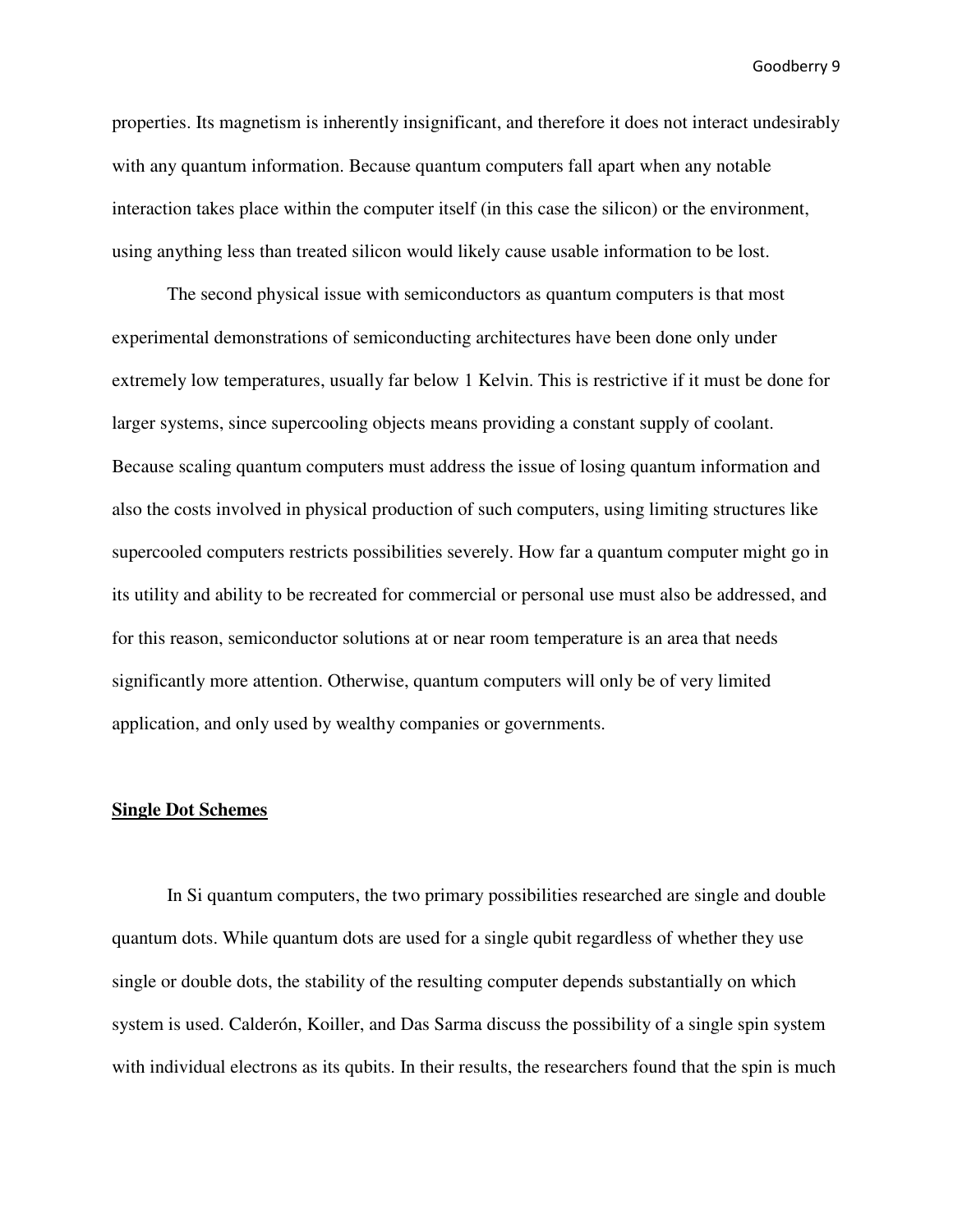harder to measure for a single electron than a double dot. Further, they state that "Double donors (S, Se, T) in Si are substitutional deep centers whose electrons' binding energies … are typically one order of magnitude larger than for single donors (P, As, Sb)." What this implies is that the quantum information stored in the double-electron system is much more sensitive, so results will theoretically be on the order of 10 times more accurate, thereby reducing error. Given this, since double electron donors are still very commonly used elements, including sulfur which is mentioned as an option, double donors are a much better option for scalable quantum computers than single counterparts.

One possibility that redeems the feasibility of using single quantum dots is outlined by Conrad, Greentree, and Hollenberg. Their experiment uses a Single Electron Transistor, or SET, to both measure and control the state of a qubit in a semiconducting quantum computer. While using a SET is not limited to single electron systems, the SET itself does use a single quantum dot to measure electric current. The issues outlined in other papers regarding sensitivity of single dot systems are not addressed. However, the ideas presented in this paper have two promising implications. First, the system is able to control the state of a quantum dot as well as measure the state it is in. This twofold application makes it very efficient, an aspect necessary in addressing scalability. Second, because the system is highly sensitive, the SET will have a relatively small margin of error on its measurements. Effectively, fewer error correction gates must follow a SET measurement, again decreasing the space requirement for SETs. So while the quantum dots themselves will likely not use single electrons as qubits in a scaled system, the single dot system still has possible applications.

Phosphorous electron donors have also been used as a possible form for single-electron semiconducting quantum computers. Pla *et al*. devise a manipulation and measurement scheme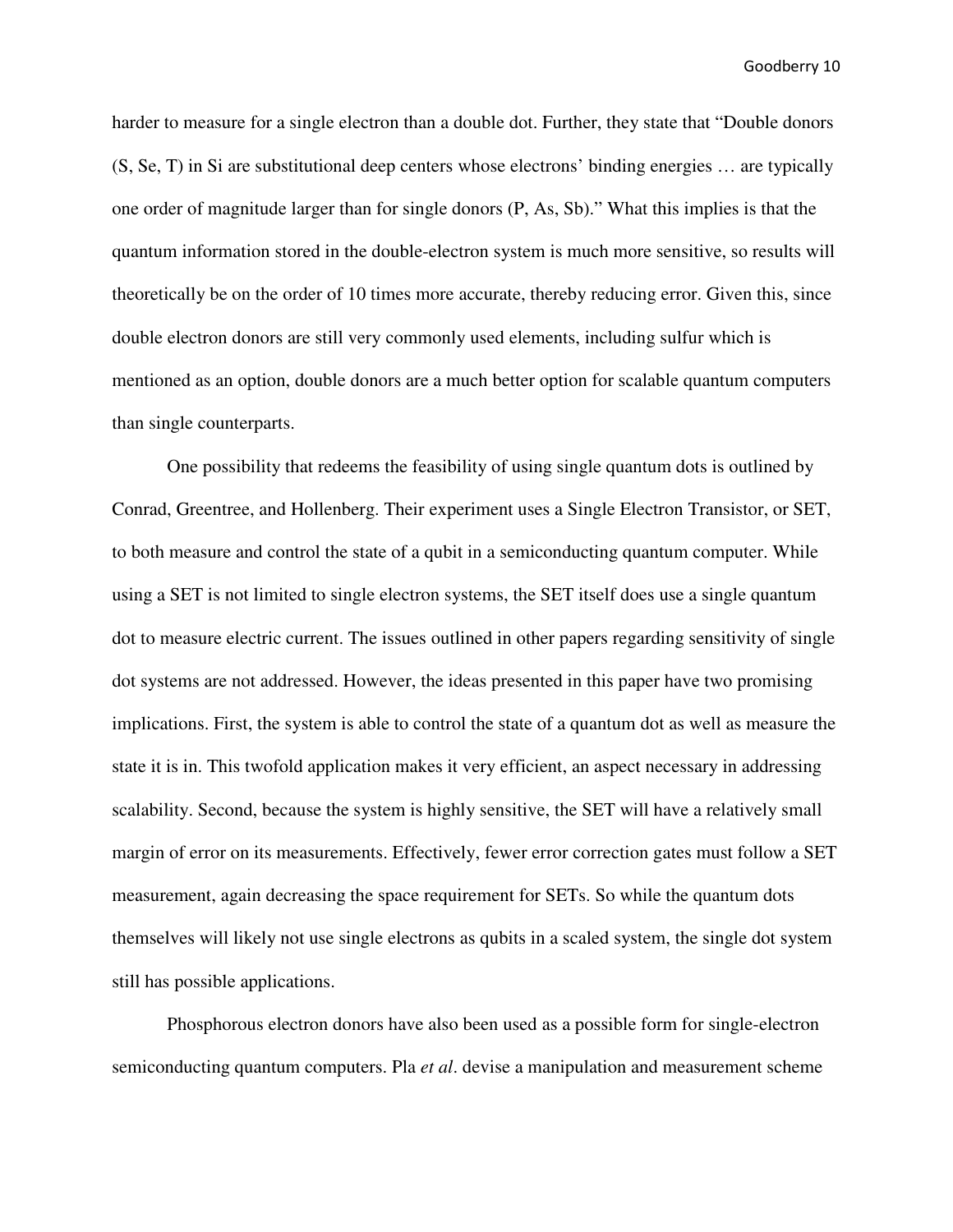available for use in single quantum dot systems. According to the authors, "…it is a formidable challenge to combine the electrical measurement capabilities of engineered nanostructures with the benefits inherent to atomic spin qubits," so rather than attempt to reconcile the extremes of measurement of qubits based on spin states, they use the simpler methods that could be measured using SETs. Even without using specifically engineered samples of the semiconducting material, the study ended with results of 90% or greater success, much of which would be addressed with more specific supplies (specifically enriched Si substrates). The results demonstrated by Pla *et al*. indicate that, while double quantum dots have more backing in terms of research and technical results, the advanced state of single electron systems indicates they are possible and worth pursuing.

#### **Double Dot Schemes**

Petta *et al*. demonstrate a physical example of how semiconductors using double quantum dots might be physically realized. The system is created using GaAs/AlGaAs to create a 2-well system in which two entangled electrons of independent states rest. As mentioned previously, such a system has a high accuracy in measurement, and the SET would act as a possible method of measurement at the end of the computation. Petta notes that "This two-electron spin qubit may provide a starting point for implementation of quantum computation schemes with considerable practical advantages: [a]ll operations for preparing, protecting, and measuring entangled electron spins can be implemented by local electrostatic gate control," which is a well-developed area that could easily be scaled. Since the experiment's results demonstrate necessary attributes for scaling, the GaAs/AlGaAs system must be considered a strong possibility. It meets the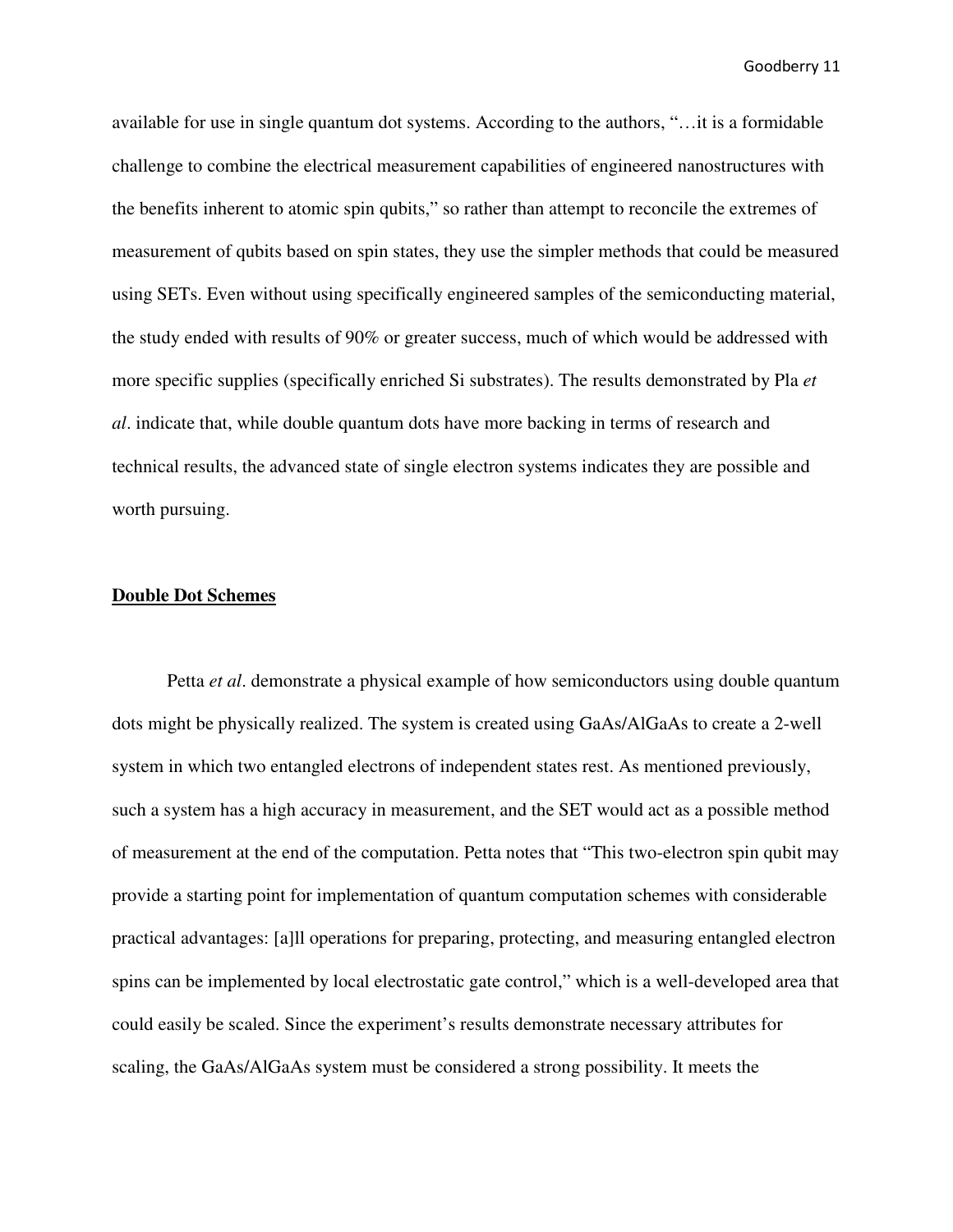requirements including entanglement, long coherence time, and high accuracy of measurement. While the same issues in economic expense apply here, the efficiency of the system reduces the costs associated with its production.

A GaAs/AlGaAs computer is not the only scheme available for double dot quantum computers. Coppersmith, Lee, and Allmen offer Si/SiGe as a viable option for a semiconducting computer. One of the primary issues addressed in their research is interaction between electrons in wells that are close together, which causes coherent error in any silicon-based system. Normally, though, increasing in scale will cause the coherent error to increase while the computer increases in scale. The Si/SiGe does not have this issue however, and according to their results, the system is "robust even in the presence of gate potential fluctuations and imperfections such as quantum well width variations," In other words, the system described does not lose information caused by the electrons themselves. These interactions in most articles are categorized with other coherent errors, but the fact that a Si/SiGe system essentially removes this as a problem places it ahead of other methods.

Some of the research published regarding double quantum dots is among the most important step toward complete implementation of scalable quantum computers. This can be seen in an article by Xue, who outlines the gates and physical systems required for every step of a computation using two entangled electrons. While others have tried this, Xue's research indicates high values for coherence time, accuracy of retrieved results, and scaling.

Xue's research has more implications than a schematic for a double dot computer: it also provides a system which hardware could use to implement the system onto a modern classical computer chip. The implications of his idea are great for the feasibility of scaling chips that are quantum in nature into systems that are already used in computer science. While others tend to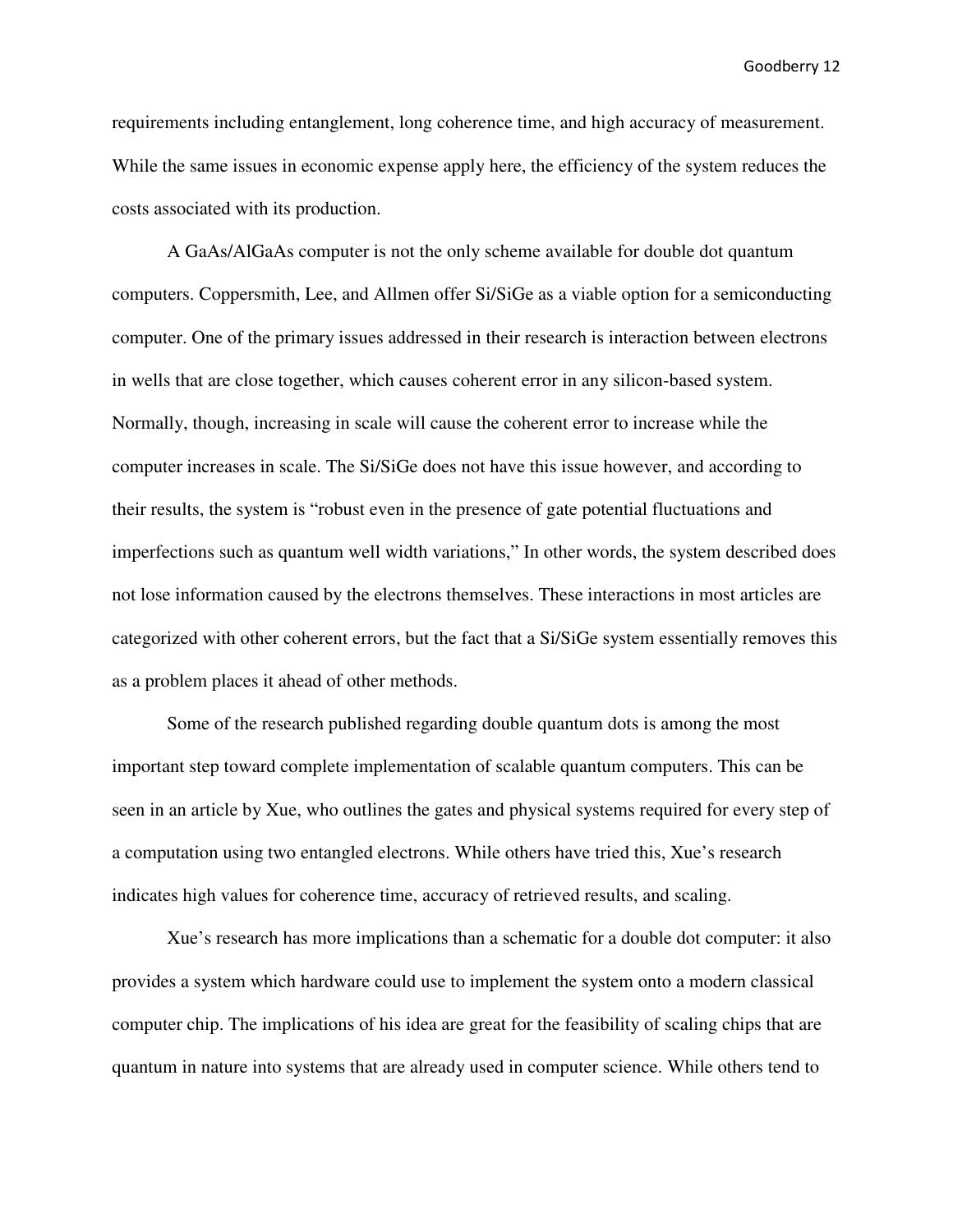create entirely new quantum computers to answer specific problems, Xue's chip would be used specifically for implementing Shor's algorithm to factor large numbers, and would depend on classical hardware that would not need to be developed separately from regular systems.

Double dot quantum computation schemes so far have proven to be the best in terms of space efficiency and accuracy of results. Since the materials to create them are expensive, this is especially important in respect to the feasibility of their scaling. Each article demonstrates that scalability is realistic in double dot systems, but also in semiconductors in general. Because there is precedent in creating physical realizations of scaled versions of both double and single dot quantum computers, each should be considered in feasibly developing scalable quantum computers.

#### **Chapter 2**

#### **Quantitative Simulation of Quantum Computers**

 Despite their limited application, quantitative simulations of quantum systems run on classical computers drive advances in the creation of quantum computers. This is unsurprising, since the actual production of such computers is currently extremely expensive for no tangible return. Simulating systems, though, requires no actual quantum computer. However, the drawbacks are inherent in the fact that such computers are not quantum at all. They are instead very basic attempts at the mathematical processes behind quantum computations. Still, since creating a true quantum computer is economically unfeasible except in a few special cases presently, their results are the closest available to actual realization of quantum computers.

 Currently, the problem facing quantitative approximations for quantum processes is that scaling cannot be attempted accurately with simple simulations. Researchers might be able to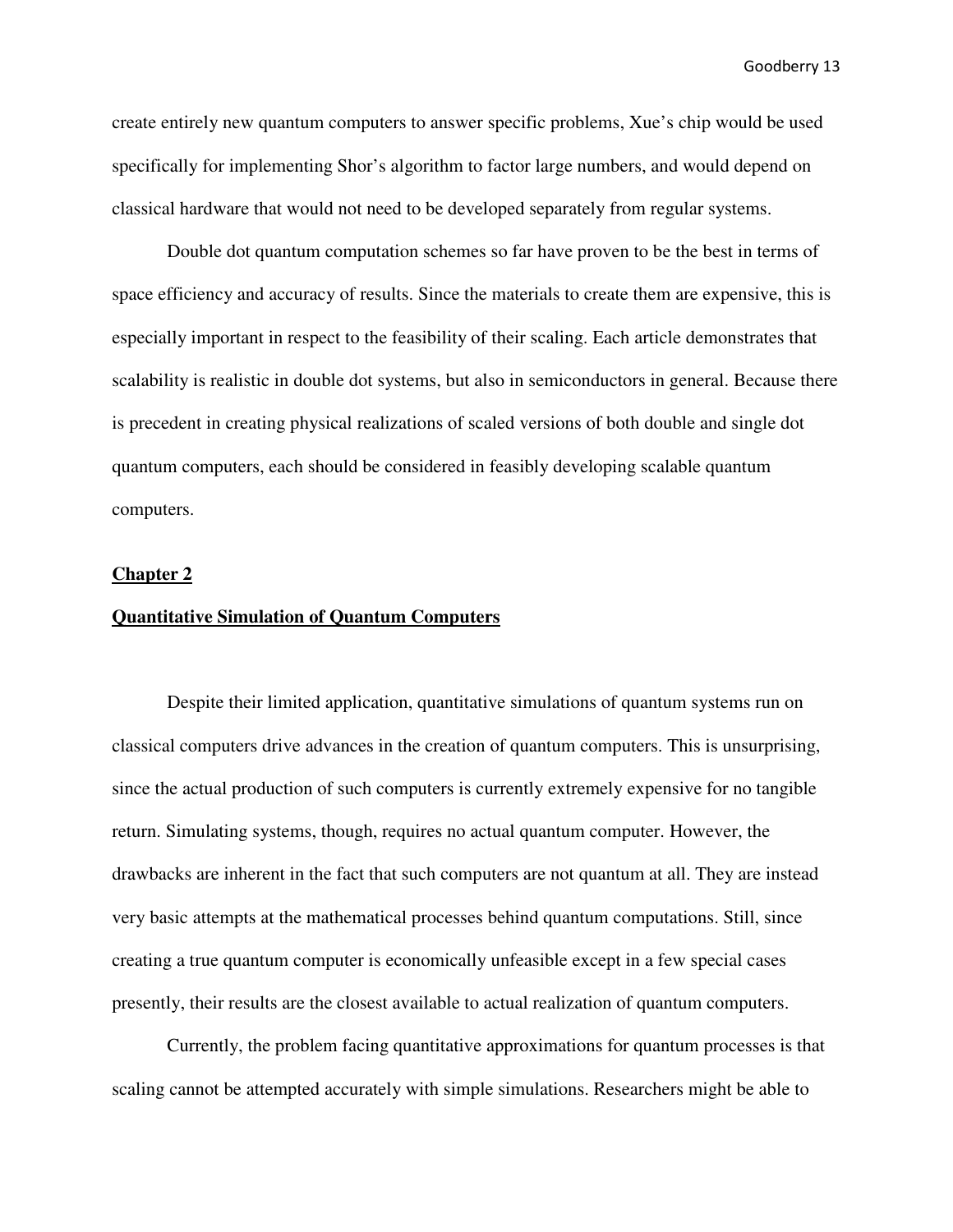address how specific error forms affect a computation scheme, but the results tend to be inconsistent. So true assessment of the scaling aspects of quantum computers cannot be approached this way in general. Still, the proposal and analysis of scalable architectures is valuable in providing the framework for physical creation of quantum computers that theoretically scale well. One thing to note about simulations is that they are often used as confirmation that a form of computation scheme is worth attempting. If even a simulation is unsuccessful, that idea is not pursued further.

 Most of the systems described using quantitative analysis do not fit perfectly into a single category of a quantum scheme. Since they are not experimentally realized, current architecture is not a limitation to simulations. So while few of the systems described in this section are perfect matches for the category they are in, generally they are analogous and would best be described by one well-developed scheme. In this section, all research will be split into the scheme whose experiments are most similar to the methods used.

#### **Linear Optical Simulations**

 Both cluster states and linked states are possible setups of scaled optical computers. Cluster states depend on inputting a large number of qubits simultaneously, processing them all using the same algorithm, and finding average values among all qubits. Linked states, on the other hand, entangle successive photons with two other qubits, one "ahead" and one "behind". The end result is a chain of entangled photonic qubits, and in theory spreads the error evenly among the qubits. The linked state system is implemented theoretically by Mor and Yoran. Though the scheme still uses linear optical photonic qubits, no other system has been created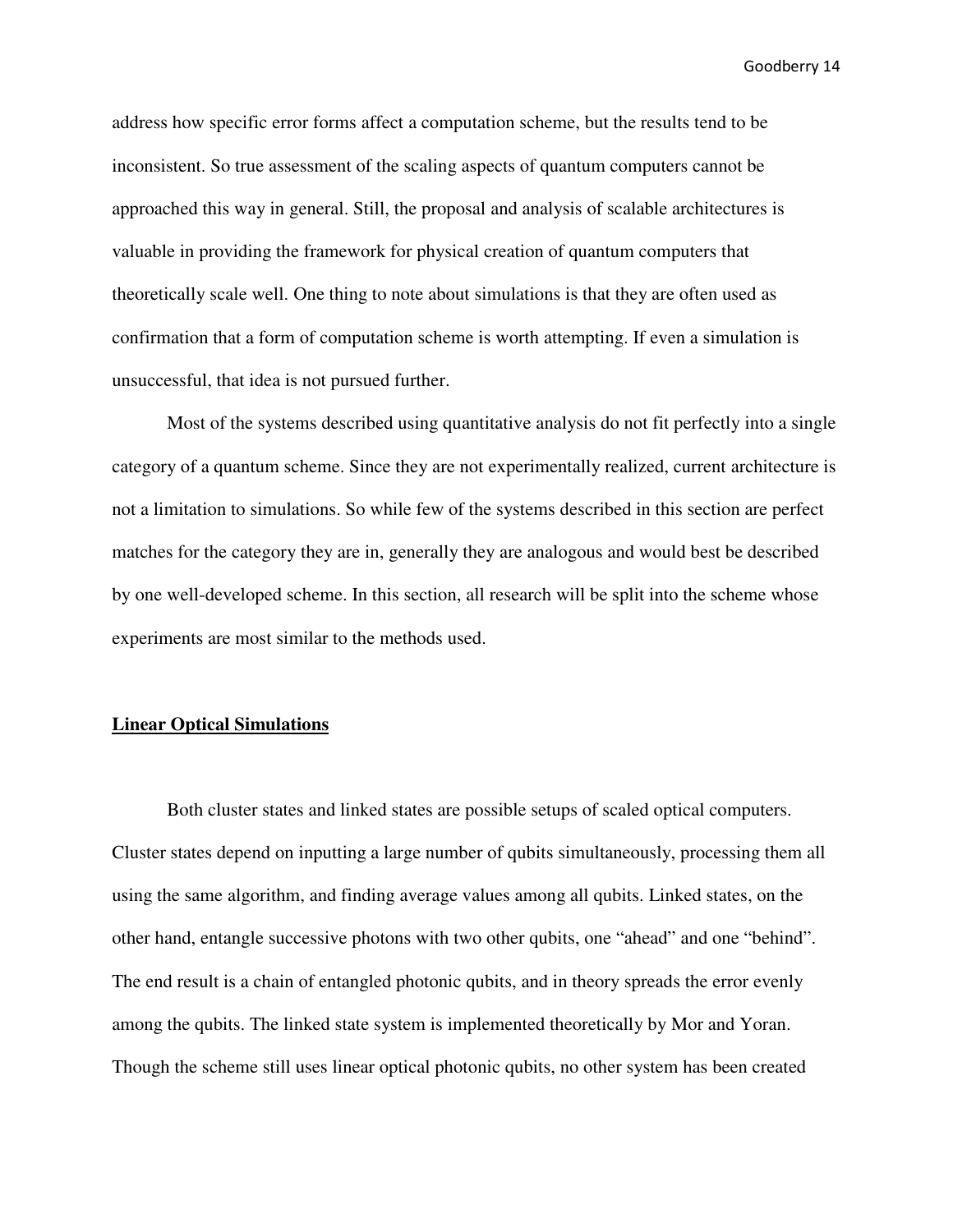previously that utilizes entanglement linearly between the qubits. The primary results demonstrate only a polynomial number of required photons to demonstrate entanglement. Therefore, the system should scale well without exponential increase in error or required materials.

 Wang, Yang, and Nori further develop the use of cluster state optical qubits in order to scale computers without insurmountable error. The researchers describe their combination of atomic and photonic systems,

"Cluster states can be easily generated and stored with atoms, but it is difficult to perform measurements on atoms. In contrast, it is easy to perform measurements on photons, but it is difficult to store quantum states using photons. Thus, this hybrid proposal uses the best from atomic and photonic qubits, to provide robust one-way [quantum computing]. Namely, to generate and store cluster states in an atomic system, then transfer to photons the states that are subjected to measurements, and then perform single-qubit operations and measurements on photonic qubits."

These results have profound implications in addressing scalability of hybrid atomic/photonic qubits. In effect, the long storage of information using atomic structures is similar to application of a classical computer storage system. Unfortunately, one major possible source of induced error is in exchange between the two forms of quantum information carriers. Wang, Yang, and Nori do not address this possibility, so their conclusion for a scalable hybrid system may be insignificant in its impact.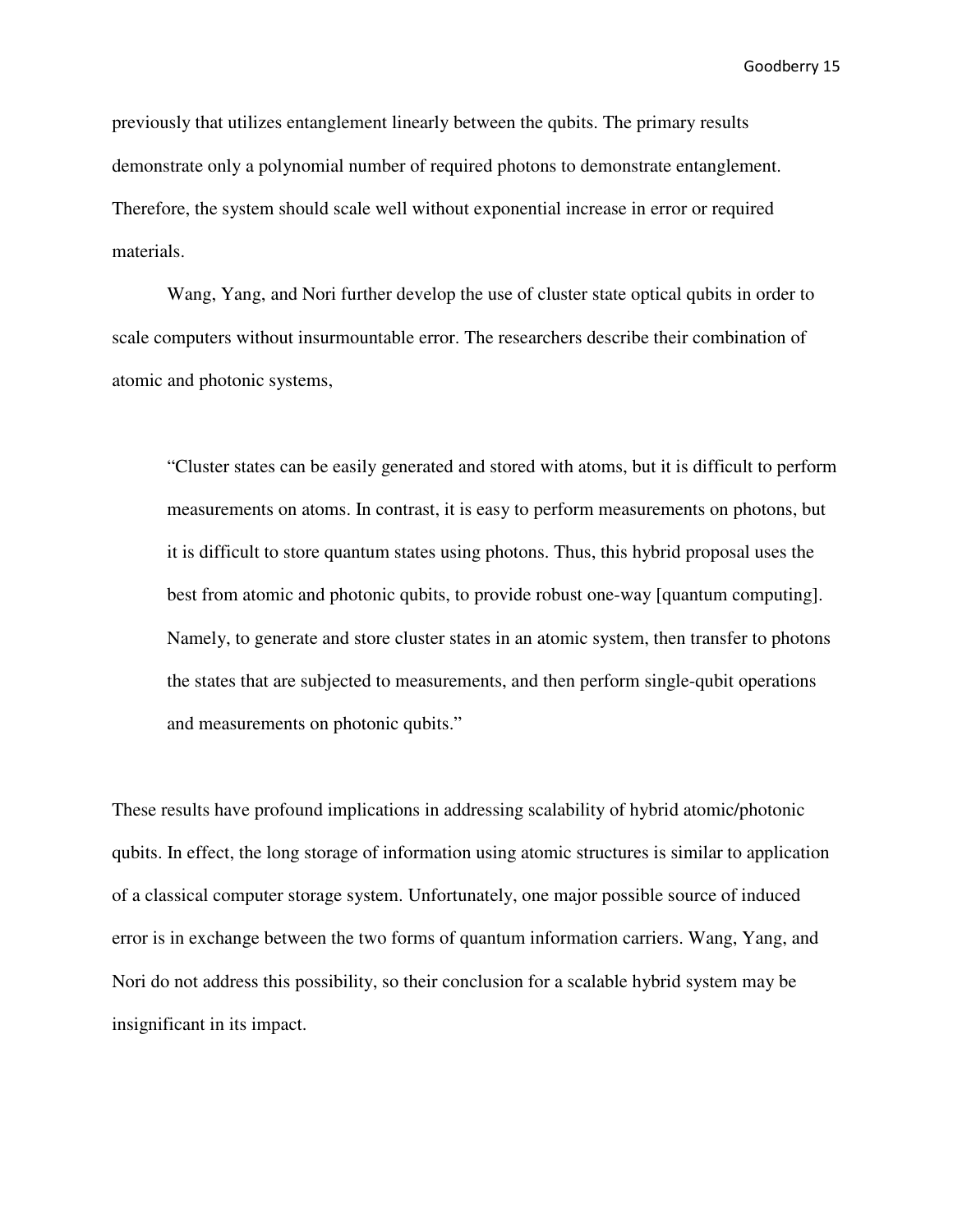Wei and Deng propose another architecture using photonic and atomic qubits. However, rather than transfer between the two systems, they propose the use of a linear optical quantum scheme for beginning the computation, using entangled photons for nearly the entire process. The single quantum dot would be used late in computation, only as an agent for the measurement of the states of the final qubits.

The issue addressed here is the difficulty in creating interaction between photons, which is fixed by interaction with the quantum dot. Scalability comes from the ability to use highlyentangled cluster states with an arbitrarily large number of optical qubits. Since cluster states are a well-developed system of scalable quantum computers, their ability to avoid and decrease coherent error can be taken advantage of in this system. In the end, a CNOT gate architecture is implemented that scales well with both the photonic and atomic qubits in the system.

 In a separate article, Wei and Dang design a set of gates that would fit in the same system as their other research. These include CNOT, SWAP, square root of SWAP, and three-qubit Toffoli gates. Each of these is fundamentally required for a useful quantum computer, including one that has the ability to undergo Shor's algorithm. All previous results regarding scalability of the system still hold, since the cluster states are used alongside a single dot scheme. The most interesting part of the implementation of all those gates is that, despite no full-scale quantum computer existing using these components currently, the entirety of a scalable quantum computer is theoretically possible with only those fundamental pieces.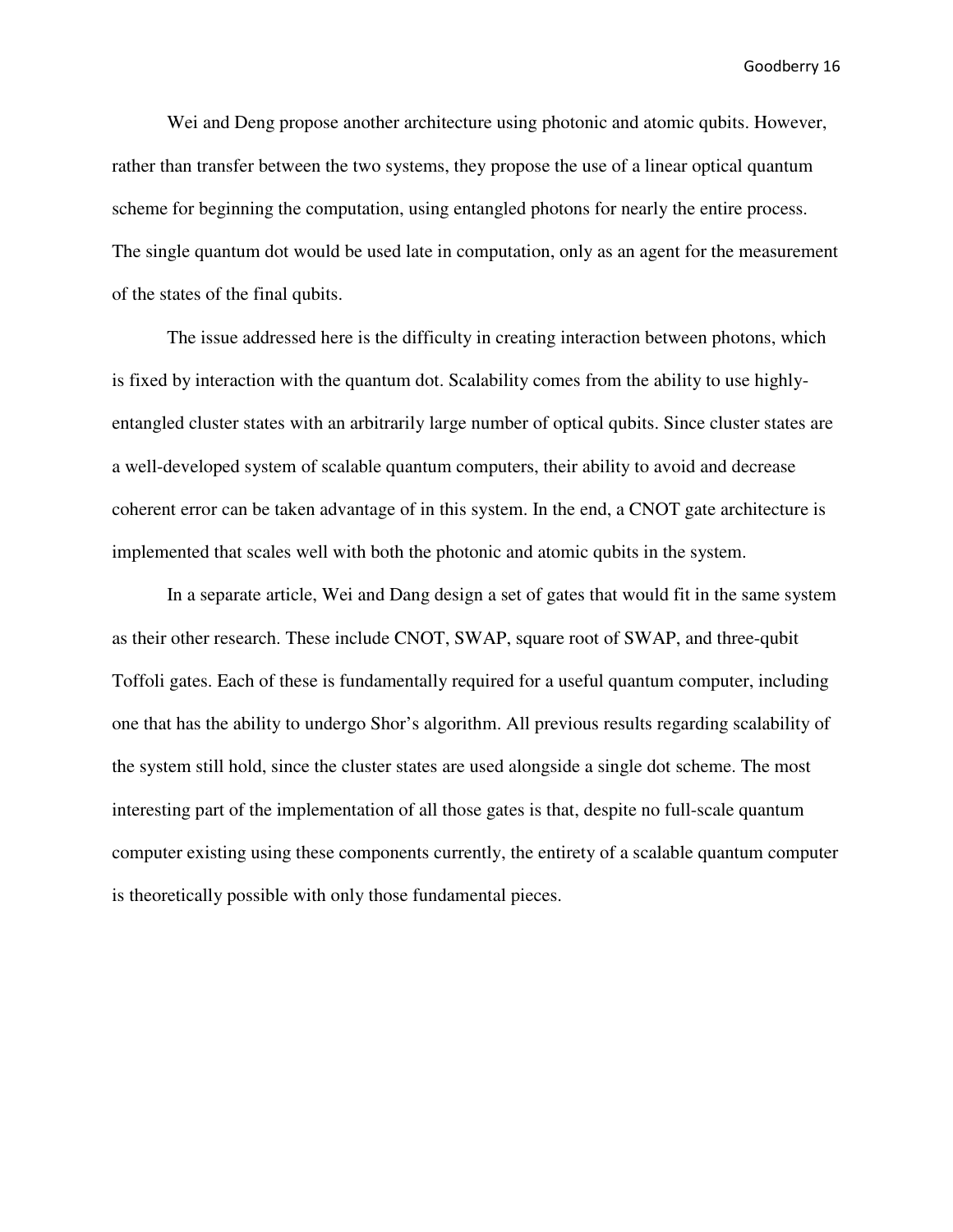#### **Single Dot Simulations**

 On a simpler basis, some quantitative research focuses specifically on simulating one aspect of a quantum computer. For example, Das Sarma and de Sousa address the issue of whether the coherence time available to single dot quantum computers is feasible for production of scalable computers. While previous results indicated the upper bound for the timeframe is less than a microsecond, their research demonstrates theoretically that a P donor with a Si or GaAs quantum dot is feasible for long coherence times. Despite the simple premise of their research, proof that a reasonably useful time for scalability of single quantum dot schemes is significant in encouraging research in their use.

 In contrast to manipulating only small number of atoms in a semiconducting quantum computer, Burgarth *et al*. offer the possibility of using a large scheme, but only analyzing properties of the extreme ends of a spin chain. The plan is fundamentally different from the linear optical qubit chain offered previously. In this case, the intermediate qubits are not used in final calculations. Instead, the middle particles are essentially used to shield against uncertainties caused by the end qubits. So if a small magnetic field is caused by the spin of one end, the environmental effects will not have any noticeable impact on the other end.

In terms of application, this method may have issues when used in a scalable quantum computer. Significantly more space is required to have a chain between every pair of entangled qubits, and there is still an environmental effect, albeit a small one, by each of the intermediate particles. Further, the time required for information to travel from one end of the chain to the other may not be insignificant, and the authors do not address possible incoherent error caused by computation time. Overall, while the idea is interesting, there is a lack of numerical support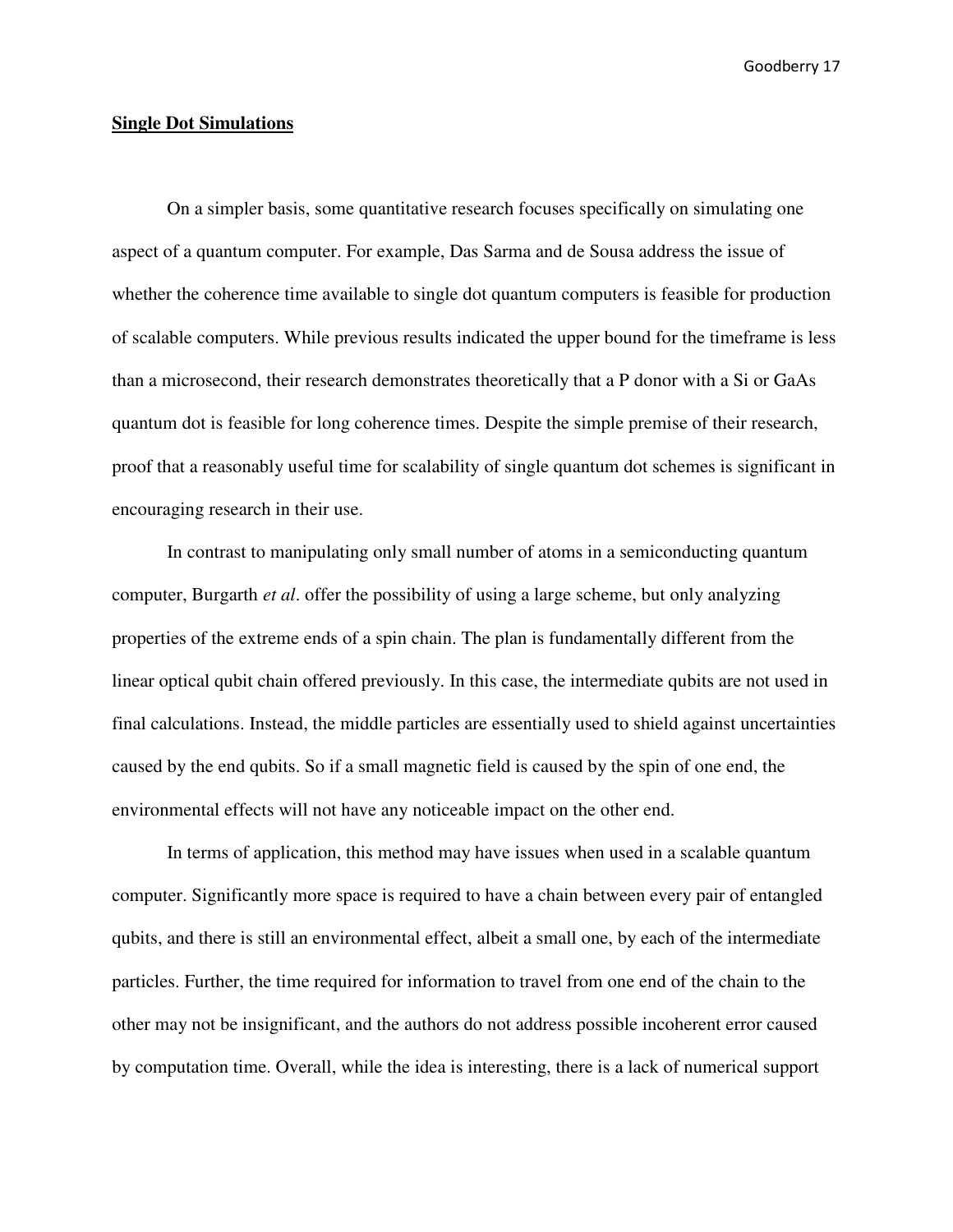for why a chain of semiconducting qubits is more beneficial to quantum computers than a single pair.

Zhang *et al*. use single dots as a formulation for cluster states, but only as a scalable set of qubits. In other words, they prepare a large number of single quantum dots in one location, and then act on each one independently by applying a radio wave with a specific frequency to change its phase. Three notable improvements can be found in this system. First, using unique qubits with virtually no interaction produces individual results with essentially separate calculations. Such a system means error can be reduced by increasing the number of qubits manipulated until the threshold theorem is satisfied. Second, there is little room for error in terms of the excited states of bound electrons, as they are held at low energy. Third, the system is simple, can be controlled easily using radio waves and is scalable in an obvious linear way. All that is required is a larger physical system.

 "Data qubits" offer another unique possible solution to taking a small system and making it scalable. Demonstrated by O'Gorman *et al*., data qubits are used in conjunction with single dot quantum systems. While entangled semiconducting qubits are held at large separation, data qubits that are unentangled, are sent past the entangled qubits. The change in the test qubits'spin caused by the spin of the entangled qubits is retained by these data qubits, which are then measured to obtain the results of quantum computation.

 Not only did the simulations and small experimental system find extremely high fidelity (>99.98%) among the qubits, but the system is also theoretically very fast given the exponential increase in speed when the scheme is made smaller. The main issue faced by this system is that, since the entangled photons are kept at larger distances than most system, finding ways to increase its speed or decrease its environmental decoherence are difficult. Still, the authors state,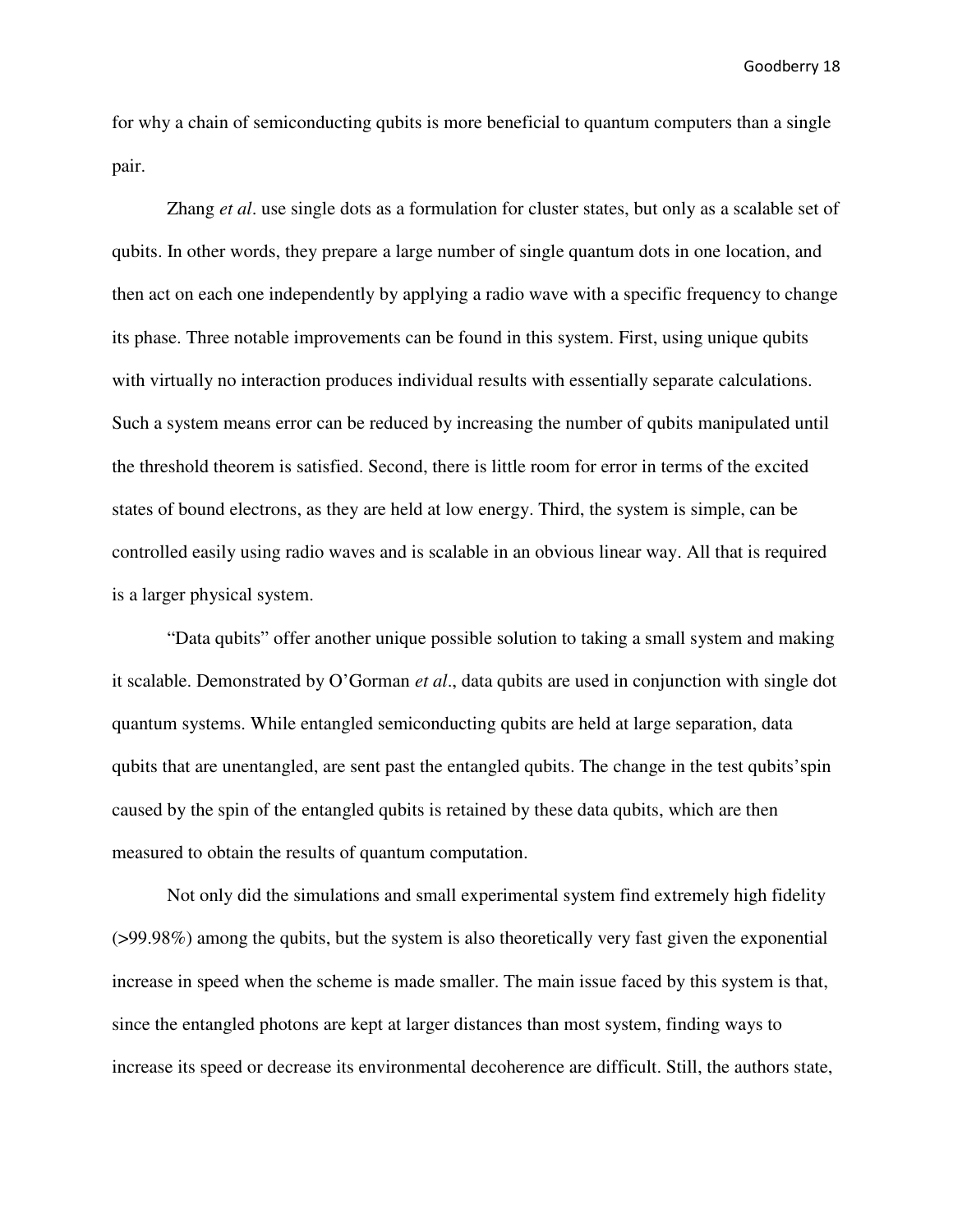"The footprint of the required electronic components to measure a single donor spin in silicon is typically on the order of 200 x 200  $\text{nm}^2$  and is thus small enough to achieve qubit grid separations of  $D = 400$ nm." While this might not be made smaller, keeping it at a similar size would offer polynomially increasing time and space required, neither of which is a hard barrier for achieving scalability.

#### **Double Dot Simulations**

 Fewer quantitative demonstrations of double quantum dots are performed than single quantum dots. This is likely the result of multiple factors. One possibility is that single dot systems are simpler to simulate classically while entanglement and interaction between two electrons does not need to be taken into account. Another is the ease with which a hybrid between linear optical and single quantum dot architectures can be combined. Since that combination formulates a significant body of the research in the field of scalability, it is likely that there is little reason to utilize double dot systems over single dot ones. However, double quantum dots have enough fundamental properties that lend themselves to scalable quantum computation that the likelihood of a method combining linear optical and double dot schemes must not be overlooked.

 Jefferson *et al*. propose one of the only scalable systems using simulated double dot quantum computers. Several prospective methods for scaling are demonstrated. For example, they propose directly changing the magnitude of qubits' states during computation in order to correct errors, an idea that is not regularly addressed in quantum computers. Generally, results of qubit interaction and fidelity are accepted immediately as either success or failure by the end of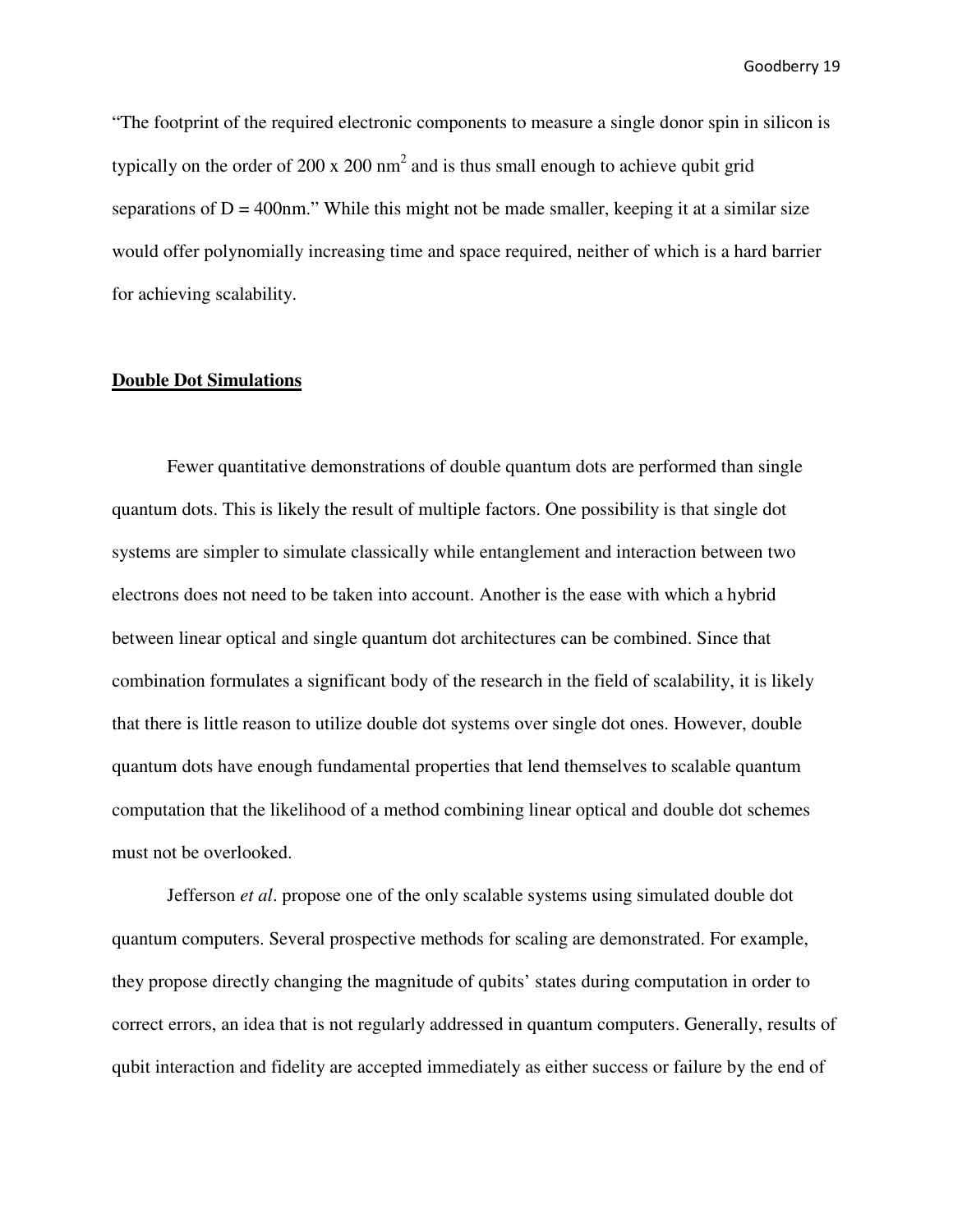an experiment. Another new idea provided in the same research utilizes, where the electron is brought individually to an enclosed region, passed through a lowered potential barrier, then measured by a SET. Though neither of these currently has the technology required to be feasible for a scaled quantum computer, since they have been proven in concept, they should be explored further.

## **Shor's Algorithm Simulations**

 Outside the context of the forms of quantum computation schemes discussed to this point, the first quantitative simulations worth discussing are those that interpret scaling of Shor's algorithm in general. One benefit to quantitative analysis is that quantum computers in general can be viewed in general in order to confirm that, as in our example, Shor's algorithm does not break down when extended to scalable systems. If it is the case that the quantum algorithms used cannot be extended arbitrarily, all physical architectures to realize those systems become moot. However, this fortunately does not appear to be the case, and so it would seem that quantum computers do have theoretical practical uses.

 Two articles take Shor's algorithm and simulate two different forms of error inherent in quantum computers. The first of these, published by García-Mata, Frahm, and Shepelyansky, specifically addresses environmental errors, namely those created between qubits within the architecture. Two of their conclusions must be weighed. First, the researchers state that, "[t]he results show that…the algorithm becomes not operational while below the border the factorization can be performed. This border drops only polynomially with the logarithm of factorized number N." Since scalability is only ever restricted fundamentally by exponential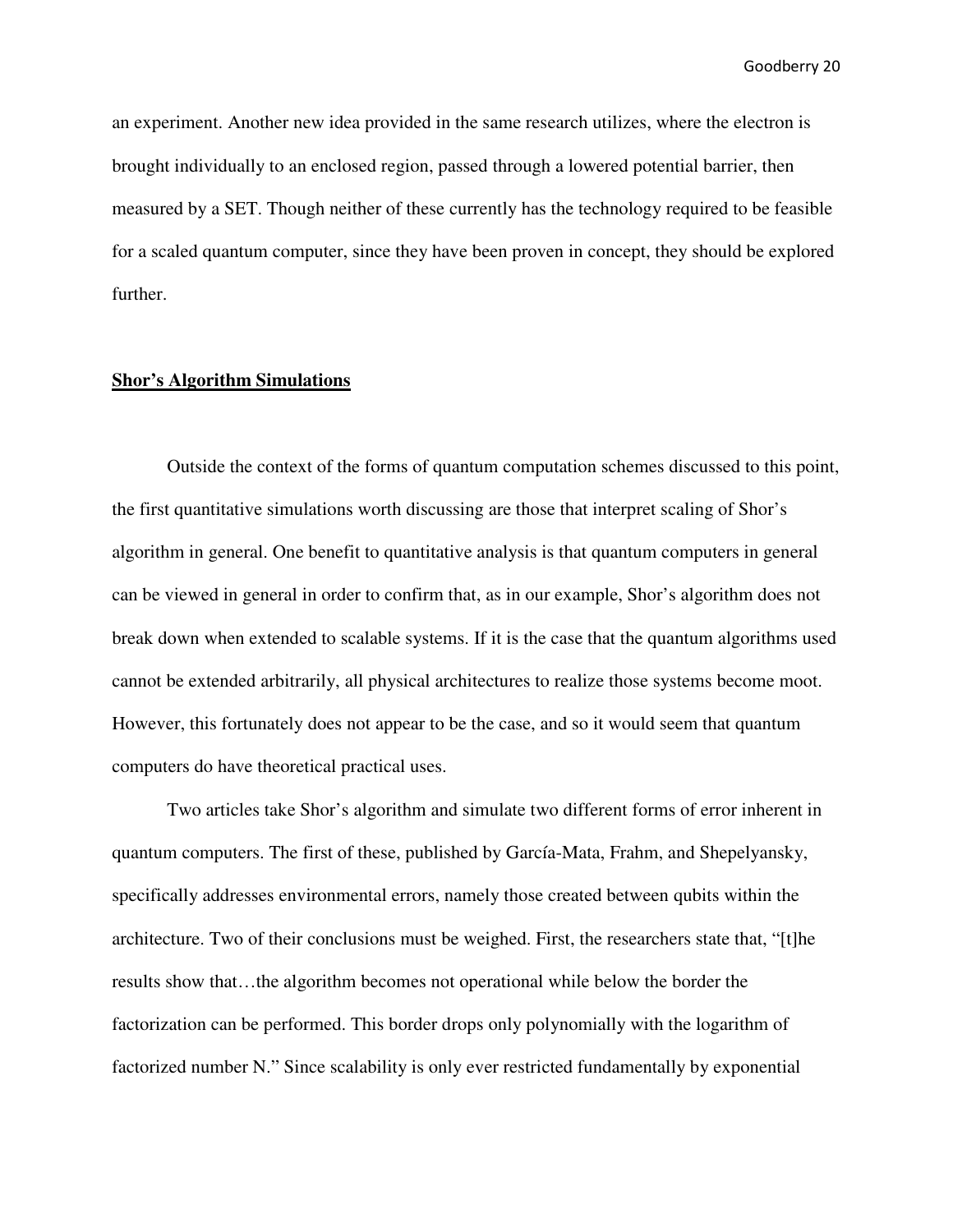growth in decoherence, polynomial restrictions are technically achievable, and in many cases insignificant. Second, the results indicate that the only way to facilitate scalable quantum computers that are able to factor very large numbers, including those used in cryptography, the error in quantum gates must be extremely small.

 Fortunately, effects of error in quantum gate operations are addressed in an article by Guo, Long, and Sun. The two types of error found are systematic and random, and according to the results of their analysis, "…the effect of the systematic errors is to shift the positions of the peaks, whereas the random errors change the shape of the probability distribution." Guo, Long, and Sun go on to say that quantum error correction is essentially sufficient for correction of the systematic errror, meaning the only requirement to fix those is more qubits that go through an error correction process. However, random error appears to develop as the result of coherent error increasing over more time spent on the algorithm. Realistically, the only way then to reduce random error is to increase coherent times (which has been demonstrated in previous articles) or perform calculations more quickly, which is dependent again on the number of available qubits.

#### **Simulation of Uncategorized Architectures**

 This section will contain a collection of interesting results that are not classified in any quantum computer scheme described so far in previous sections. First among these is an adiabatic quantum computer described by Ashhab, Johansson, and Nori. Adiabatic systems bring qubits down to their ground state, and keeps them as close to that state as possible during manipulation. Resulting directly from that process, since it is highly unlikely for quantum states to be interrupted by the environment, the computer encounters a low magnitude of error. Due to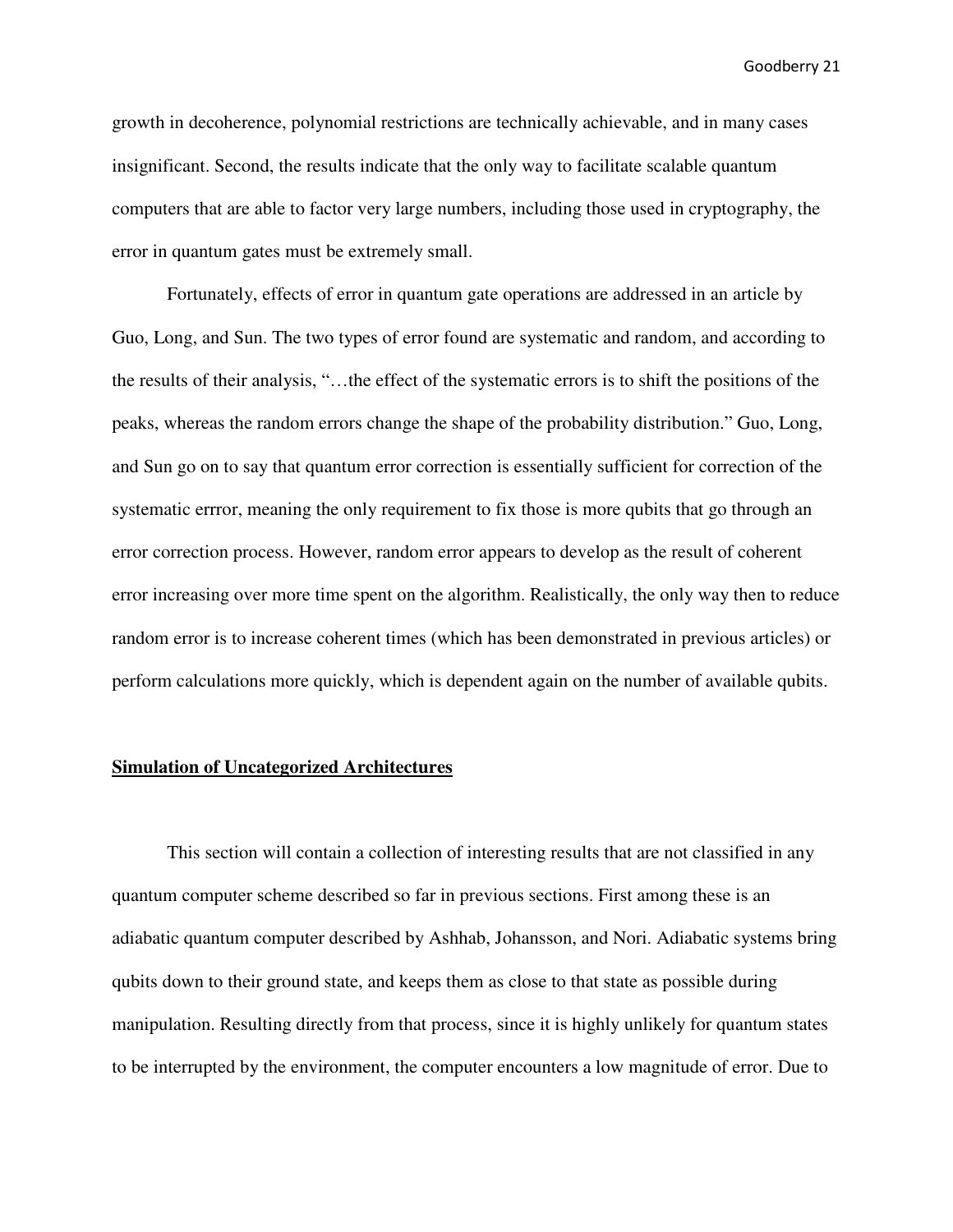this, adiabatic computers are theoretically among the most feasible in scalability. If it is in fact possible to create a scalable quantum computer with entangled qubits all kept within small margins of their ground states, in an ideal system the result would be minimal loss of information.

 Next, Beals *et al.* address the scalability of optical lattice structures. The basis of the optical lattice architecture is that atoms in a crystalline structure have certain normal modes with specific available energy levels. These can be used as qubits by storing information in the atoms themselves. Many problems with scaling the system come up immediately in the research. For example, forcing a particle into one of its two distinct states changes the physical property of that atom, shifting its position in the structure. Doing so leaves the qubit to interact and lose information to other nearby qubits. 2-dimensional systems might be operated on all at once, and in fact the article formulates a system using 10,000 qubits in parallel. However, the results make it clear that 3D systems with up to 1,000,000 qubits, though very desirable, would be difficult to act on or measure due to its dense physical structure. Also, the proximity between qubits in a 3D system would increase environmental decoherence, reducing its chances of scaling.

 Universal quantum computers are the final system outside the standard quantum schemes. Since no experimental or theoretical framework for such a system has been created, Sau, Tewari, and Das Sarma describe a scalable quantum computer that utilizes what they refer to as "a semiconductor quantum wire network." While no physical interpretation of the results has yet been created, the quantitative analysis shows great promises. The authors of the article state, "[o]ur schemes for deterministically generating two-qubit entanglement and arbitrary singlequbit phase gates establish the semiconductor wire network as a viable platform for universal quantum computation." Not only do the results contain demonstrations that universal quantum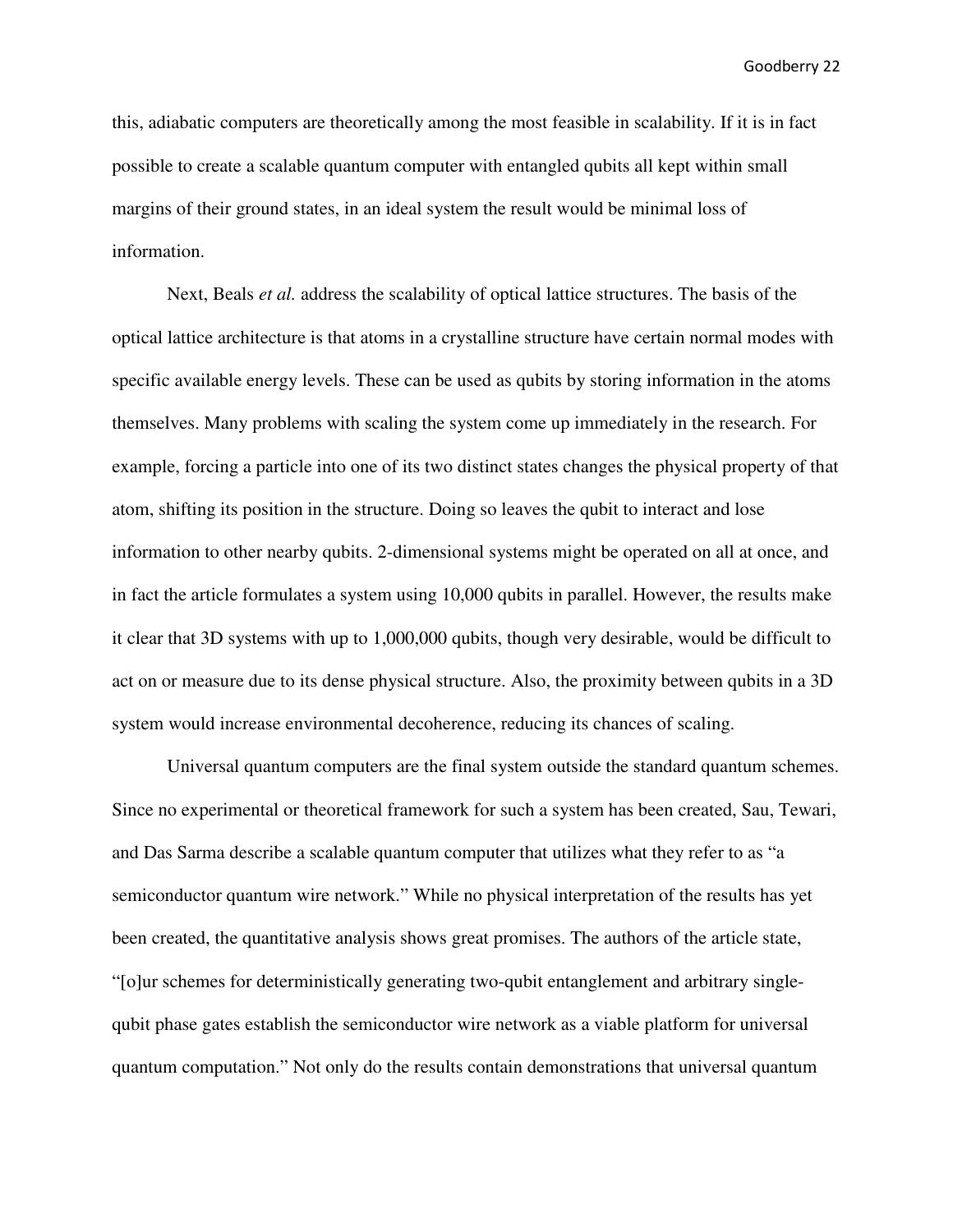systems are theoretically possible, they also end in a high limit for how well the computer would work with error, up to a maximum of 14% success, significantly above the standard .0001-.001 generally accepted as sufficient for the threshold theorem.

 Of these three less developed methods for creation of a quantum computer, the most promising appears to be the adiabatic quantum computer. Optical lattice structures have significant resource overheads, and the principles behind its scalability depend on prohibitively low error in the environment and also interaction between qubits. Universal quantum computers, though shown to be theoretically feasible, still have no experimental realization in any way. Also, the standard questions of coherent and incoherent errors are not thoroughly addressed, and those generally represent the most difficult obstacles to overcome for a system to be considered theoretically scalable. The adiabatic scheme does not share the same shortcomings of the other options: physical analogues have been explored, and the error present in the system is fundamentally low. Even if the error is put into the system, nothing bars adiabatic systems from undergoing quantum error correction after computation.

#### **Chapter 3**

#### **Experimental Results**

 Whereas quantitative analysis of theoretical quantum computation schemes forms the basis of most research in quantum computing, experimental results confirm whether such tests are physically valid and should be explored further. The end goal in creating scalable quantum computers is not to prove whether such a system could exist. In fact, this has already been done several times, which is clearly seen in previous sections, but with trivially and uselessly small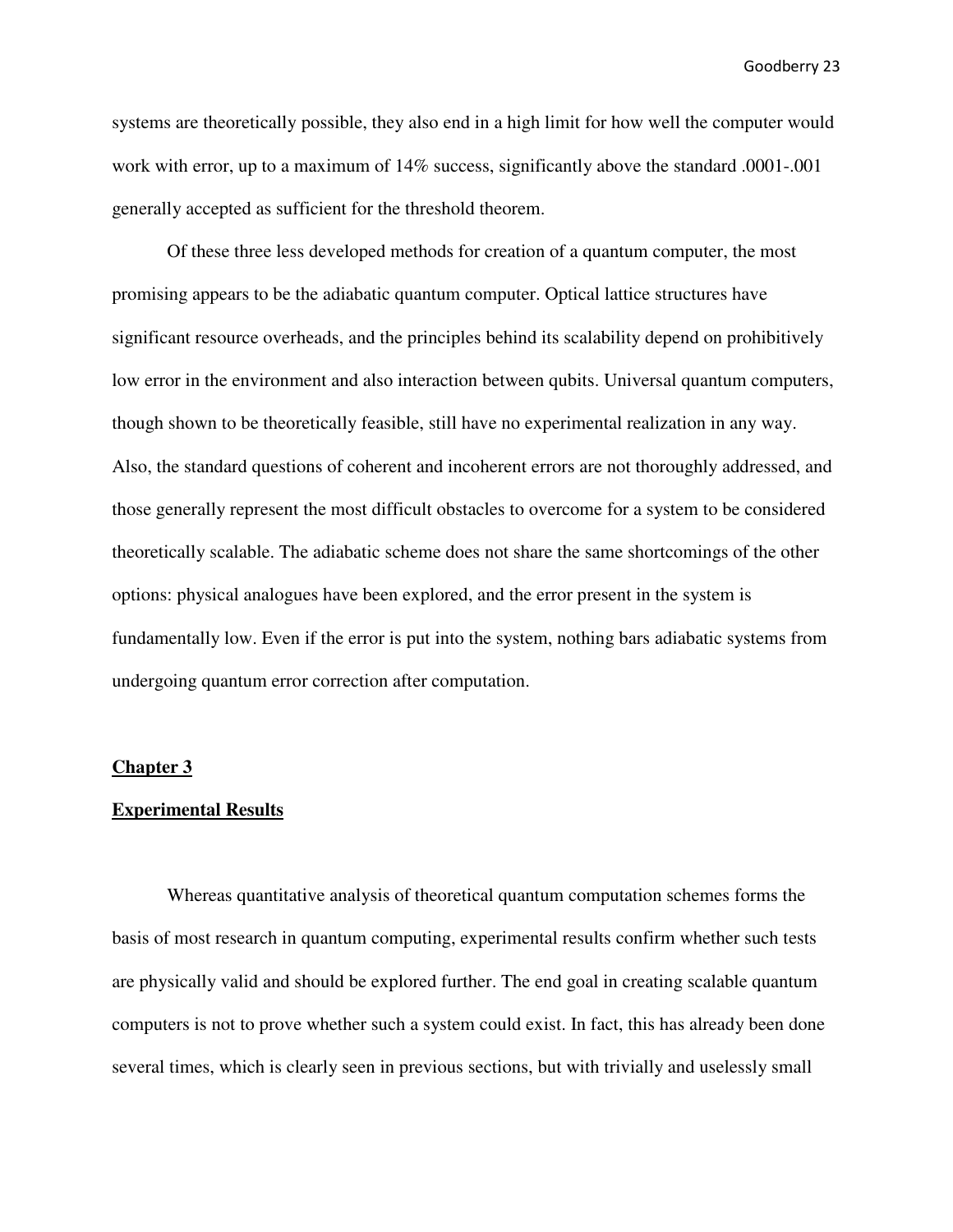calculations. Rather, the goal in researching quantum schemes is to create systems which will answer problems that are unsolvable with current technology. The problem most researchers focus on, Shor's algorithm, is used primarily for its simplicity and for the fact that the principle behind it is well understood, but the various applications of quantum computers will be addressed in later sections.

 As outlined in previous sections, addressing whether a quantum computer is scalable depends on several aspects of the quantum system itself, such as degree of entanglement, suppression of error, and length of coherence time. On a more utilitarian level, the cost of materials, environmental conditions, and physical space required to create a large computer must also be taken into account. The computers created to this point have tended to rely on very expensive, large systems at ultra-cool temperatures to process simple calculations. For anybody to invest into scaled quantum computers, it must be relatively efficient, which is in no way the case right now.

 Scalable realizations may be a long way off from production, but the combination of systems outlined in the quantitative section offer several realistic approaches to scaling quantum computers. Researchers have demonstrated in many different computation schemes, a scalable system is not only theoretically possible but also experimentally sound. Some possible methods are ensemble quantum computing, strong magnetic fields, linear optical systems, as well as both single and double dot schemes.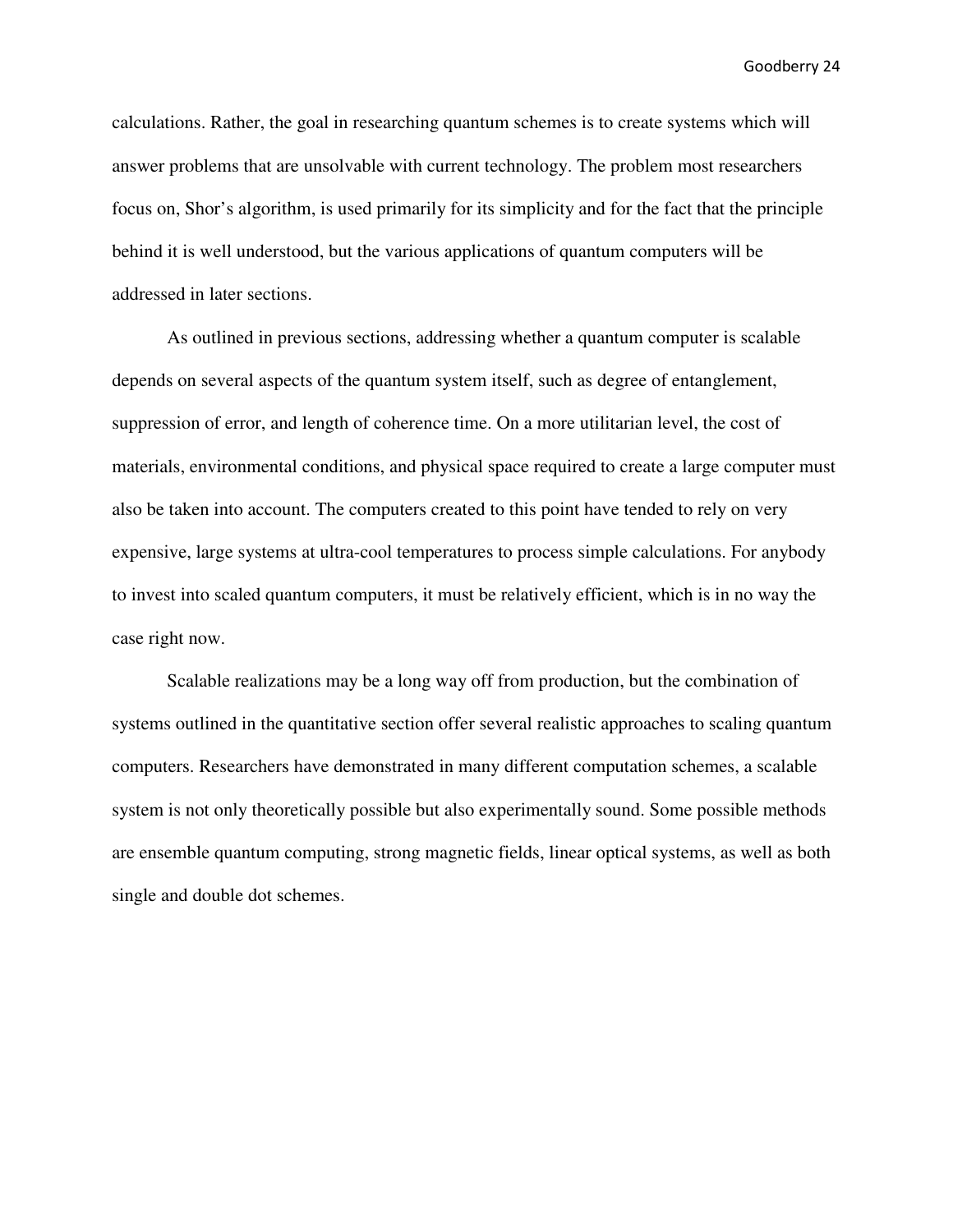#### **Unscaled Successes**

 Before quantum computers could be created on an increasing scale, researchers needed to demonstrate that a quantum computer is a physical possibility. One demonstration of a successful quantum computation came from Vandersypen *et al.*, who managed to create the first experimental quantum computer. The system used they is a nuclear magnetic resonance (NMR) with F and C molecules used as qubits, whose computational information is stored in the spins of their electrons. The results of the experiment are very significant: not only did the group create a working quantum computer, but they also did so with a coherence time of greater than .7 seconds, a relatively long time in terms of holding information without losing accuracy to the environment.

The next important breakthrough came from Lu *et al.* who used a computer to factor the number 15 with a computer that they proved is quantum in nature. Earlier creations of possible quantum computers were created, but Lu demonstrates the doubt in whether the systems in the original experiments were truly quantum. The criterion used to measure this is entanglement: Lu proves the photonic qubits involved are definitely entangled before a full experimental realization of Shor's algorithm. The results did more than required. 50% fidelity of results is the minimum threshold for particles to be considered entangled, and the results indicate 99% fidelity. This level in certainty that the computer is quantum with extremely accurate results acted as a proof-of-principal for optical quantum computers, and also any entangled system in general. While results published by Vandersypen *et al.* undoubtedly advanced quantum computation, in hindsight their study was flawed in its failure to address whether the computer they created was technically quantum instead of classical. Lu's results build on this significantly,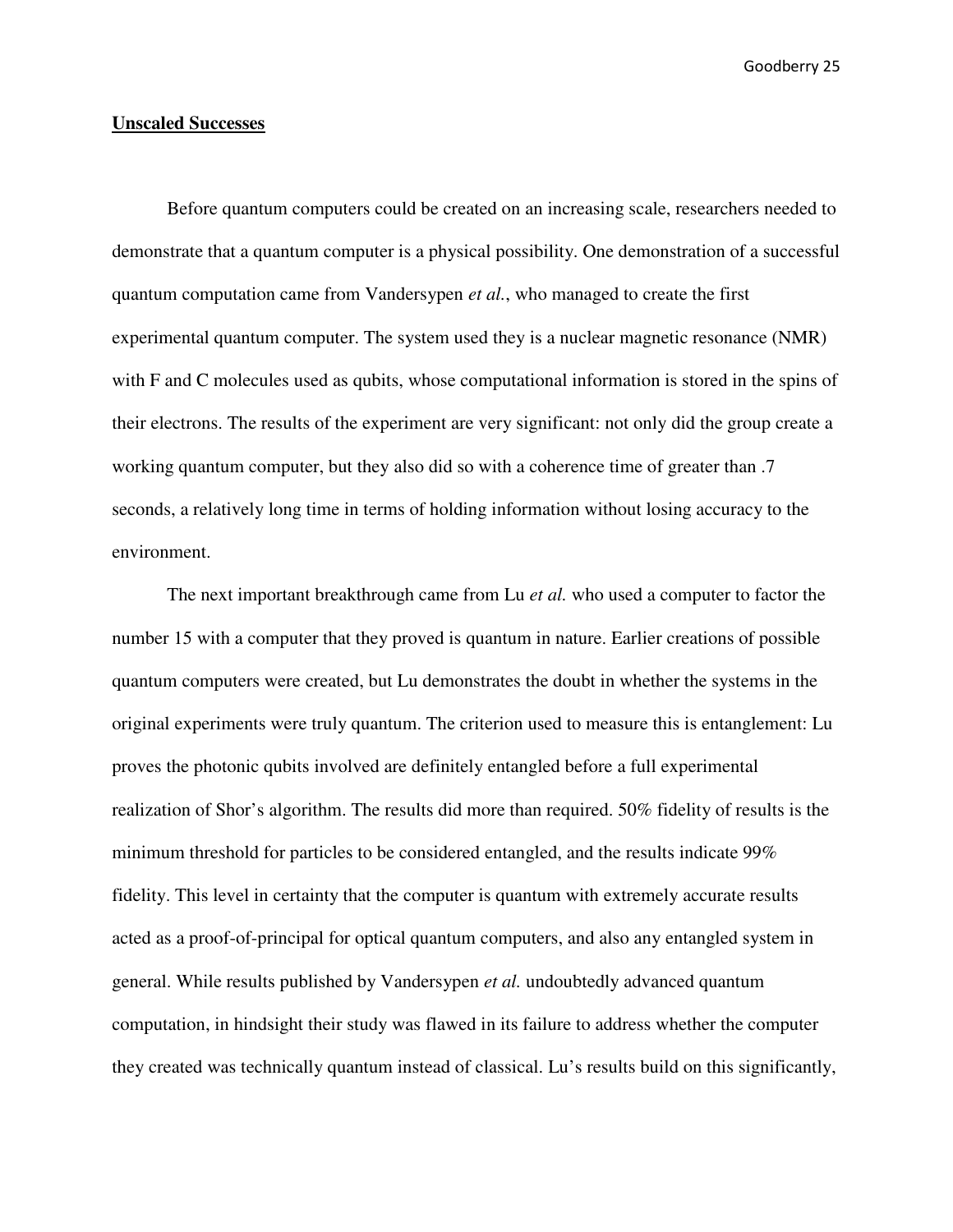demonstrating that the seemingly unapproachable idea does show physical feasibility, at least in principle. Effectively, Lu provided encouragement that quantum computation is a field worth the time and resources invested.

#### **Scaled NMR Systems**

 Two major results in scalability have come from application of NMR as the basis for a quantum computer. The first, published by Cory *et al.,* uses NMR spectroscopy to apply searches to significantly more qubits per cycle than usual schemes. Through ensemble quantum computers, which utilize the average value over a large number of qubits that undergo the same computation, similarly to cluster states, the researchers obtain scaled results. In the article, Cory states, "We have described a macroscopic analogue of a [quantum computer] that can be implemented today, using commercially available NMR spectrometers and ordinary liquid samples," demonstrating that scaling in an NMR system is feasible.

However, problems occurring in the system detract from its scalability. Primary among these is the margin of error required to reach a conclusion in reasonable time. The article does not address solutions to avoiding significant incoherent error. The facts that the NMR scheme provided a correct solution and that the system is scalable in theory simply using greater sample sizes are both helpful in concluding that NMR spectroscopy is a legitimate possibility for scaling quantum computers.

The second interesting advancement in liquid-state NMR use is outlined by Lages and Shepelyansky. Their results depend on a large ensemble and the application of a strong magnetic field over the entire sample. Primarily, the article addresses a method in which information can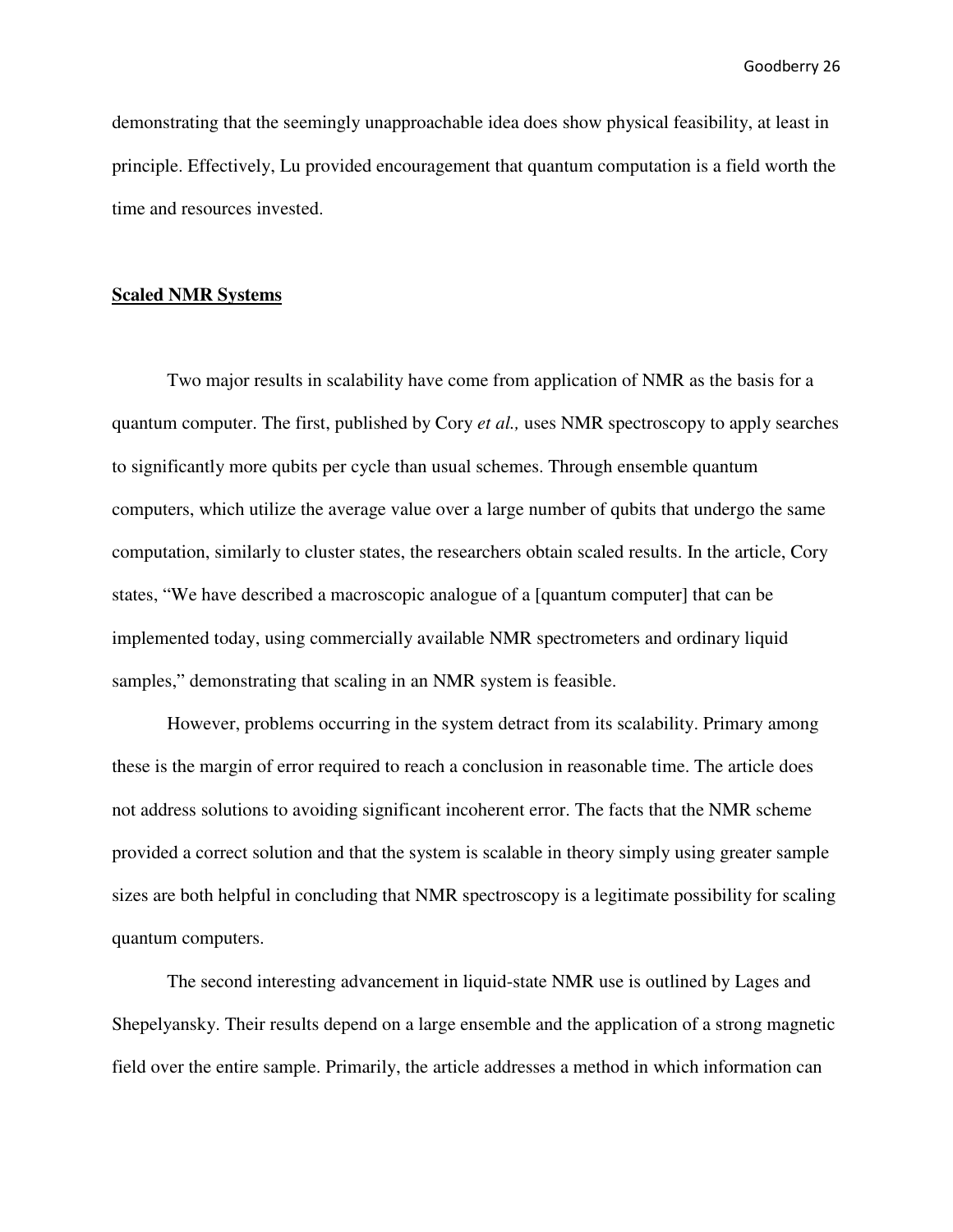be protected from the environment. That goal is realized through application of a strong magnetic field, which causes all fluctuations around the qubits and between pairs of the qubits themselves to be relatively insignificant, therefore reducing the error to negligible levels.

Lages and Shepelyansky are highly successful in suppressing all types of error. They state, "[The numerical and analytical studies] clearly show that a presence of magnetic field gradient allows suppressing quantum chaos in the quantum computer hardware if the gradient g is larger than the quantum chaos border…" Clearly, this result is significant in NMR spectroscopy: all the issues encountered but not addressed in Cory's research can be effectively ignored if some strong magnetic field is applied to the sample used. Combining these two sets of research indicates that NMR schemes have the feasibility to scale well, without overwhelming loss of information.

A unique application of an NMR computer can be seen in work done by Shankar, Hegde, and Mahesh. The system in their article uses the computer to simulate one-dimensional quantum systems. It has been proven that no classical computer has the technical capability to simulate systems that are quantum in nature, so reliance upon quantum computers is the only possibility. The end results of the simulations of Schrödinger's wave equation matched very well with values expected by the researchers, and also had no contradictions with theoretical descriptions of systems that include free particles as well as particles in certain potential fields.

#### **Scaled Linear Optical Systems**

 In linear optical quantum computers, scaling faces unique challenges not addressed in NMR systems. While NMR depends on a large number of qubits being acted on all together and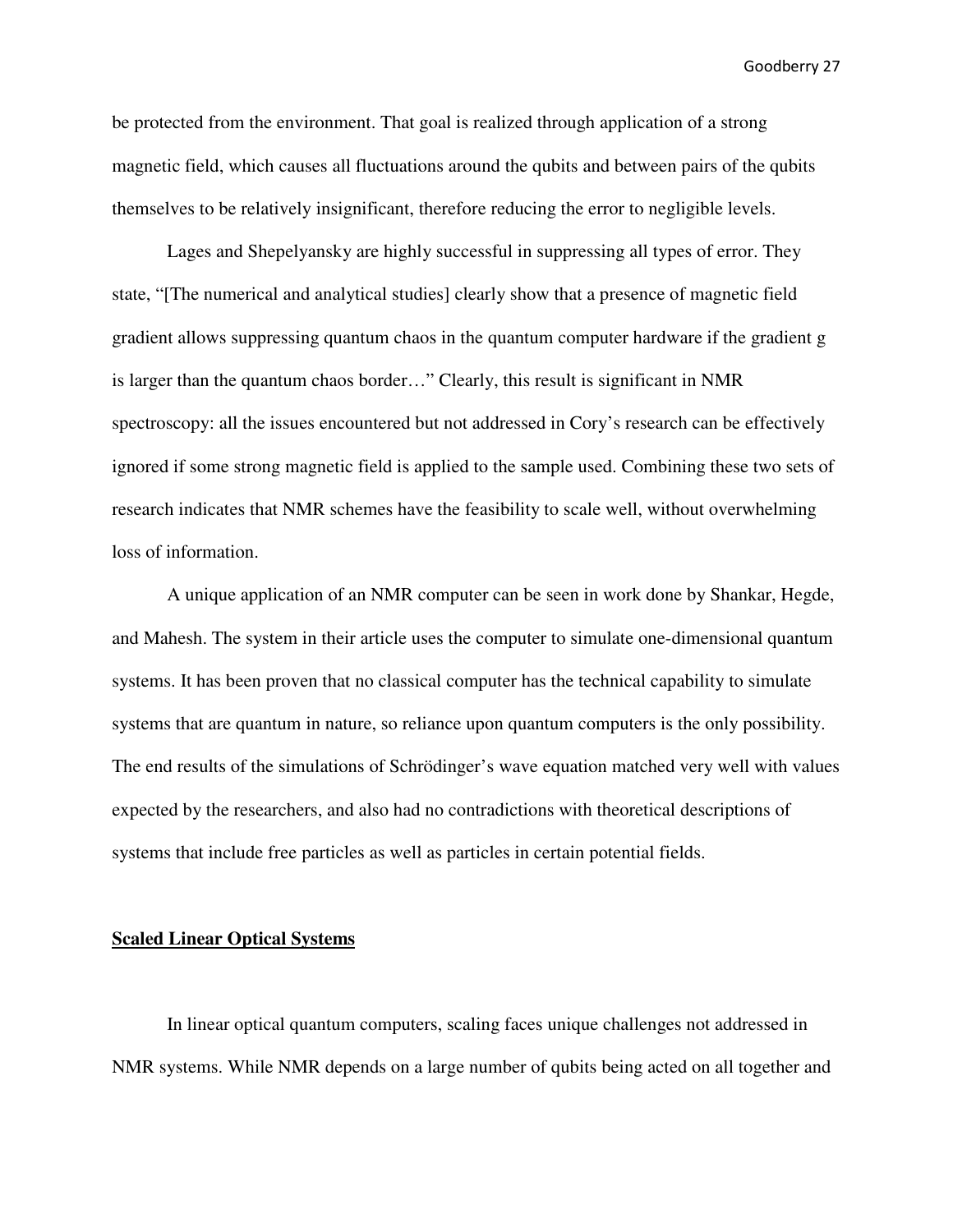then later measured through varying means, optical quantum computers are built with the intent of single or double qubits being processed at a time. What this causes is a significant loss in the efficiency of the computer itself for a couple reasons. First, the increased time required for calculation makes the minimum coherence time barrier significantly higher. Therefore, a system must be found that either can suspend quantum states for longer lengths of time, or the computation itself must be made faster. Second, there is some discrepancy between error inherent in logic gates and qubit measurement success. So while two gates may each have 80% fidelities, a qubit that goes through both gates could still retain >99% success. That discrepancy is not present in NMR systems.

Lanyon *et al.* address both of the issues inherent in linear optical systems in depth. While their results do demonstrate an experimental success of Shor's algorithm, they also illustrate the shortcomings in attempting scaling of a linear optical quantum computer. One major advantage in comparison to NMR architecture is the knowledge that the system is quantum in nature, providing basis for a quantum computer with much greater certainty than with NMR spectroscopy.

 According to Lanyon, gates used in optical schemes "do not require pre-existing entanglement and…encode our qubits into the polarization of up to four photons," which may directly be used in scaling the quantum computer. However, because there is no standard way to describe quantum gates using four inputs, it is currently impossible to see how the result of coherent error from a scalable gate will affect final outputs.

 Using a different setup than a standard linear optical system, Choi *et al*. are able to use trapped ions as qubits in an optical quantum computer. As a direct result, unique possibilities for addressing scalability issues are discovered. Since trapped ions already have fundamentally low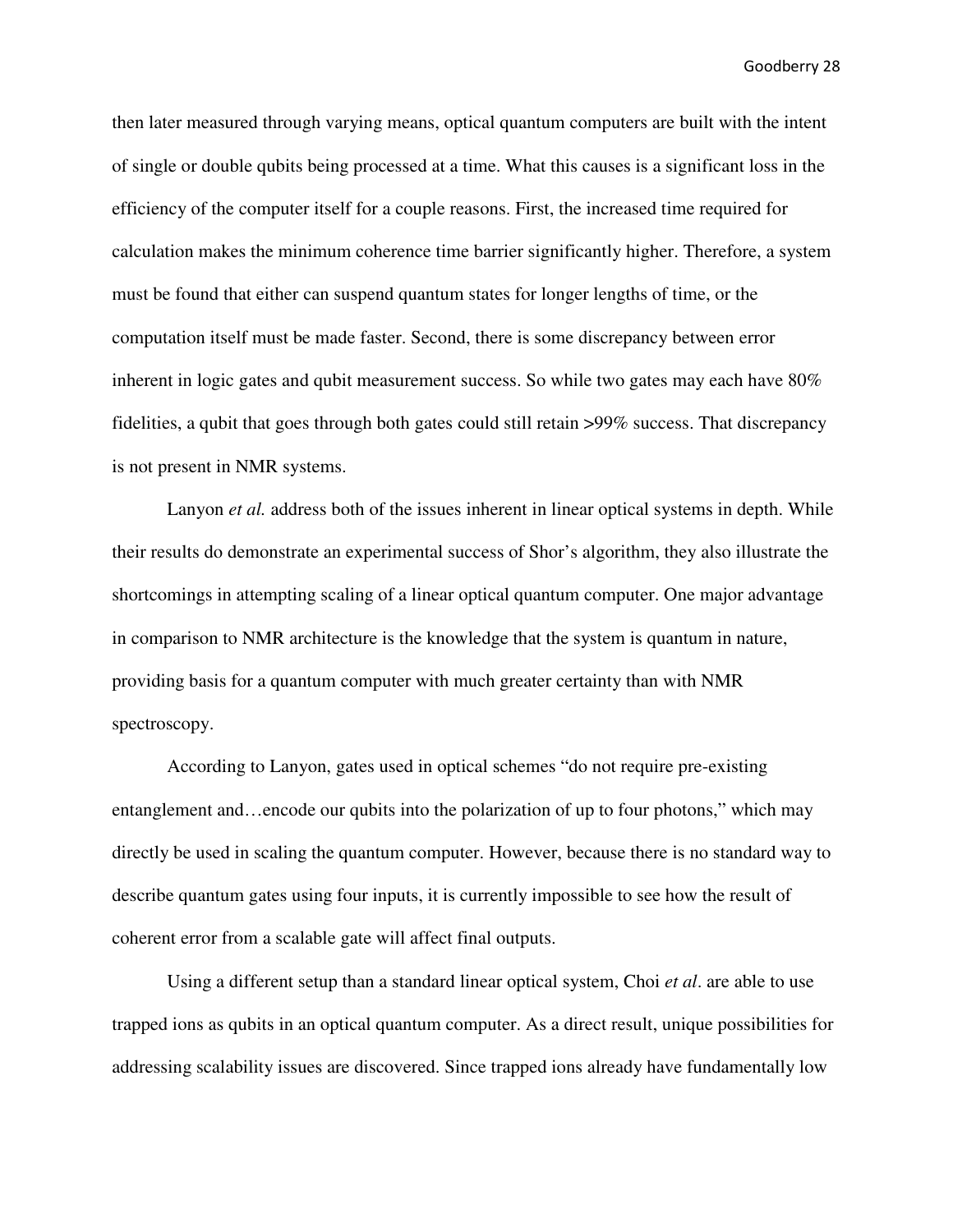levels of coherent error, suppression of that error in a scaled quantum computer requires significantly less error correction. Also, the group demonstrates an architecture in which more than two entangled qubits could be addressed simultaneously, further expanding the possibility of scaling.

 Some research indicates that linear optical systems could contain unexplored features that would greatly increase the feasibility of scalability for quantum computers in general. In fact, the features of said systems could theoretically be applied to non-optical schemes as well. Zhao *et al.* propose a blueprint in which information stored on qubits could be sent across long distances. The primary use of such a system would be sending information about a certain state from one part of a quantum computer to another part, so that information could be recycled for further use.

 Zhao's proposed system has significant physical ramifications. Among these, the architecture has coherence times of greater than 1ms, 3 orders of magnitude greater than any other communication between gates. The next logical step from this is the ability to store mass quantum information, and in doing so, create a scaled quantum computer. Because information can be experimentally stored now in this manner, one linear optical system of modest size could be recycled, with each result of the computation being stored non-locally. That information could later be retrieved for further calculation. Applying a system in this way provides a new theoretical construction system for scalable linear optical quantum computers.

#### **Scaled Single Dot Semiconductor Systems**

 Single dot semiconductors have significantly less experimental support than double dot systems. Most likely, this is caused by the beneficial and convenient properties inherent to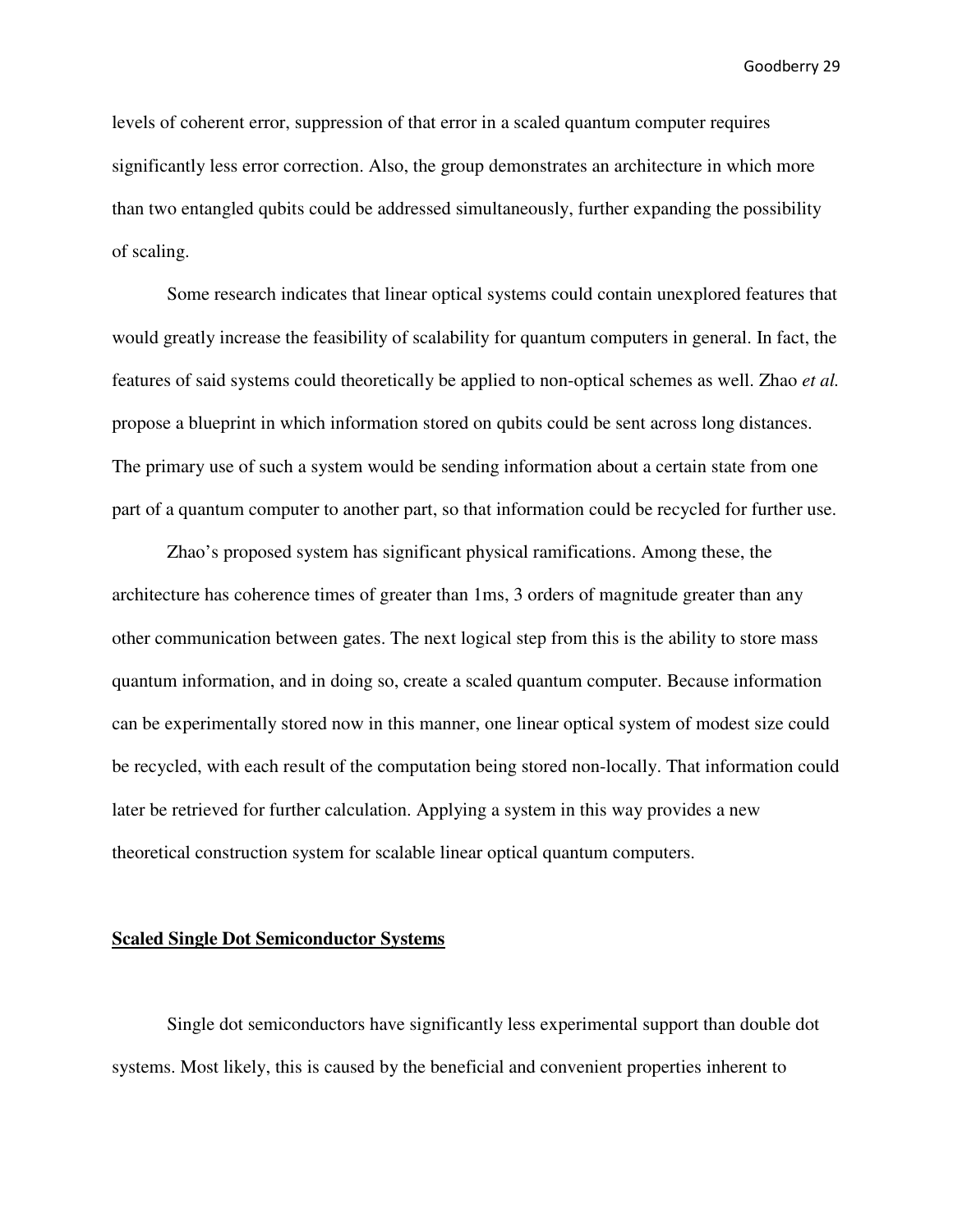double dot systems, such as the significantly greater magnitude of spin. Properties like this make working with double donor systems much easier. Still, some of the end results of experiments using single dot schemes have advanced quantum computing in general, via a combination of multiple schemes.

 An article by Calderón, Koiller, and Das Sarma, in tandem with other previous experiments that allow for coherence times near a second, provide a possible solution to avoiding coherent error. The use of a single electron donor for isolated qubits has one interesting result: Calderón describes the unique state when he says "if they form a triplet, selection rules imply a much longer lived state." This unique situation does not come as a result of double donors, only single. By using only single dot triplets, it might be possible to combine the system with others because of its abnormally long coherence time and high accuracy.

 As discussed, the use of single dot architecture could be combined in unique ways with linear optical schemes. Economou *et al*. support this idea, stating "[s]pins…have received a great deal of attention because they interact strongly with light and provide the opportunity for ultrafast all-optical implementation of logical operations." While the negative implications of that statement, especially in decoherence caused by environmental interaction, have been discussed, there are many potential benefits as well. Foremost among these is the possible combination of single dot semiconductors with linear optical systems. Since each of these has unique properties in terms of feasibility of scaling, it may be possible to combine the two methods in order to create a quantum computer that scales without the problems that arise in using one individual system.

 Single electron donor systems like the one proposed by Economou have the potential to have scalability beyond that of other schemes. The group proposes two issues that need to be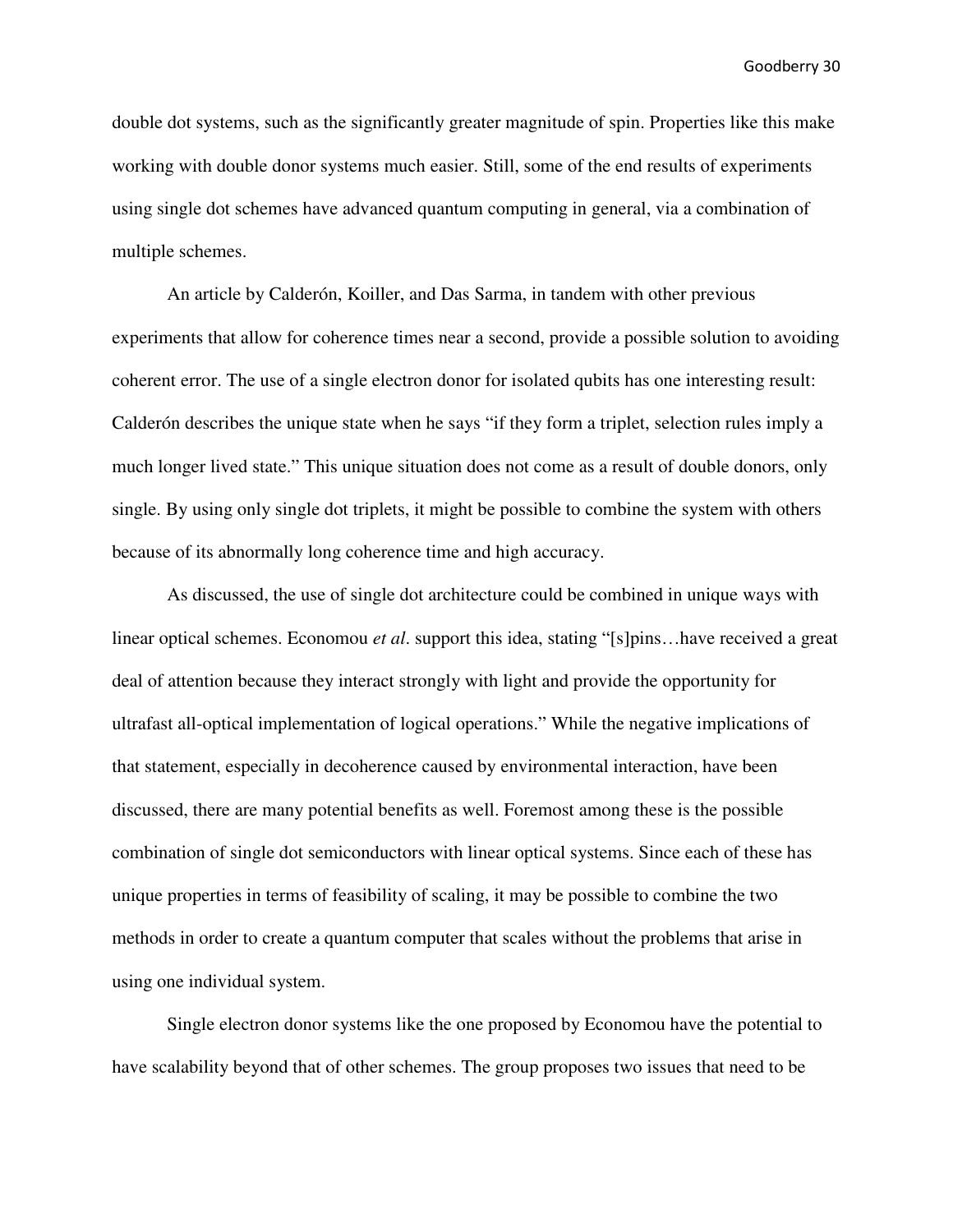addressed in scaling: the ability to "tune" the system in order to prepare states for computation, and the difficulty in entangling arbitrary qubits. Since Shor's algorithm depends entirely on randomly-chosen states, if two qubits begin in incompatible states, the computer will fail. However, since the fidelity of states is relatively high in all circumstances, the research group determines that the threshold theorem is upheld and information obtained is more than accurate enough for a scalable system.

#### **Scaled Double Dot Semiconductor Systems**

 Similar results to those discovered in single dot systems have been developed for double dot quantum computers. A prime example of this is seen in the article by Petta *et al*. who, using photons to control qubits' phases, increases coherence time of double dots. While this is nothing entirely new in quantum computing in general, extending this result to double dot systems means similar methods combining multiple methods might be applied also to double quantum dots. Once again, if a scalable quantum computer is ever to be realized, if the limiting aspects required in reduction of various errors can be covered by a combination of quantum computation schemes, then it is worth exploring all possible options. It is possible that in the future, the combination of systems will be what allows for scaled computers, rather than one specific method.

 By introducing another method using double quantum dots, Veldhorst *et al.* create a quantum computer using a combination of two methods. The first of course is a double quantum dot, using two electrons in a double potential well. The second, rather than analyzing the qubits based on their charge distributions, uses spin of both electrons. This results in very long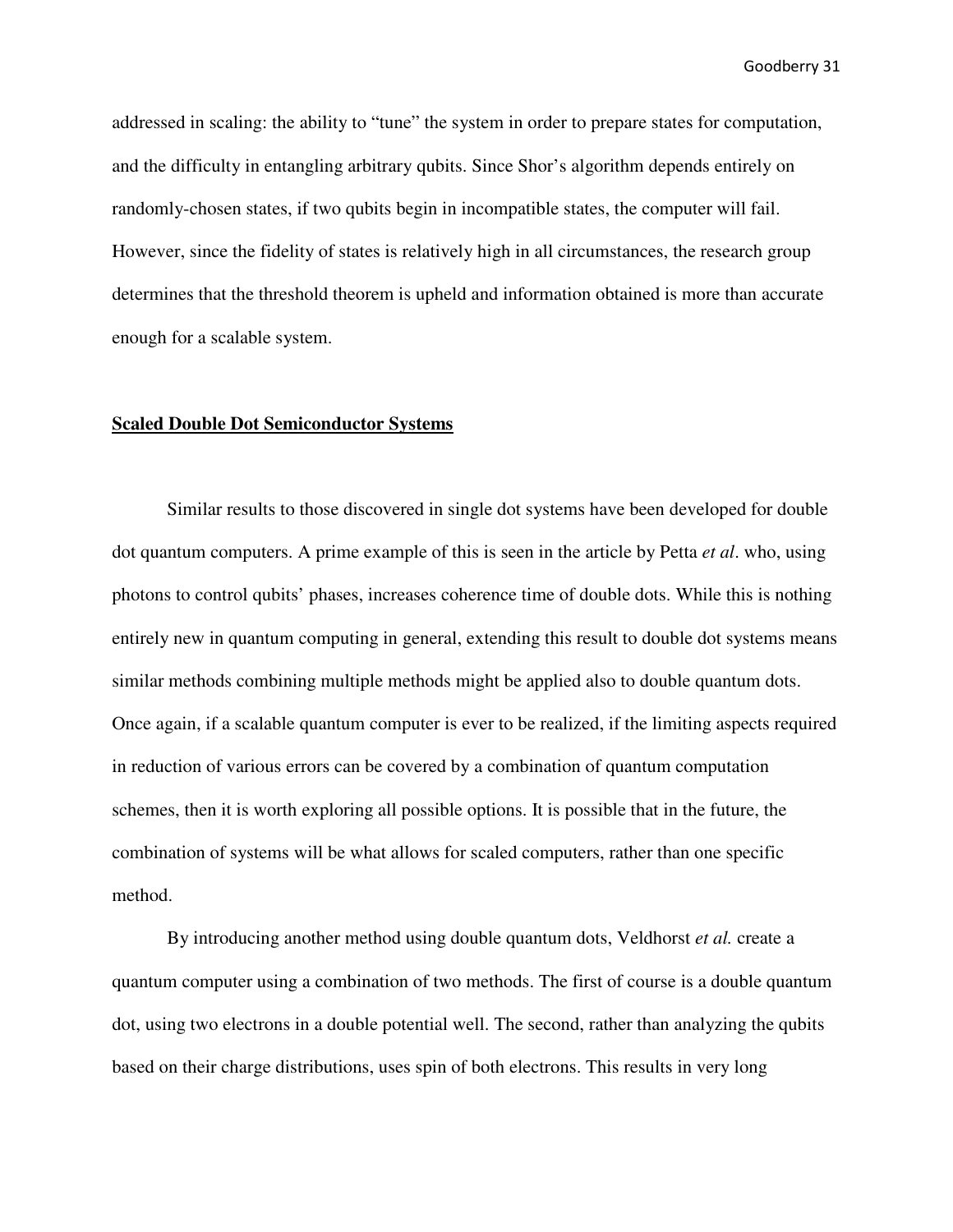coherence time, but also causes measurement and entanglement to become more complex. According to Veldhorst *et al.*,

"Here, by realizing a quantum dot qubit in isotopically enriched Silicon (28Si), we…show that all of the above coherence times can be improved by orders of magnitude. These long coherence times…lead to low control error rates and the high fidelities that will be required for large-scale, fault tolerant quantum computing."

Original solutions like this show promise in the development of quantum computers into the realm of scalable. By combining long coherence times and high accuracy, the article demonstrates how fault tolerant systems could exist in physical terms.

#### **Combined Scalable Systems**

 Few articles specifically approach the idea of combining multiple quantum computation schemes into one quantum computer. In general, as can be seen in previous references, they focus on one of the most common qubit structures or macro architectures. Linear optical systems, NMR computers, and single and double quantum dots are all thoroughly explored. In most cases, the limiting parts of those systems are explained and an answer is given regarding whether or not further development is warranted.

 Analyzing the scalability of certain setups always comes down to checking several specific traits. Computation and coherence time must be low enough to avoid loss of information; accuracy of results must be great enough to pass the threshold theorem; and qubits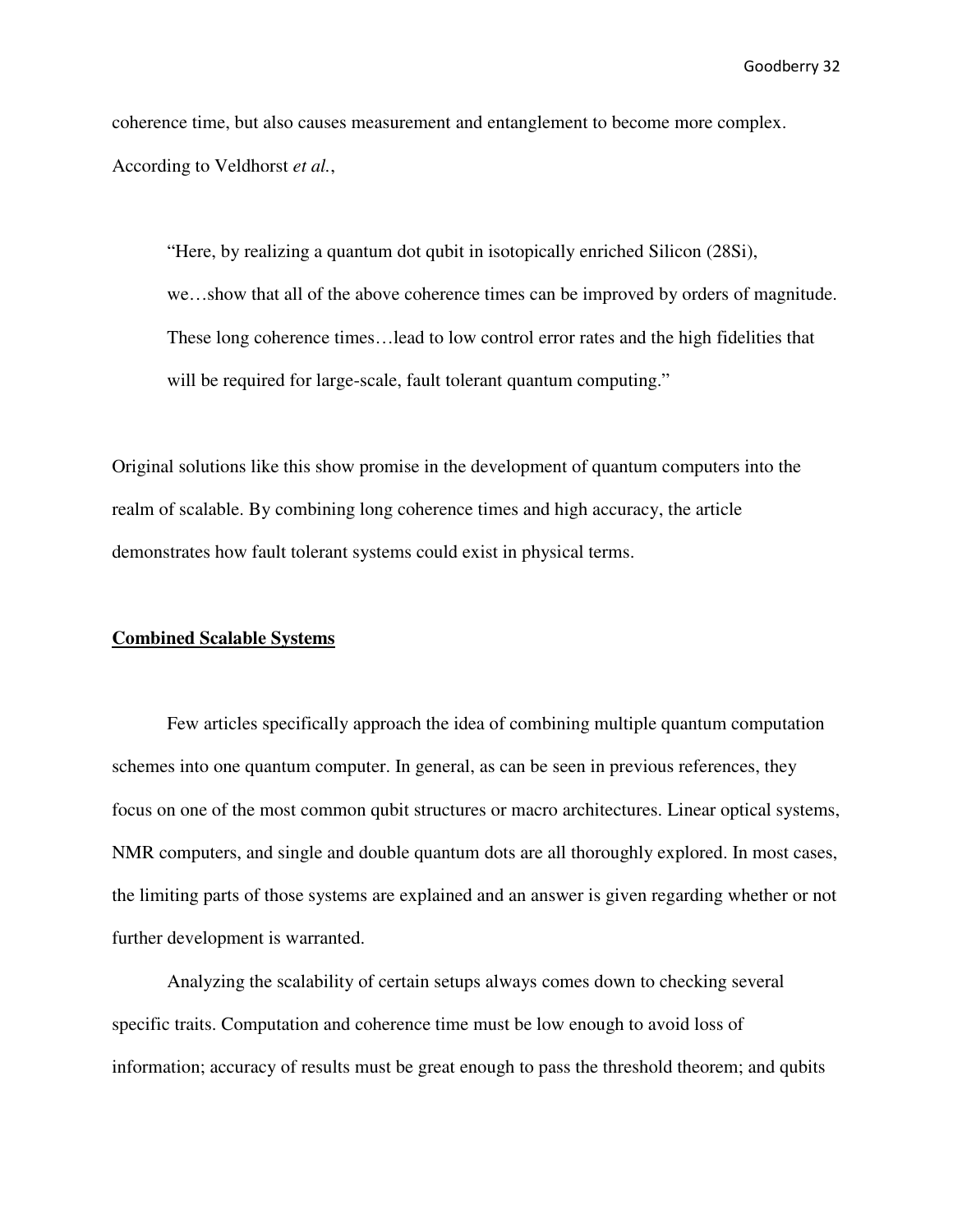must be sufficiently entangled so the computations remain quantum in nature. If any of these is not met, or breaks down when trying to increase the degree to which the computer works, the system will not scale.

 While each physical, experimental system has failed in some aspect of scaling, each also has some part that offers an advantage over other systems. For linear optical architecture, availability of photonic qubits and a high degree of entanglement are present. NMR systems offer very easy macroscopic results for measurement with expected values. Quantum dots have the potential for very high coherence times with relatively low errors.

 The final development referenced previously had significant success through combining multiple systems into one cohesive quantum computation scheme. This is a unique approach to creating quantum computers, and one that appears to have more promise than any single system used in an isolated computer. Research by both Veldhorst *et al.* and Petta *et al.* supports the conclusion that the most effective way to formulate a scalable computer is through a combination of multiple methods.

 Overall, it is a stretch to consider anything more than the most basic quantum computers to be experimental successes in terms of scalable quantum computing. The lowest forms, which factored trivial values, were only significant as proof-of-principle for quantum computers in general. Focus must now be placed on whether these ideas can be extended to realistically larger systems with more widespread applications.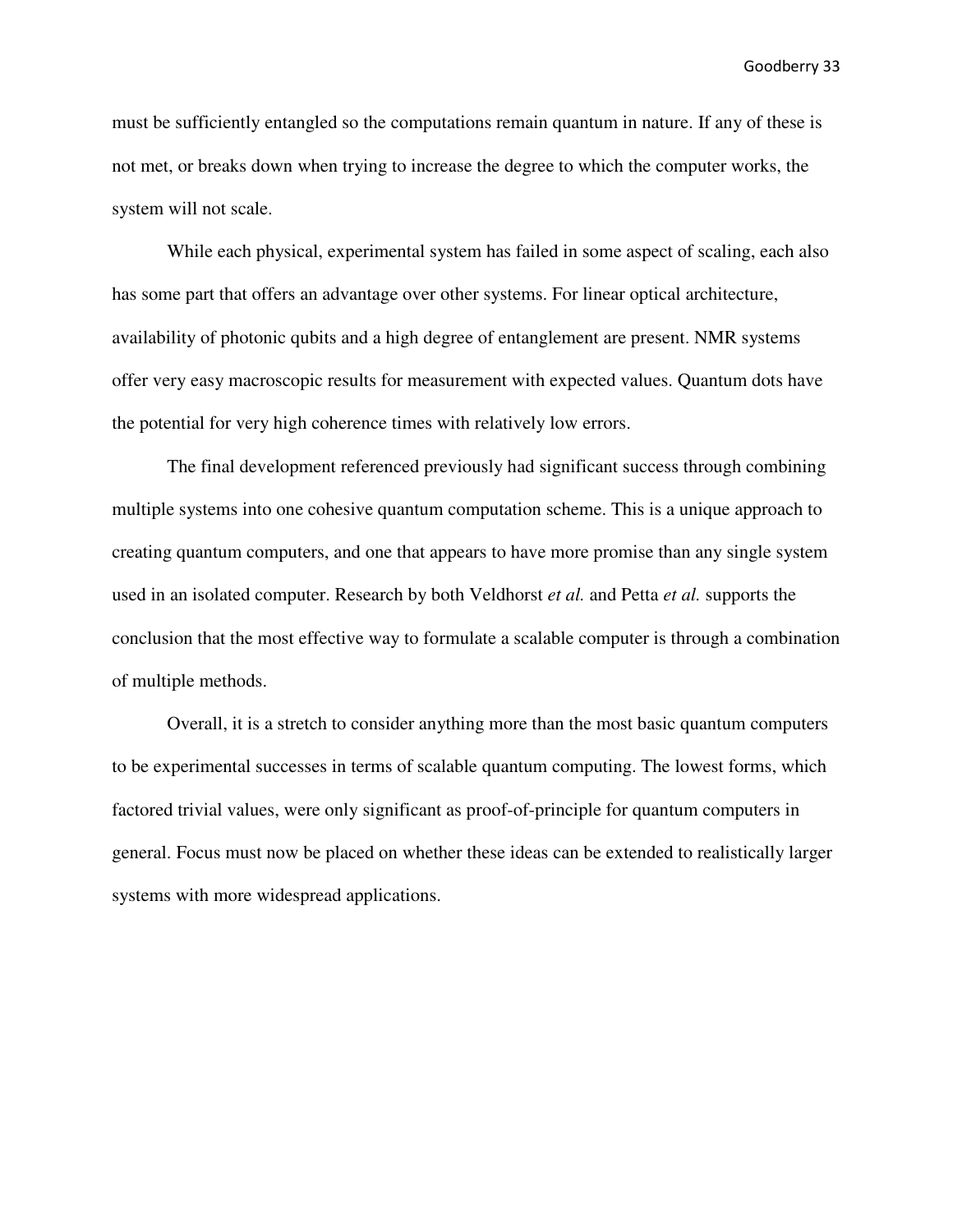#### **Chapter 4**

#### **Minimizing Quantum Error**

 Correcting for quantum errors takes multiple forms, corresponding to the various possible types of error in the system. Most commonly, error correction schemes are implemented at the end of manipulation of qubits, thereby reducing coherent error. The other forms of error, including environmental decoherence and random error, cannot be addressed as directly as coherent error simply because they generally are unpredictable. Addressing these must be done through indirect means, such as decreasing computation time, decreasing the error inherent in gate operations, or repeating computations and taking the average so errors are minimized.

 Among the many reasons for focusing on systematic errors is the fact that they are easily fixed. In comparison to environmental error, caused by uncertain aspects of the system itself, the coherent error is known prior to computation, making it easy to create gates specifically to readjust qubits. Also, scaled systems that use error correction throughout the process are guaranteed to have more accurate results, increasing the probability of obtaining correct values. Unfortunately, other forms of error still propose significant issues in creating scaled quantum computers.

 This section will be split into architectures used to correct systematic errors and those used for incoherent error. There is about as much research put into systematic error as all other forms combined, and coherent error correction schemes have been used in realistic situations, including some outlined in the experimental chapter. The variety of options available for coherent error indicates the extent that field covers, so some methods will be addressed that use indirect methods in order to avoid error. The difference in those cases is that instead of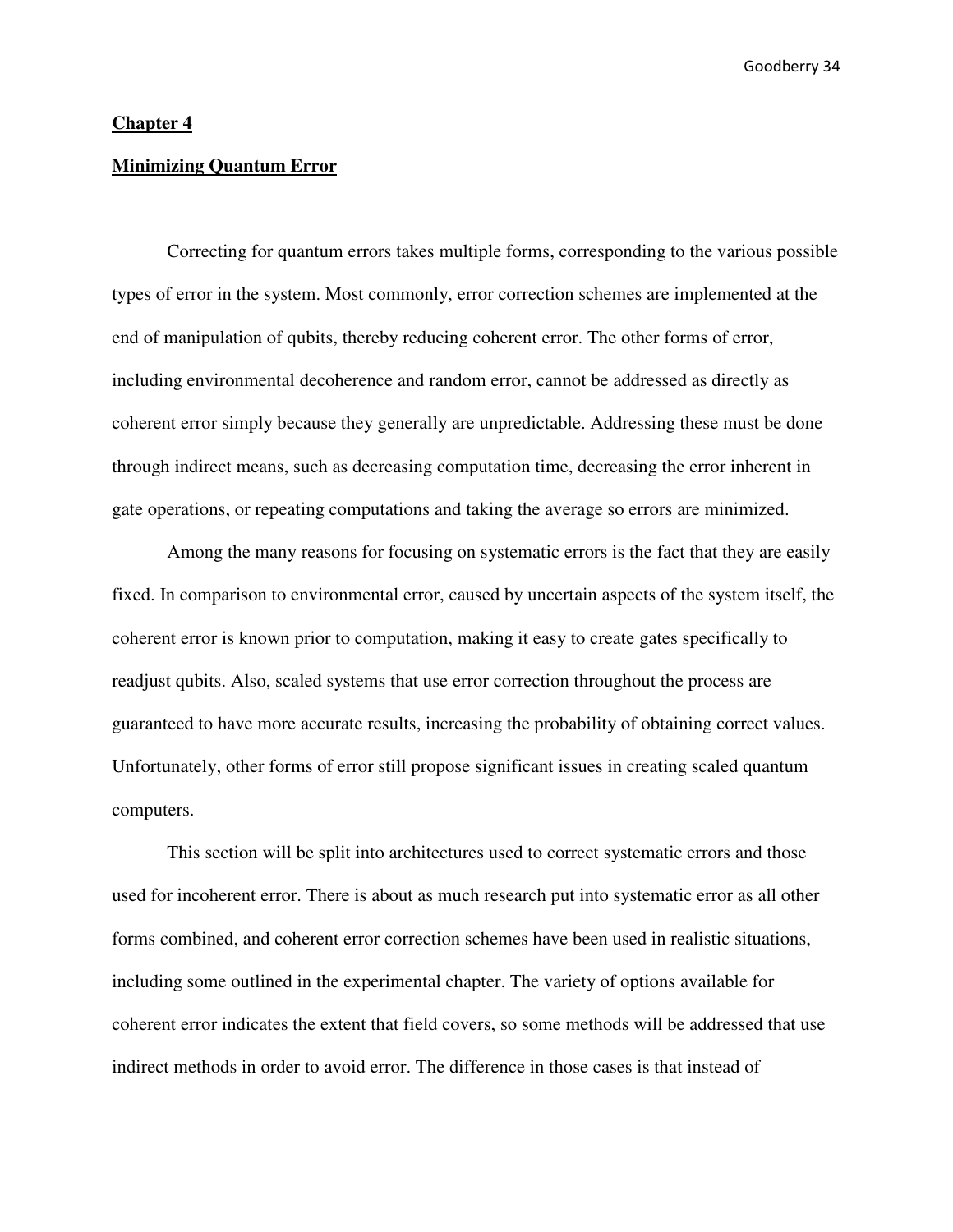correcting for error that has already been introduced into the system, in some cases decoherence is just avoided entirely by making the system more efficient in time or in the number of qubits used in computation.

#### **Scaling of Coherent Error Correction**

 Prospects for quantum error correction in working experimental quantum computers are positive. Coherent manipulation of qubits' states is made possible by knowledge of the unitary operations applied originally on them. Quantum algorithms depend on states that are by nature "messy", in that quantum mechanical properties of the qubits involved make it impossible to know exact information about the qubits. So error correction is an integral part to creating scaled quantum computers, as there is no feasible way in which an error-free computer could be created as per the threshold theorem.

 Reichardt and Grover expand on this issue by arguing that coherent error must be addressed above all other errors, since once a computer is scaled, all error intrinsic to the computation gates will likewise scale. If the algorithms to suppress that error are inefficient, they will only become more cumbersome as the computations and computer become larger. Reichardt and Grover compose a sequence of what they call composite pulses used to counteract all the available types of coherent error. Each pulse acts on the qubit, undoing any error caused by the computation at a quantum gate. In their own words, "Therefore this composite pulse sequence allows for an arbitrarily accurate set of universal gates, giving a threshold result for this error model." By answering the requirements set forth by the threshold theorem, and by decreasing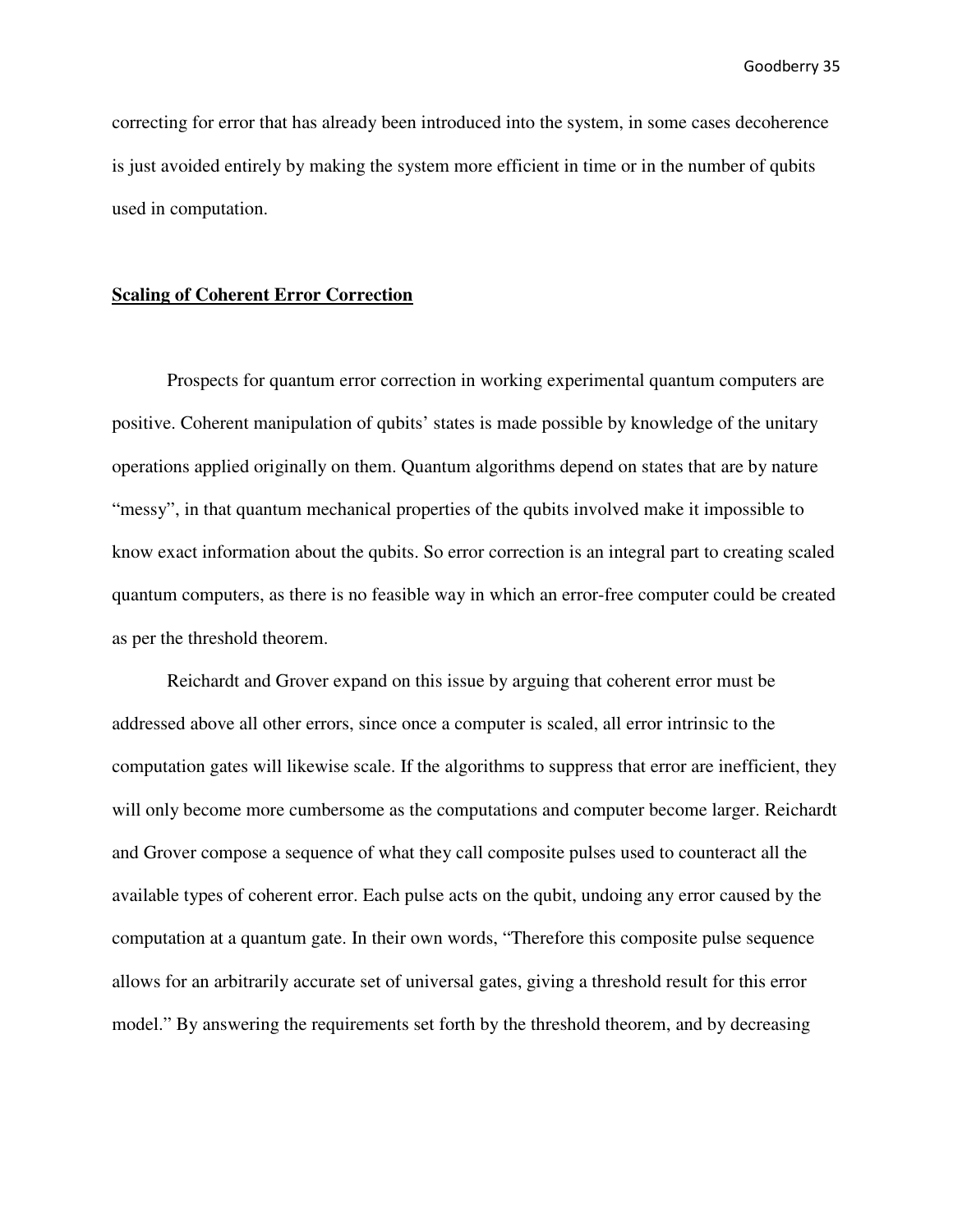coherent error efficiently to an arbitrary level, the researchers manage to define a fault tolerant error correction scheme.

 Due to the low time required for computation in any quantum scheme, time scaling is not generally an issue as quantum computers by definition are exponentially faster than classical computers. The direct result of this is that if error correction increases computation time, but decreases the number of qubits or space required to produce its desired output, then it sacrifices little for a substantial benefit. Martín-López *et al.* take advantage of this fact by reducing the qubit requirement for a quantum error correction architecture. They state,

"So for full scale implementations, qubit recycling reduces the total number of qubits required from  $[3\log(2)N]$  to  $[\log(2)N]+1$ ; the only penalty is a polynomial increase in computation time, while the exponential speedup is retained-*i.e.* it is scalable. In general, saving in qubits can be more than 2/3 if more control qubits are required, or less than 2/3 in smaller proof of principle demonstrations such as this."

After implementing a CNOT gate followed by the error correction gate, Martín-López *et al.*  obtain a successful value of 99% and an error margin of 4%. Since this is well above the requirement set by the threshold theorem, these results demonstrate that the system is technically scalable.

 Unlike standard quantum error correction schemes, Qu *et al.* implement the idea of addressing coherent error numerically post-computation rather than using unitary transformations. This change represents a significant branch away from the standard system. Normally, since the operator acting on a qubit is known prior to processing, near-unitary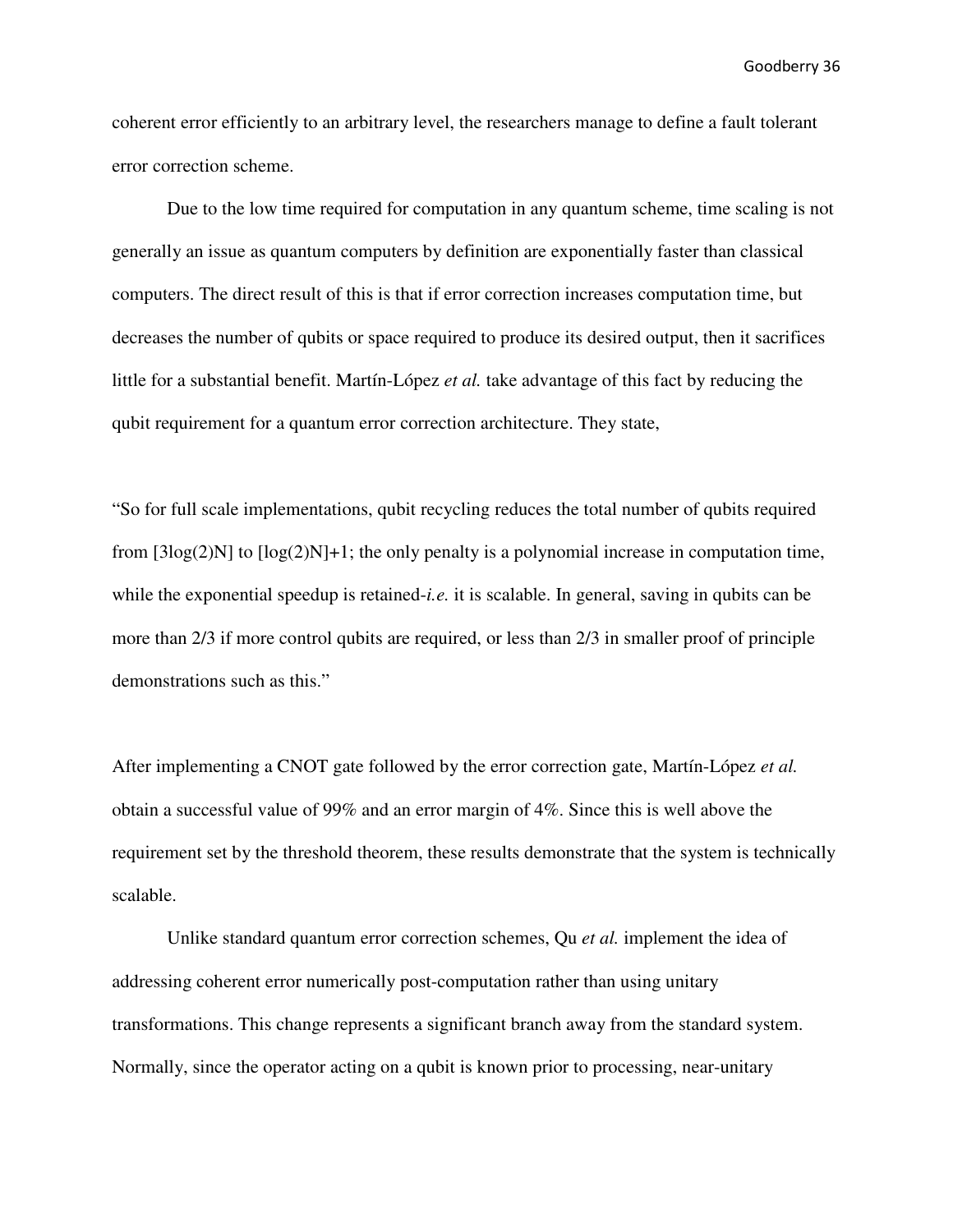operations have similar decoding procedures. Using properties of linear algebra, undoing the error is a simple process, though not one without overhead. Qu *et al.* offer the possibility that the method used to avoid or repair incoherent error should be applied to coherent error as well.

Among the most advantageous parts of this is the ability to avoid additional qubits only for error correction. Because in many cases experimental quantum computers use more qubits for error correction than quantum gates, coherent error correction is very inefficient under that method. Whether this has significance after any quantum architecture is scaled is a possible problem. While the decrease in qubits for error correction is beneficial, once a system is scaled, the number of required qubits will still increase exponentially, regardless of whether there are more qubits used for error correction. Qu *et al.* only address the simplicity of procedures for obtaining the information and simplifying calculation. They do not analyze whether or not the results will remain important once an experimental quantum computer becomes significantly larger.

 Two important results come from analysis of coherent error correction schemes. One of these is the ease of scalability. Since quantum computers' power scales exponentially with size, time can be sacrificed for resource requirements or error correction without loss of information, success rates, or scaling. This is not an insignificant result: retaining the ability to make systems more physically efficient while ignoring time scaling leaves more options for possible physical realizations. The other primary result of coherent quantum error correction is the idea that error is intrinsic to quantum gates. While this would appear to be a direct extension of quantum mechanical rules, the analogue between quantum errors and error correction gates is surprising. Reichardt and Grover's work in finding the best way to address systematic error over large scales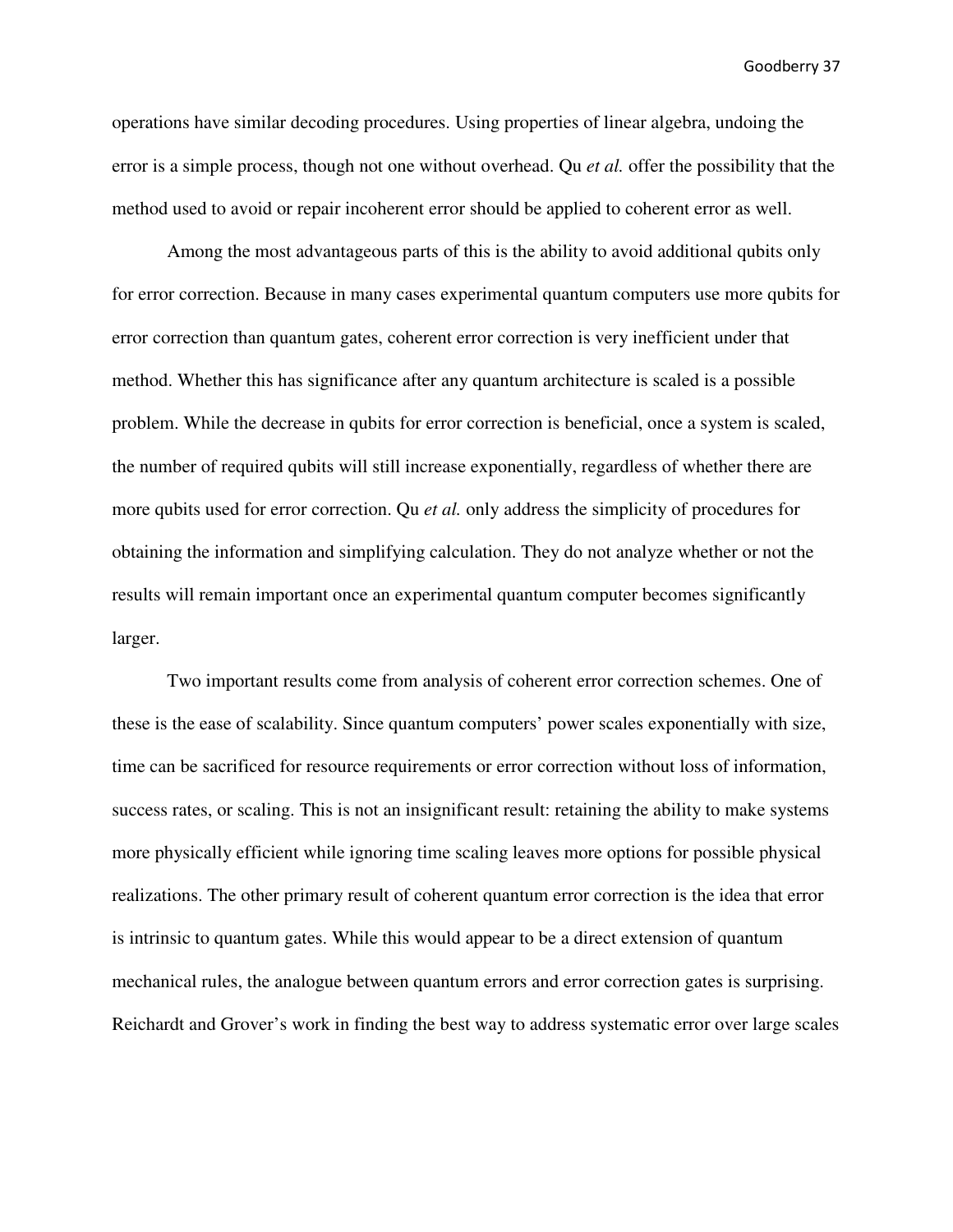attests to the complexity of error correction, and encourages pursuing other solutions in that field.

#### **Indirect Error Correction**

 Most quantum computational error comes in forms that are uncorrectable through means of shifting phases that coherent error takes advantage of. Because of this, the unknown nature of the errors must be accounted for by avoiding error in the first place, or by taking a more general approach of increasing system sizes so errors are less significant in the final results. The latter has severe limitations, since the size of the computer might be increased exponentially to accomplish this goal. Doing so would of course go against the goal of scalable quantum computers, which aim to produce useful schemes that only increase polynomially with computation size.

 Fowler offers the first solution to creation of a scalable, computationally efficient quantum computer. Without limiting the type of quantum computer to any specific scheme, Fowler manages to reduce error by exponentially speeding up the computation time. In his analysis of the results, Fowler states, "This enables fault-tolerant quantum computation to be performed orders of magnitude faster than previously thought possible, with the execution time independent of the error correction strength." The most important part of that statement is the last phrase; since the overall execution of the error correction scheme does not scale with increased error, it will be constant regardless of how big a computer is and how long execution takes.

 Because Fowler's work depends on an error correction scheme that works randomly, all possible error strengths are addressed with equal likelihood. In a way, his scheme itself simulates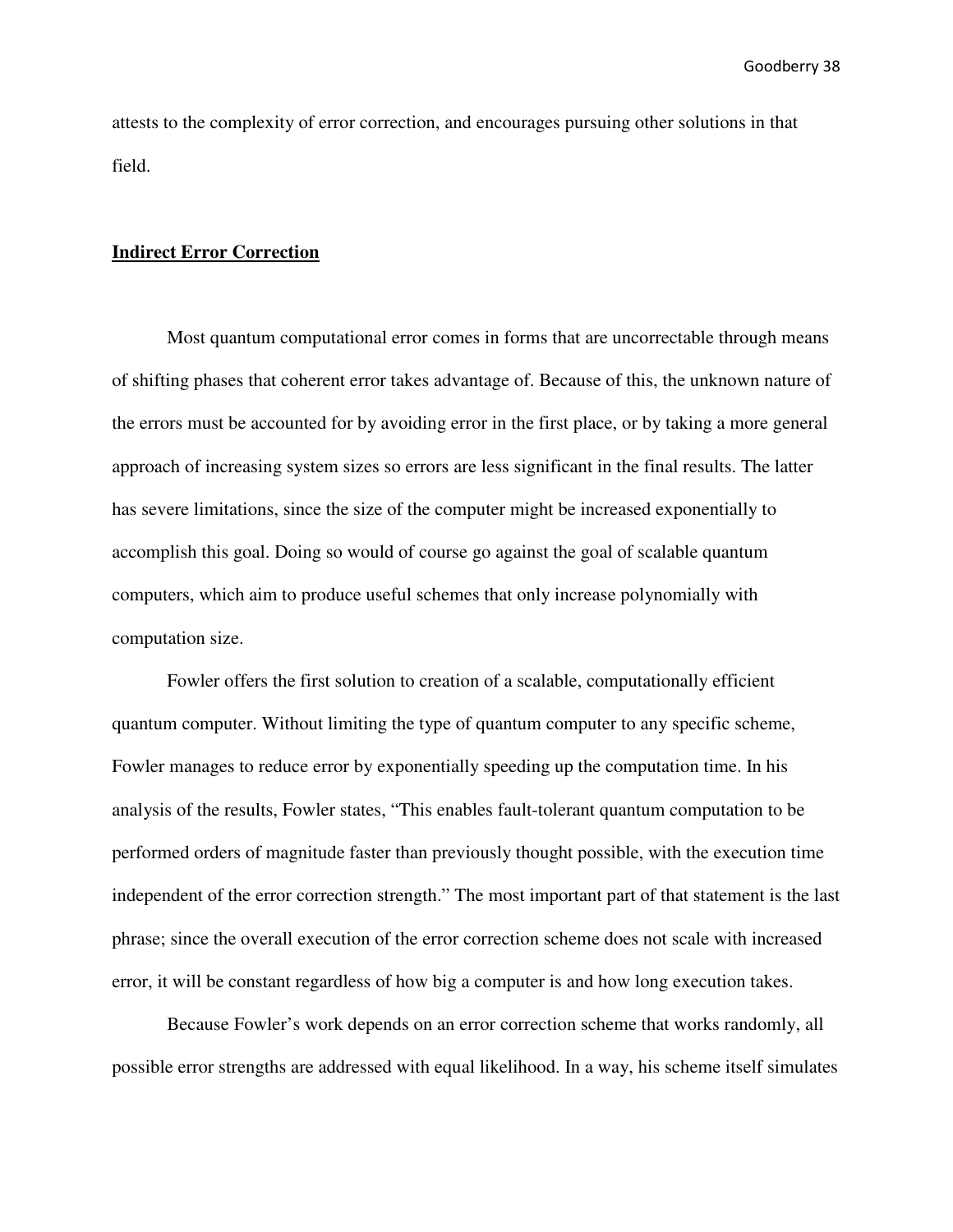a quantum computer, searching for any feasible solution and adjusting for it if an unsuccessful state is found. Because of that process, Fowler states, "almost all known fault-tolerant universal quantum computation enabling [quantum error correcting] codes…achieve time-optimal quantum computation with modest additional quantum circuitry." This fits very well with the goals of scalable quantum computers: by increasing their size, error correction itself does not need to be increased by any significant amount. Fowler's results also demonstrate a quantitative simulation of finding factors of large numbers, granting credibility to his article. The results indicate that error detection takes time in the same order of magnitude as computation, meaning it is not exponentially larger, and therefore it scales.

Using gates that correct errors dynamically, during rather than after computation, allows Khodjasteh and Viola to create a robust method to removing multiple types of error in scalable systems. While the standard error per gate required for scalable computers is .001 as defined by the threshold theorem, the article addresses a system that would have this property in order to prove it is scalable. The authors state, "While our present construction addresses arbitrary linear decoherence, different algebraic error structures may be tackled by modifying the [dynamic decoupling] group." Because the discovered error is quadratic (and therefore polynomial), and because the errors per gate in the proposed scheme do not increase with coherent error, it appears all incoherent error is corrected in the given architecture. Like Huang and Wei's system, combining a dynamic error correction scheme in with a proven coherent error correction scheme could lead to a full, robust error correction scheme.

In one of the only experimental realizations of a robust quantum error correction method, Pudenz *et al.* describe an experimentally scaled version of an error corrected annealing quantum computer. While discussing the results, they state, "We demonstrate a substantial improvement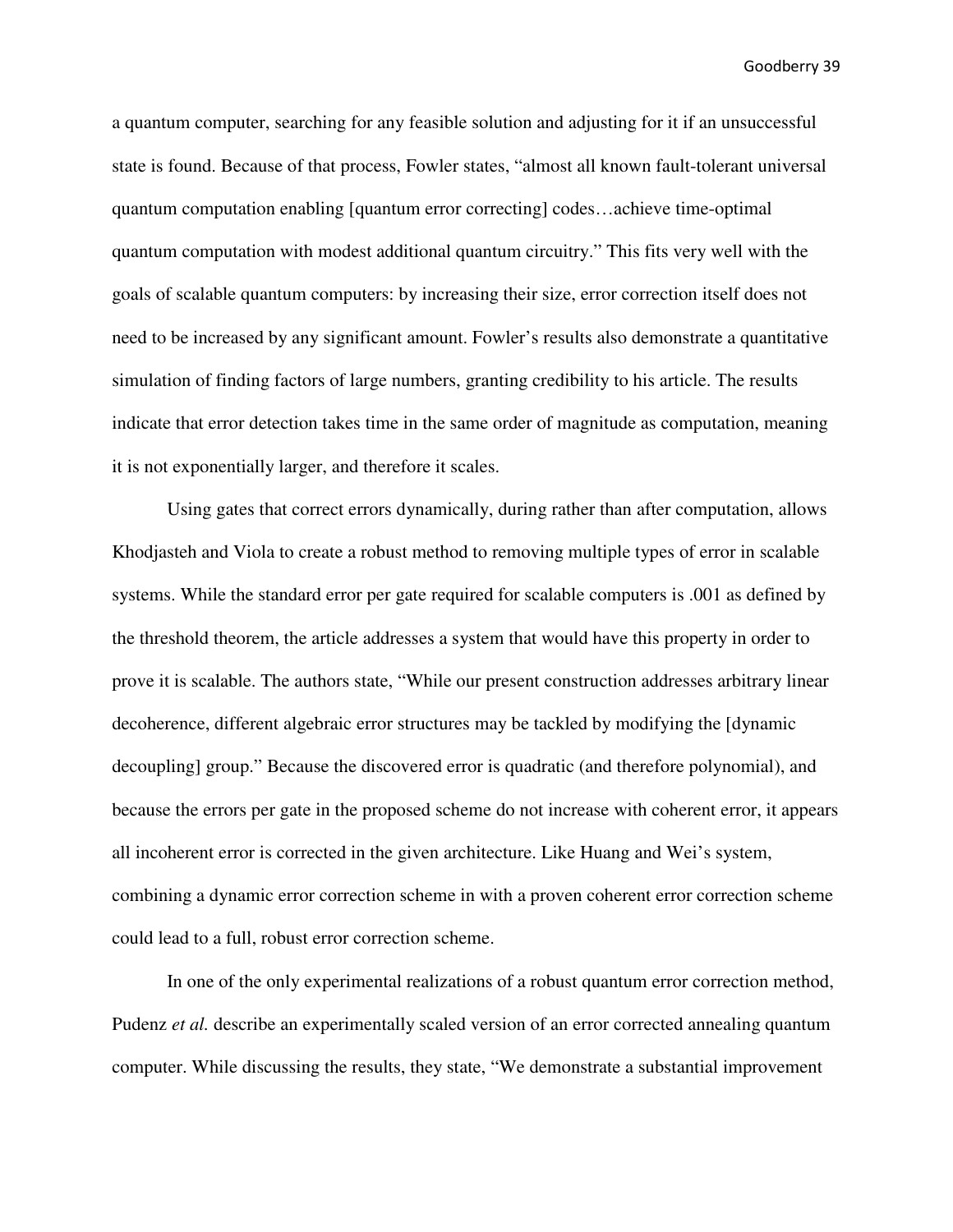over the performance of the processors in the absence of error correction. These results pave a path toward large scale noise-protected adiabatic quantum optimization devices."

Though it might fall under the category of coherent error correction, Weinstein introduces the option of decreasing the occurrence of error correction gates inside any given quantum computer. So instead of applying an error correction after every quantum gate in the computer, Weinstein proposes removing any gate that is unnecessary. Since the coherent error introduced by a gate is known prior to computation, changing the distribution of error correction gates should have no risk of causing information loss. Results of the decrease in gates decreases the qubit and computation time requirements, but those results do not scale exponentially. No numeric example used in the research has a qubit reduction of even 50%, and the stated impacts do not greatly affect whether exponentially scaled quantum computers are feasible. Despite this, if scalable computers are in fact possible, the reduction would still decrease computation time significantly.

The only commonality among the methods to avoid various types of decoherence is the fact that each takes advantage of some scalable feature of quantum computers. They might be made more efficient, have aspects of the computation switched or run concurrently, or even have the error itself be analyzed as if it were a quantum system. Since not one of the systems is similar in method to any other, none of the possibilities can be discarded until more research has been done on whether the results might be extended to scalable quantum architecture. Each method affects a different part of the evolution of a qubit through a calculation, so in theory it is also possible that some of the methods could be combined. Regardless of the end result, the possibilities outlined throughout the section offer proven ways to simplify and increase efficiency of a quantum computer.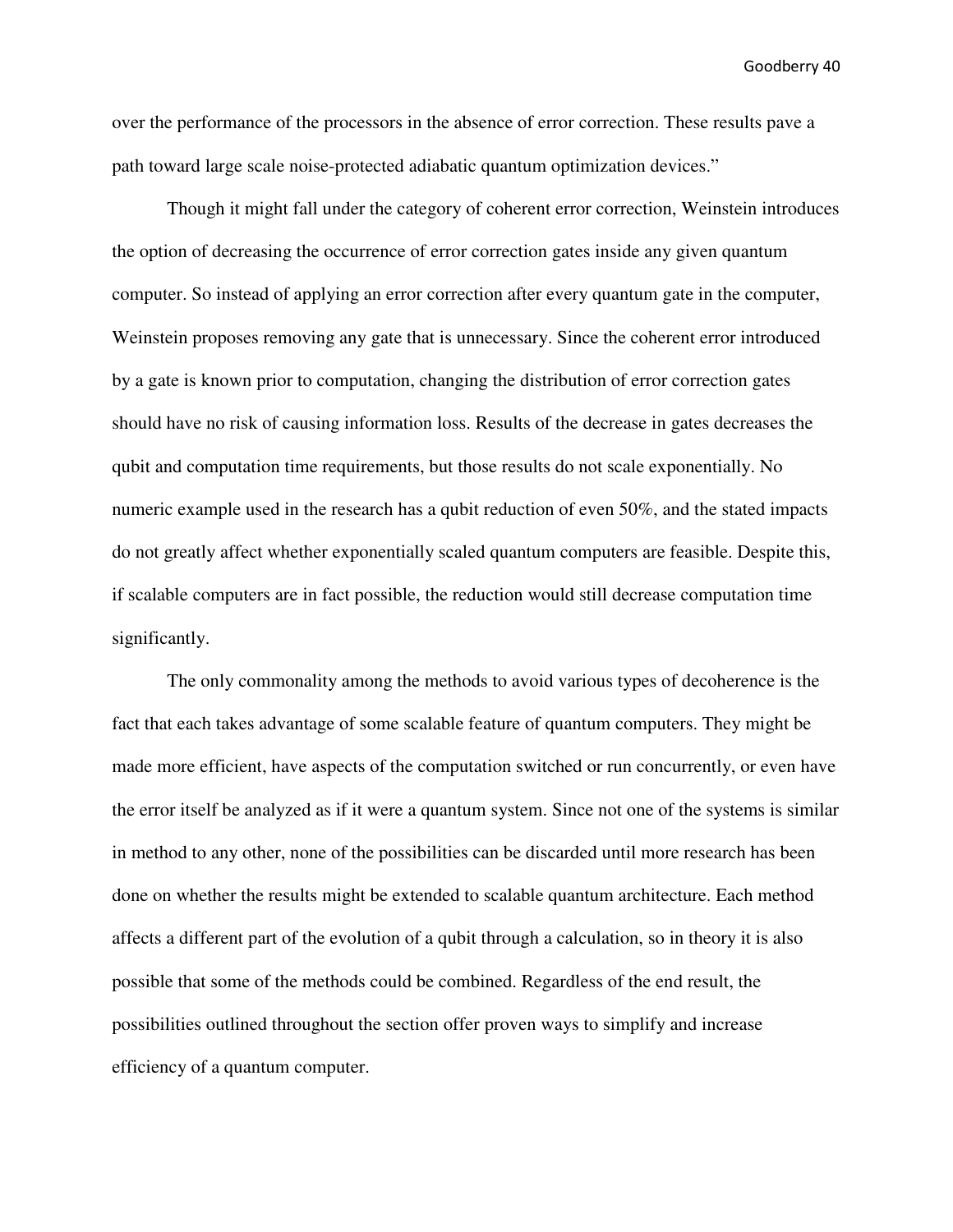#### **Combined Error Correction**

 Some of the greatest successes in error correction come as the result of using two distinct schemes and combining them. Whether that means two error correction methods and applying them together, or using two forms of qubits that transfer information between each other, the use of multiple methods helps avoid overwhelming issues in scaling. For example, using photonic qubits for computations causes fast calculation time, then transferring the information to spin qubits stores the information while other data is being processed by the computer. Such combinations offer more possibilities than a quantum error correction scheme that is limited to one form.

Because error correction depends on retaining information while measuring the qubit's state and obtaining the final output, coherence must last long enough for the quantum computer to correct the qubit's state during error correction itself. Many systems would benefit from a system that had longer coherence time, since then errors could be corrected without the risk of decoherence mid-computation. Waldherr *et al*. create a computer in which electron spin, in combination with semiconducting qubits, corrects for error over longer times. So the benefits available in using hyperfine interaction as a measurement method for the semiconducting qubits can be retained while also using spin to store information, which lasts longer and therefore has a lower chance of information loss.

 Increasing the number of parallel quantum circuits running at a time is another method of decreasing decoherence introduced by Huang and Wei. Using a universal quantum computer and cluster states, the researchers form a more efficient quantum computer. They develop proofs that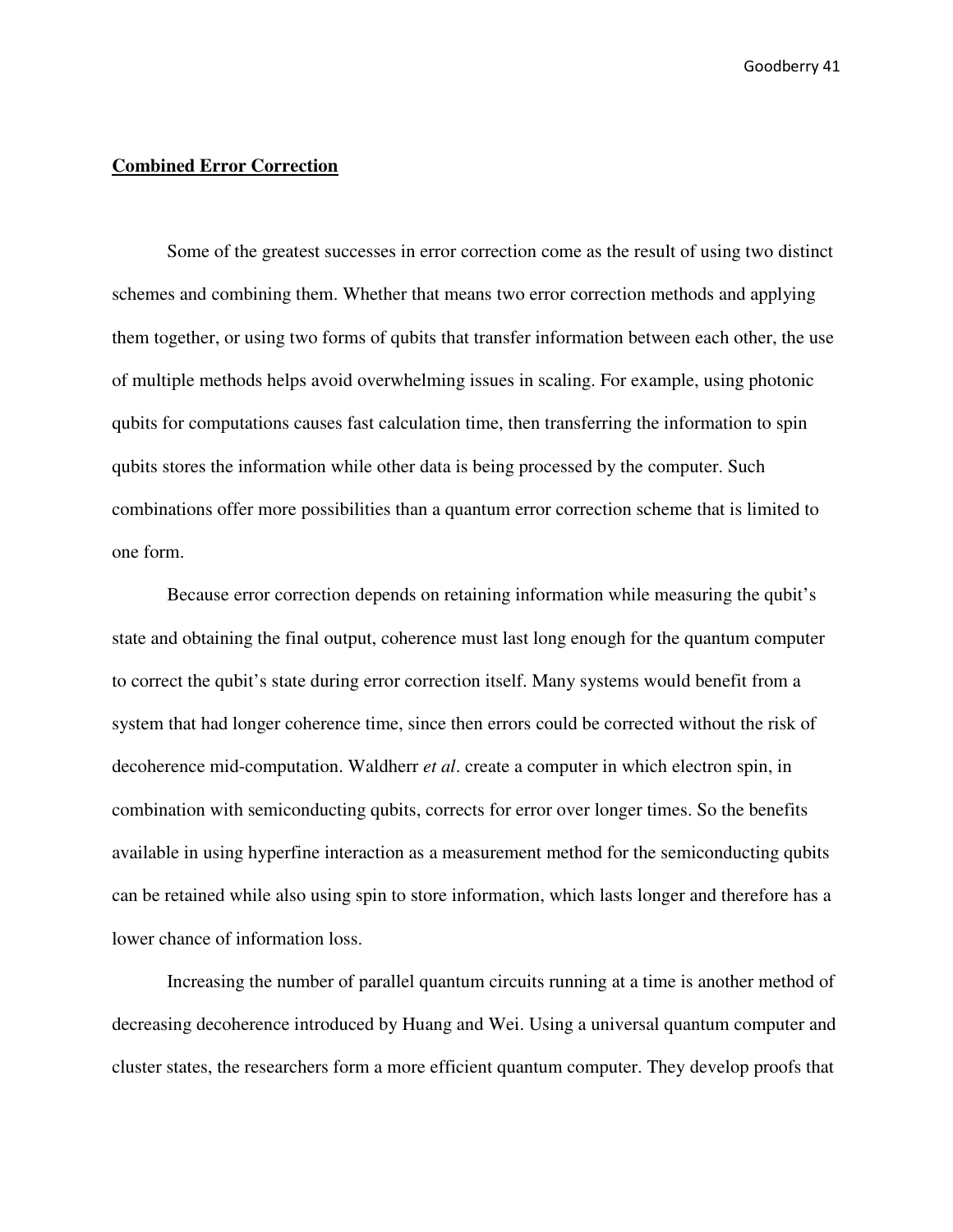lead to the conclusion that if cluster states are used, the computer can be scaled infinitely with no increased overhead in time or qubits required.

Huang and Wei's conclusion has two possible shortcomings. Since the errors corrected for do not include single qubit error, those must be corrected for separately, likely through another standard error correction scheme. Also, because computational systems are produced in this method in parallel, increasing the scale of the computer means producing a larger computer. Fortunately, the authors demonstrate that the size only increases polynomially, but since it must be produced in conjunction with coherent error correction architectures, it may not be an efficient architecture. In spite of this, the system does theoretically scale, and sufficiently answers the question of how incoherent error might be reduced.

Kosut, Shabani and Lidar offer a solution to the problem of insufficient robustness of coherent error correction. While generally only specific forms of error such as bit flips or sign flips can be fixed in coherent schemes, all other forms of error are left unaddressed. Adjusting for those errors, according to Kosut, Shabani, and Lidar, requires exponentially increasing amounts of time to correct if applied to a quantum computer. So rather than use limited schemes, the article illustrates a set of fault tolerant formats for addressing incoherent error.

The researchers note that, "The [computational] cost can vary greatly if the algorithm is modified for the specific problem structure." What this indicates is that the architecture will perform less efficiently if nothing is known about the system initially. However, the results of the study find that several forms of error are easily addressed using a relatively low number of qubits. Also, the results are scalable, since the form of the error is not assumed at any point, meaning the system is robust in detecting error both from the environment and from quantum gates.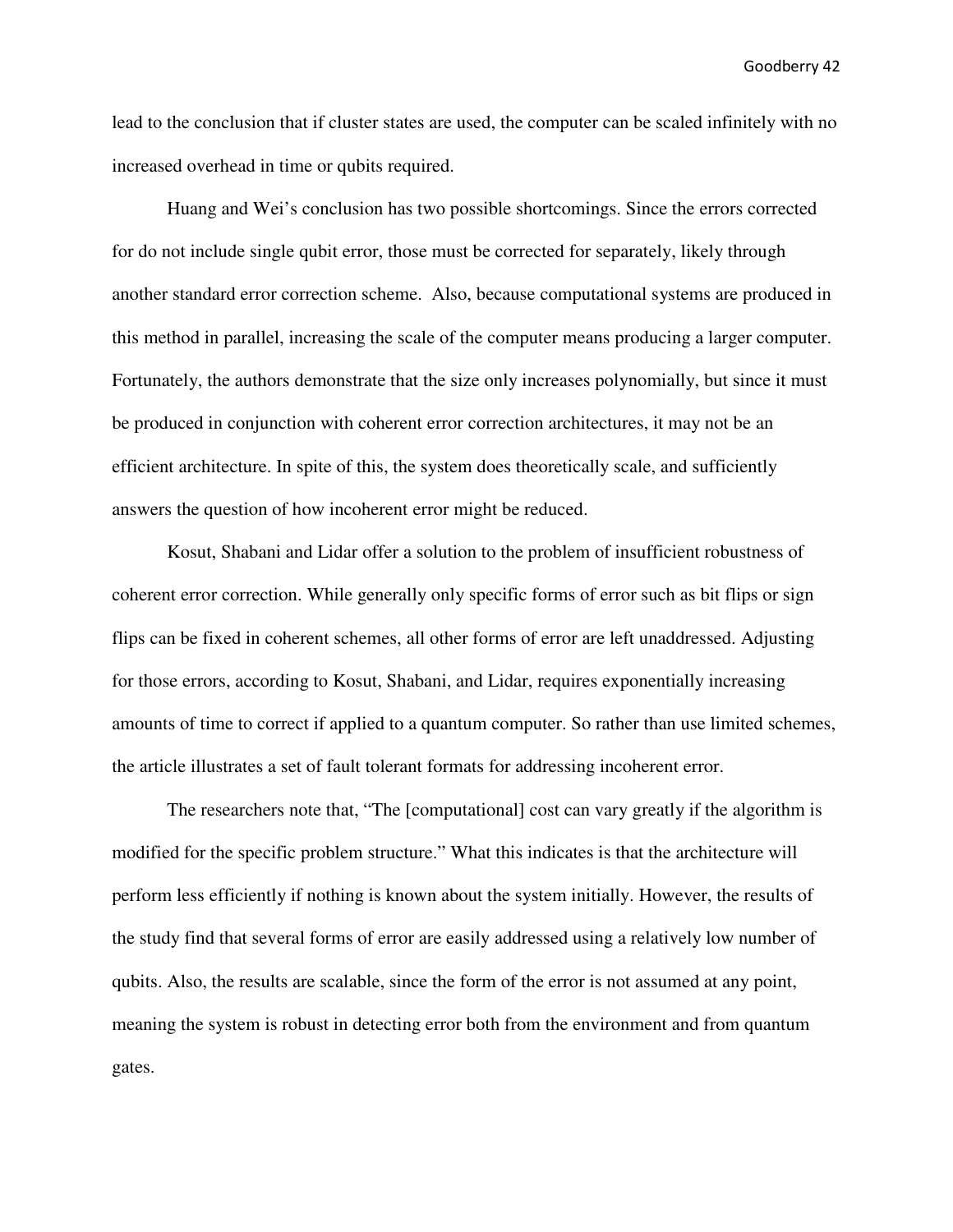Omkar, Srikanth, and Banerjee offer an original description of quantum computers by means of quantum error correction. The system used is essentially defining a quantum computer based on the error correction codes required to bring it to maximum possible certainty. Though the system is a significant departure from standard methods of quantum computation descriptions, it offers a significant advantage. Since the authors use their system to categorize quantum computation schemes based also on environmental, incoherent error, that error can be addressed without needing to avoid slow computation times. While a system is fully described, each aspect of it is known before computation, so error correction gates can be implemented with little uncertainty, effectively allowing scalability. According to Omkar, Srikanth, and Banerjee, "It can better cope with noise that changes over time-scales smaller than that required for a full characterization of the noise. This makes it well suited for real-time applications like feedback control of open quantum information processing systems."

After describing the many possible systems used to correct for both coherent and incoherent error, it is easily seen that no single system dominates the body of research in robust error correction. Results include combining intrinsic properties from multiple systems, increasing the number of error corrections going on at once, and even using as few gates as possible to speed up the process. Out of all of this, it is most obvious that before a scalable quantum computer can be feasibly produced, new developments must also be made in the field of robust incoherent quantum error correction. The coherent errors, which will be discussed in the next section, are in comparison much easier to repair, and scalability of coherent error correction schemes is what must be taken into account.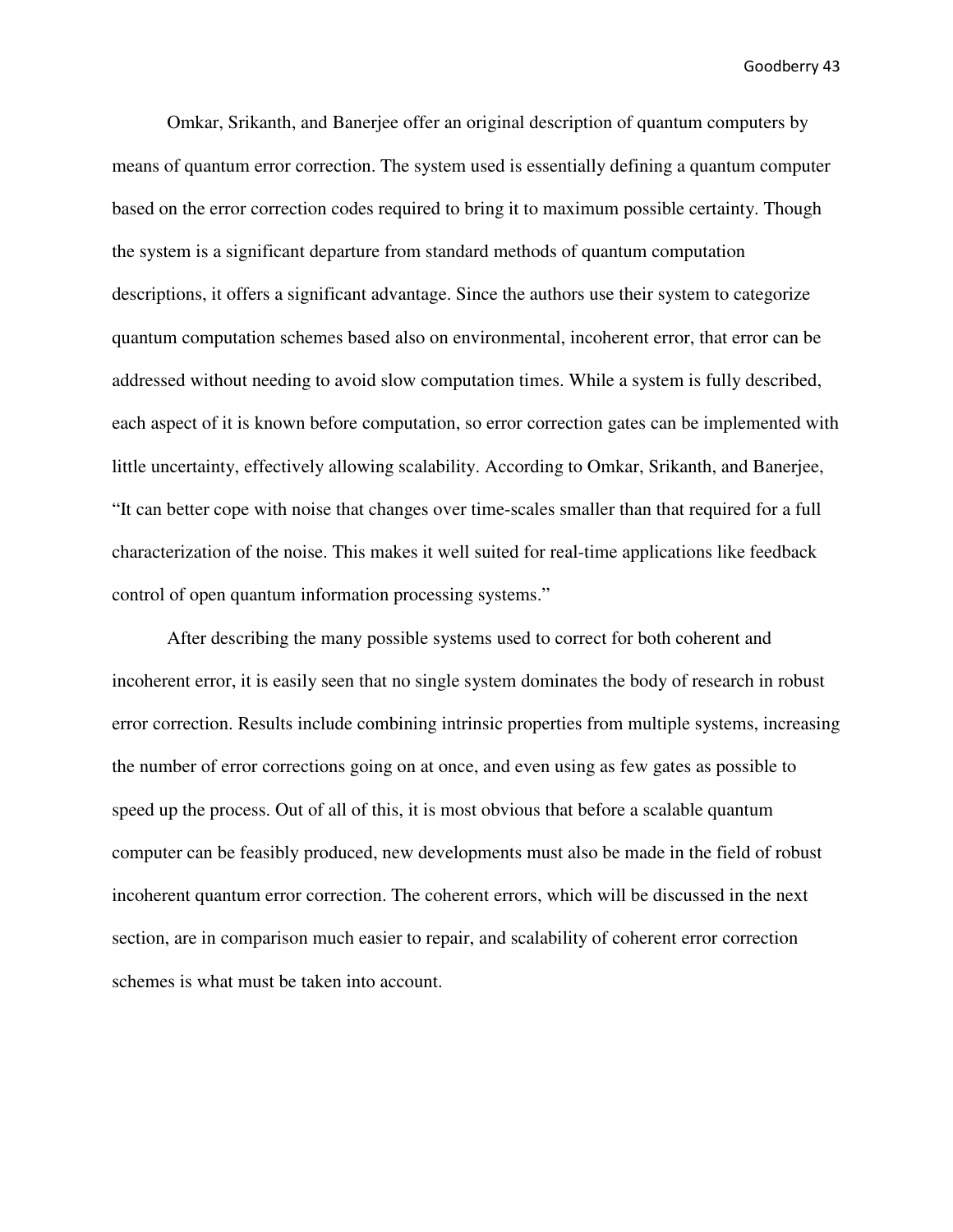#### **Chapter 5**

## **Extensions and Applications of Quantum Systems**

 As quantum information processing has developed as a field of study, numerous approaches to previously unsolvable problems have arisen. Some of those applications, such as Shor's algorithm, are already strongly developed and the results are commonly known. Others, like simulation of physical quantum systems, are only explored in theory and with small simulations, taking a less prominent spot in the field than Shor's algorithm or Grover's algorithm. In addition, though it has been slow to develop, mathematicians have also begun to develop a system supporting quantum logical systems.

#### **Quantum Logic and Quantum Computation Theory**

 Due to the fact that quantum computers are intrinsically different from their classical counterparts, a new formulation of programming and logic schemes must be realized before scalable quantum computers have any real purpose. Otherwise, any computer that is created will be limited only to one specific problem. So while it may be useful to have a computer that finds the factors of one specific number, that solution is expensive and will not lead to the development of quantum systems overall.

 Before a quantum programming language can be developed, there must be mathematical proof that quantum logic is inherently different from classical logic used in standard computers. Dunn *et al.* develop this proof by defining a set of variables in a quantum system, and show that classical logic is a subset of the simplest form of quantum logic. They then go on to define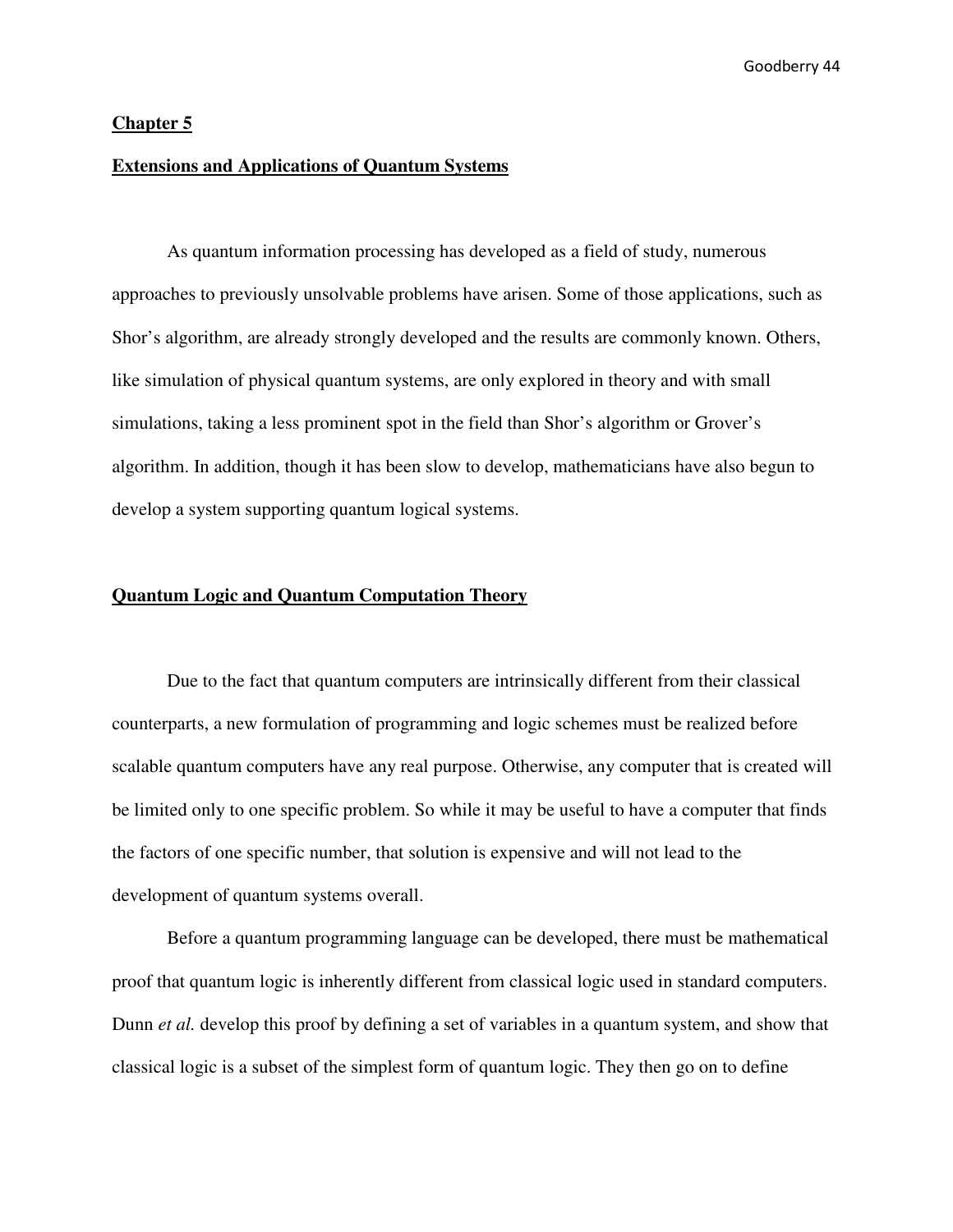quantum systems of higher orders, and prove that each higher order is greater than all sets below it. One of the strange results of these proofs is that, given an arbitrarily high-dimensional quantum logic system, the power of quantum computers is without a theoretical bound. This idea implies that quantum computers are not only more powerful than classical computers in all cases, but also could be made the most powerful form of computer possible.

 The second necessary development in creating scalable quantum computers focuses on the threshold theorem. While the original theorem depends on strict definitions and ideal circumstances, the reality of quantum computers depends on noisy systems, error correction, and decoherence. Dyakonov redefines the issues surrounding definition of errors, because the threshold theorem makes many assumptions using a mathematically perfect computer. By describing the issues with assuming a mathematically ideal interpretation of the physical world, Dyakonov shows why the threshold theorem holds little weight in whether scalable quantum computers are feasible or even possible. According to his results, it is better to address scalability of quantum computers not by whether or not they abide by the threshold theorem, but rather on whether physical implementations of a quantum scheme actually work when made experimentally.

 Since now it is clear that quantum logic is inherently powerful and distinct from classical logic, classical code is insufficient for taking advantage of the extent of a quantum system's application. Quipper, a programmable language developed by Green *et al.* provides a unique and straightforward solution to the gap in quantum logic. Quipper is a system in which a classical computer is applied to analyzing the states of a quantum computer. Because the inputs and outputs of quantum computers are still generally classically described, such as numbers in Shor's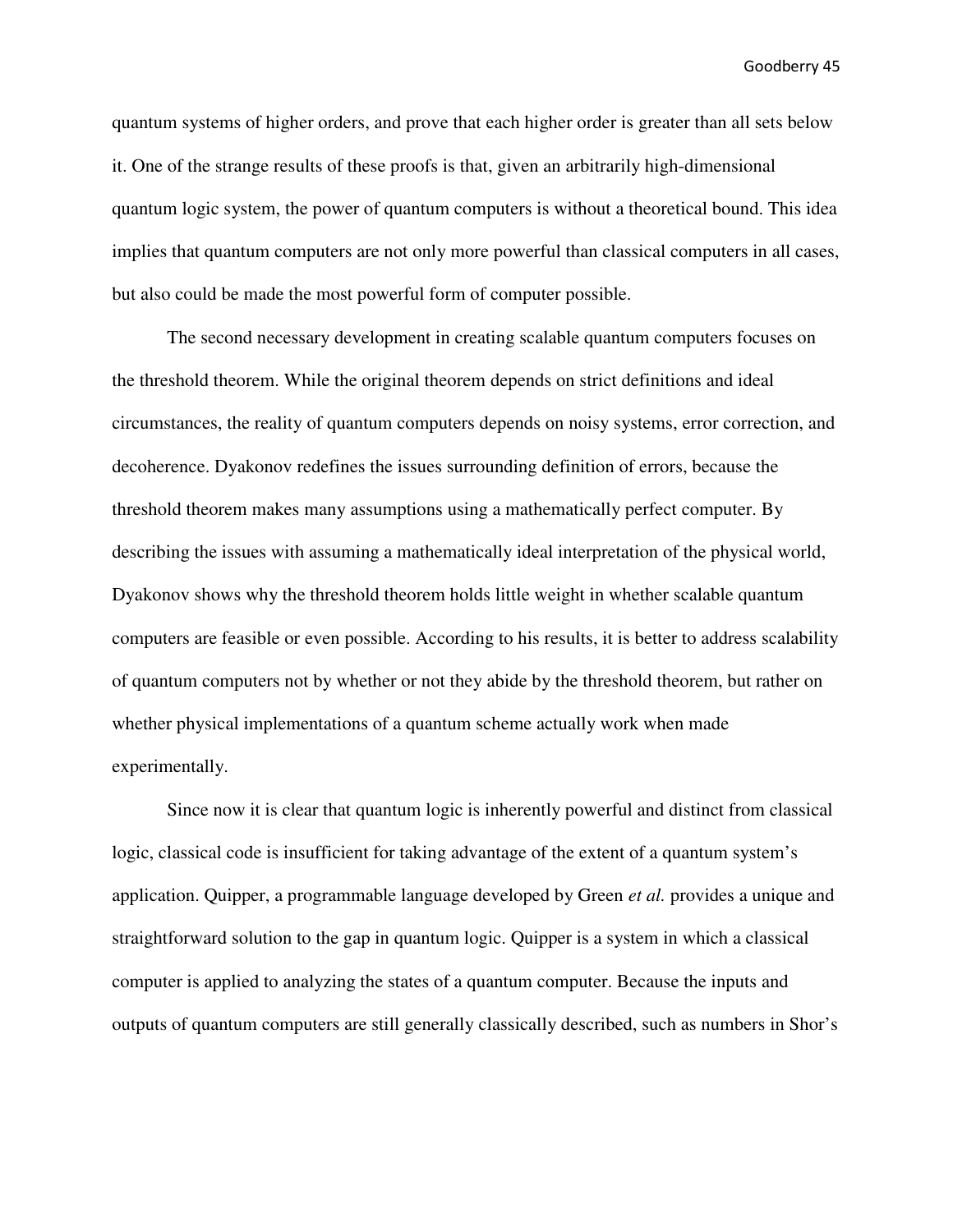algorithm, operating under a classical framework does not produce problems in interacting with a quantum computer.

 Most importantly among the system put in place with Quipper is that the logic can be applied even to scalable quantum systems. As a result of the classical inputs and outputs, the only requirement for a scalable quantum computer language is that it must not introduce insurmountable error, in order to satisfy the threshold theorem. This is the case in Quipper. Green *et al*. state,

"We demonstrate its usability to implementing seven non-trivial quantum algorithms, chosen to represent a broad range of quantum computing capabilities…Programming the seven algorithms required approximately 55 man months and resulted in a representation usable for resource estimation using realistic problem sizes. On this basis, we conclude that Quipper is both useable and useful."

These results are significant, as Green *et al*. produce a physical interpretation of quantum results. This demonstrates very clearly that quantum computers can be manipulated using classical computers, making their results easy to interpret using algorithms and computational understanding available now.

#### **Quantum Computer Applications**

 Many interesting but classically computationally difficult problems are efficiently simulated by quantum computers. Take, for example, simulation of physical quantum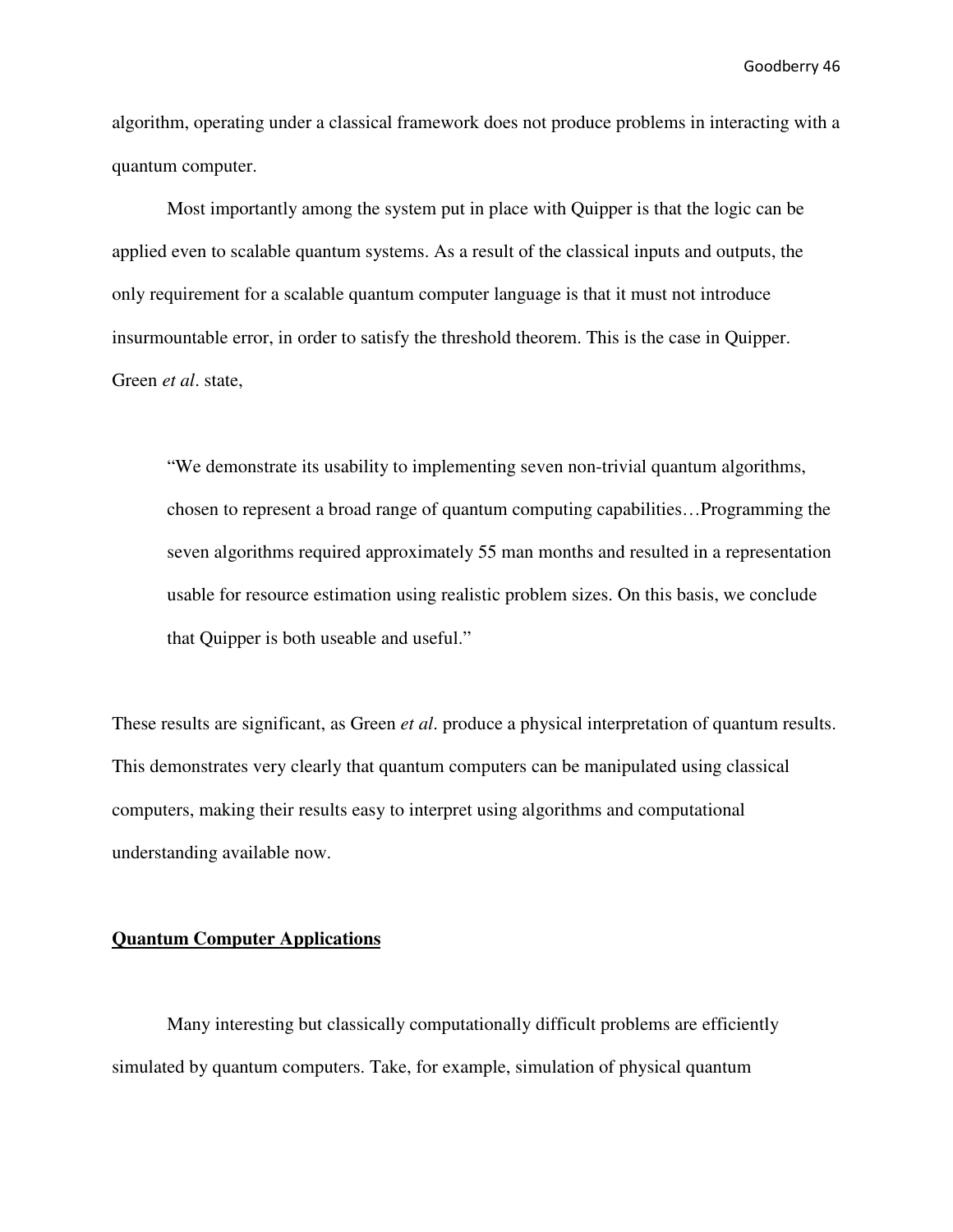mechanical problems. Sornborger creates a quantum computer that simulates electron tunneling under standard quantum mechanical properties. While a working simulation of the system on a classical computer would take exponentially longer as size increases, it only takes polynomially longer on a quantum computer. Sornborger's system scales with  $log_2N$  qubits where N particles are simulated. So in comparison to standard techniques used to see the development of a tunneling electron, this one requires few qubits and scales indefinitely.

 Another well understood problem that is difficult to model on a classical computer is the many-body problem. The interactions between particles develop in complex ways due to their quantum mechanical properties, and so no good approximation of their trajectories is feasible using only classical computer methods. However, Alarcón *et al*. outline a physical interpretation of a quantum computer that could simulate the many-body problem. Because the researchers use particles' Hamiltonians to analyze their trajectories, these are well defined systems. The system was quickly proven in principle by the fact that a two-particle system, which can be developed classically, is exactly found when using quantum computation.

#### **Classical and Quantum Cryptography**

 Because quantum computing developed in large part by the problem of factoring large numbers, there are numerous questions about the safety of classically encrypted data with scalable quantum computers. Shor's algorithm, by efficiently factoring those encryption keys, can break any modern system using prime factorization as its basis.

 While there is worry for whether quantum computers will break all encryption protocol used, there is also substantial research into quantum encryption systems that are as secure with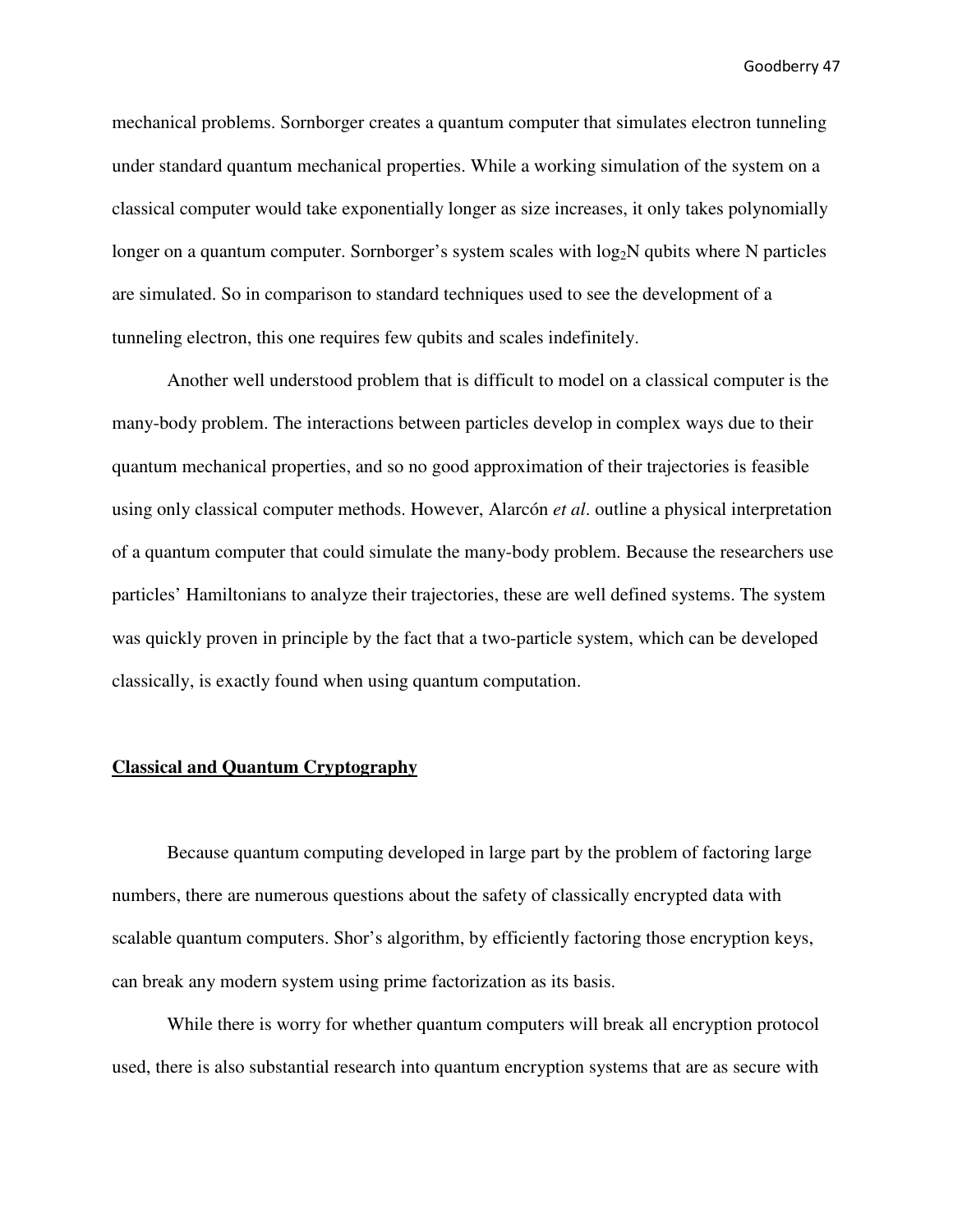quantum computers as current protocol is with classical computers. That is to say, efficiently breaking the encryption would take an extremely long time even using quantum computers. For example, Marshall and Weedbrook create a quantum key distribution system which does not even assume anything about the error present in the quantum computers of either person using the key. While the authors state that previous key distribution methods assume near-perfect control over the error of a computer (similar to the threshold theorem), their system requires no such assumptions.

Their solution, rather than use discrete variables as keys, uses continuous variables. The difference lies in the fact that if the correct key requires a certain value, any error creates a nonzero probability that the keys will not be found correctly. However, by using continuous variables, an infinite number of possible values would be valid, allowing for a certain margin of error in either party's quantum computer. This method of a fault tolerant key distribution scheme is promising for protecting information from quantum computers.

While many other solutions exist that demonstrate the possibility of a protected quantum encryption system, this one example is sufficient as a proof of principle. Other solutions would be redundant, as the fact that cryptography as a whole is still protected under scalable quantum computation schemes is enough to cover that worry of security. Shor's algorithm, which drove the early development of quantum computers, introduced significant worry in whether creating such powerful computers is ethical. Fortunately, the research done in new systems demonstrates that there is no worry about whether unbreakable systems will exist after the mass use of quantum computers.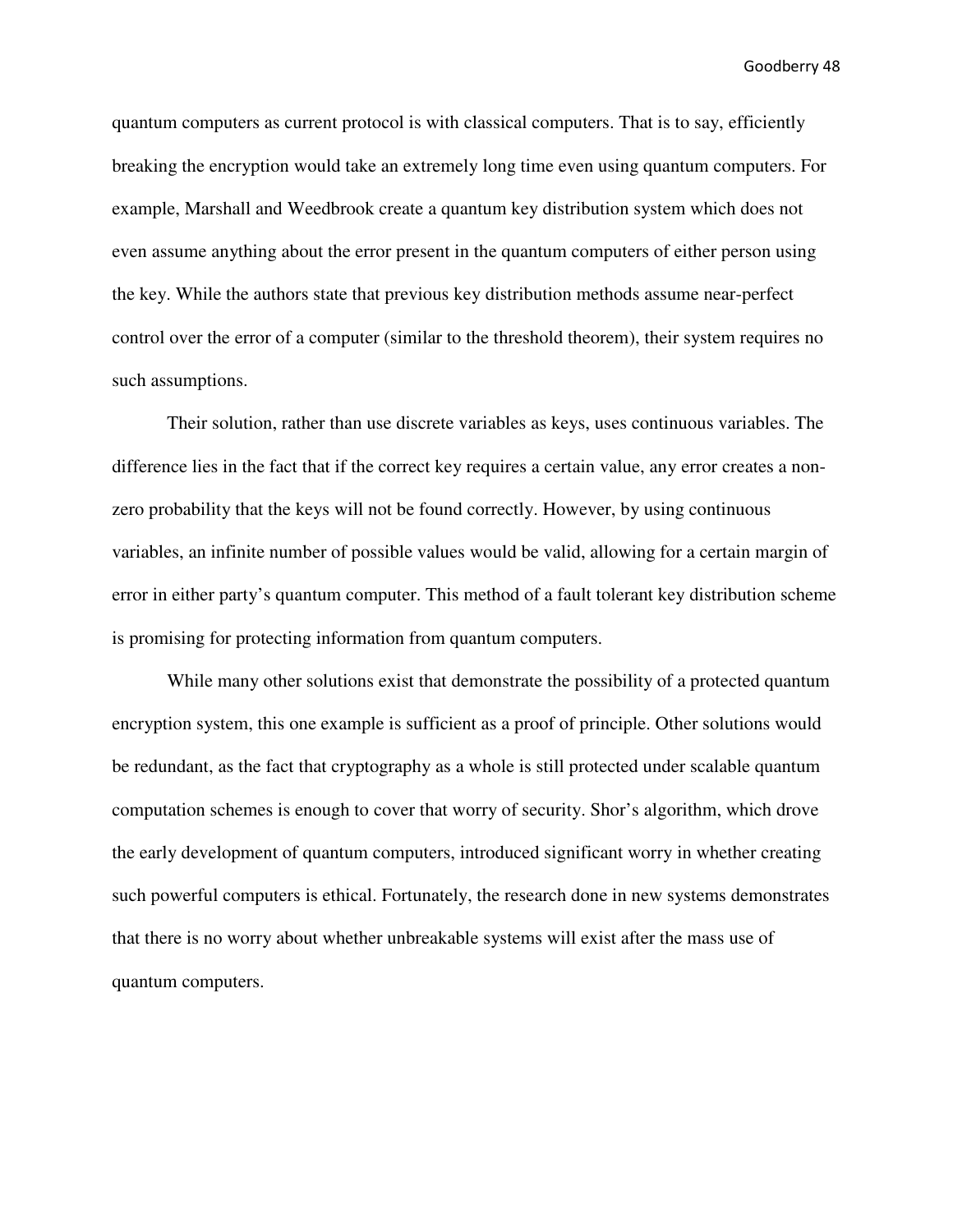#### **Conclusion**

 The research surrounding all the architectures and theory behind quantum computers is vast and in a lot of cases contradictory. As the field is still young, the rules change often and what is considered an insurmountable problem now might be trivial to solve for in a year. This has been the course so far in quantum computing. In the earlier stages, there was significant doubt into whether a quantum computer could be created at all. Now researchers are asking how big of a system can be created. Some articles depend entirely on the threshold theorem to prove results are scalable, while others state that the theorem is insignificant and does not lend credibility to scalability. Different quantum computation architectures get more or less focus depending on whether similar methods have produced promising results in the recent past. In the end, the field is still advancing rapidly, with entirely new results published often.

 Of all the feasible systems for incoherent error correction, robust schemes offer the greatest theoretical potential for avoiding all types of decoherence. While performing parallel computations or decreasing computation time might be beneficial in making a quantum computer faster, when discussing extremely large computers, those small differences are unimportant. There should be a much greater focus on the errors that scale exponentially along with the system, rather than decoherence over time, since that can be adjusted for with much less effort. Among the solutions for robust error correction, some of the most promising are the ones that work universally. Since it is not yet known what form of quantum computer will dominate in scaling, the error correction methods that are limited to a single form are of lower priority than the ones that are universal.

 Coherent error correction offers much less of an issue with the creation of scalable architecture. In part, this is because coherent error correction has already been implemented into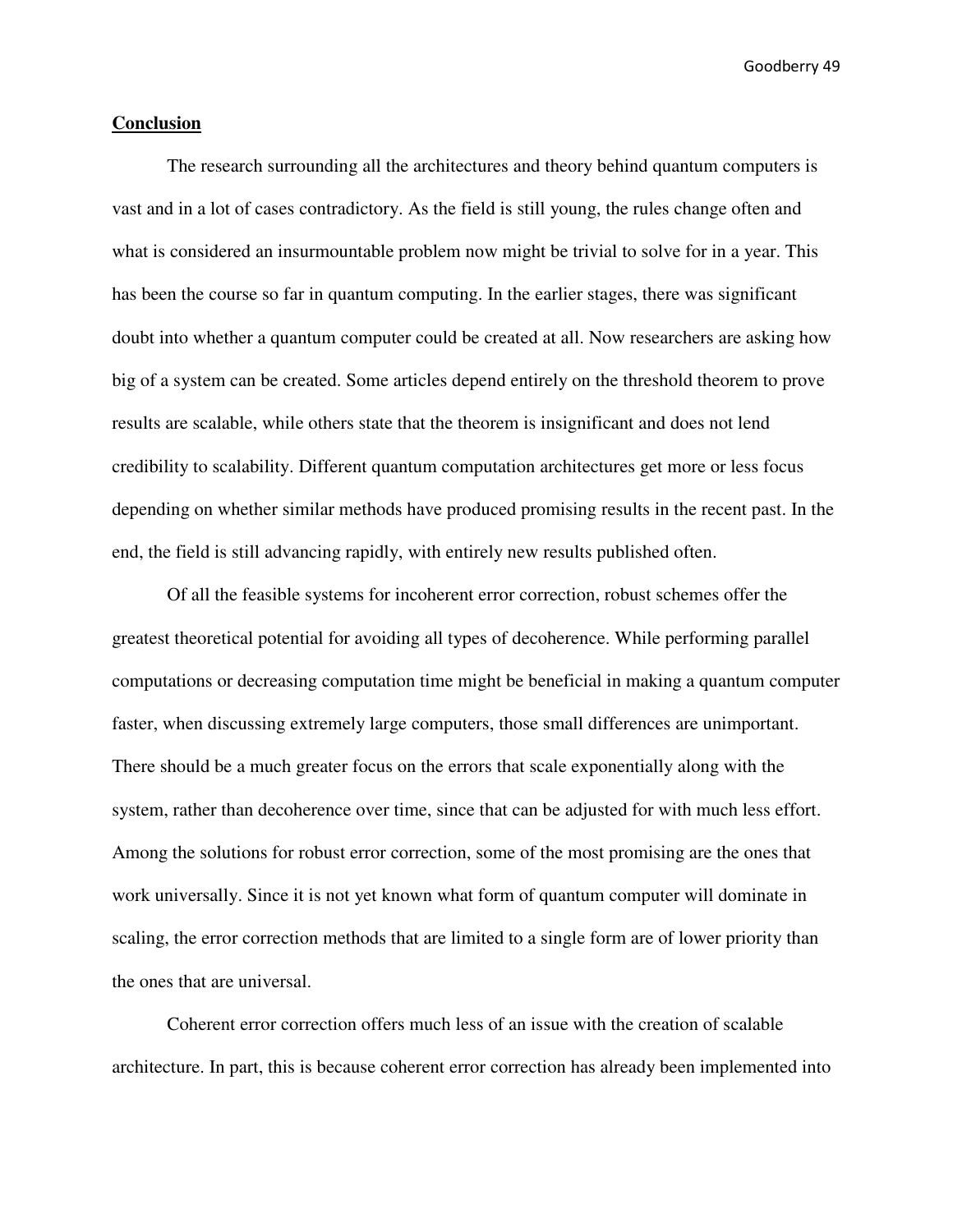successful experimental quantum computers, so it is accepted that they work as intended. Also, since these errors are always of forms that are approximately unitary, how they impact the system is known even before computation. So scaling will become less of an issue of how to decrease coherent error and more of a focus on how many error correction gates would be ideal. Still, coherent quantum error correction does represent a large portion of the qubits required in a quantum computer. So once the computers are scaled, a lot of the overhead in physically building it will depend on how efficient the correction scheme for these errors is. Fortunately, though, coherent errors do not ultimately limit whether or not a scalable quantum computer is feasible.

 In terms of the type of what quantum computer is likely to be scaled successfully first, the types with the most momentum and promise are linear optical and double quantum dot systems. Both have their downfalls when it comes to how they address error, and how they could be scaled without becoming very expensive. However, each of them has already been shown to have the ability to scale to an arbitrary degree, and each has also been realized experimentally in small systems. Outside of those two possible candidates, NMR and single quantum dot architectures have some possibility of being used, but have lost favor because of error correction problems. Still, some of the more obscure computation schemes, especially those utilizing more than one system, might offer the most positive option overall. This could change relatively easily since combining multiple systems has a reasonable possibility of retaining the most useful properties of each.

 Computation is on the edge of a redefinition. Quantum computers have already been proven, and though they are not yet developed, neither were classical computers when those came into being. Incoherent error has more and more possible solutions coming in, and coherent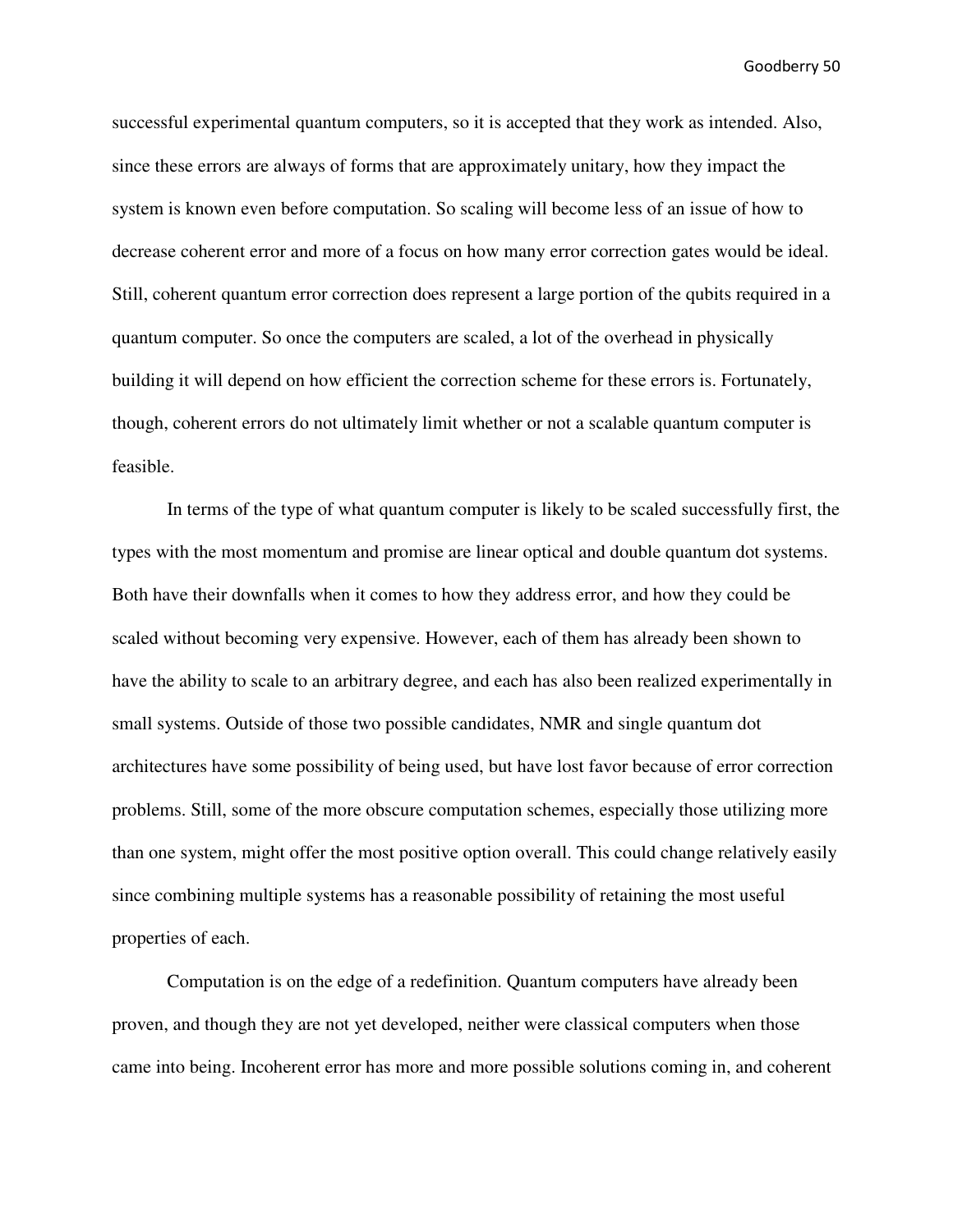errors are being discussed in terms of efficiency instead of whether or not they can be done at all. There have been many successes in creating computers that are truly quantum in nature, of such a variety that it is likely at least one is scalable. Most importantly, every one of the results shows that scaling is possible within reasonable restrictions, all of which can be realistically met. There is every reason to believe that useful, scalable quantum computers are feasible.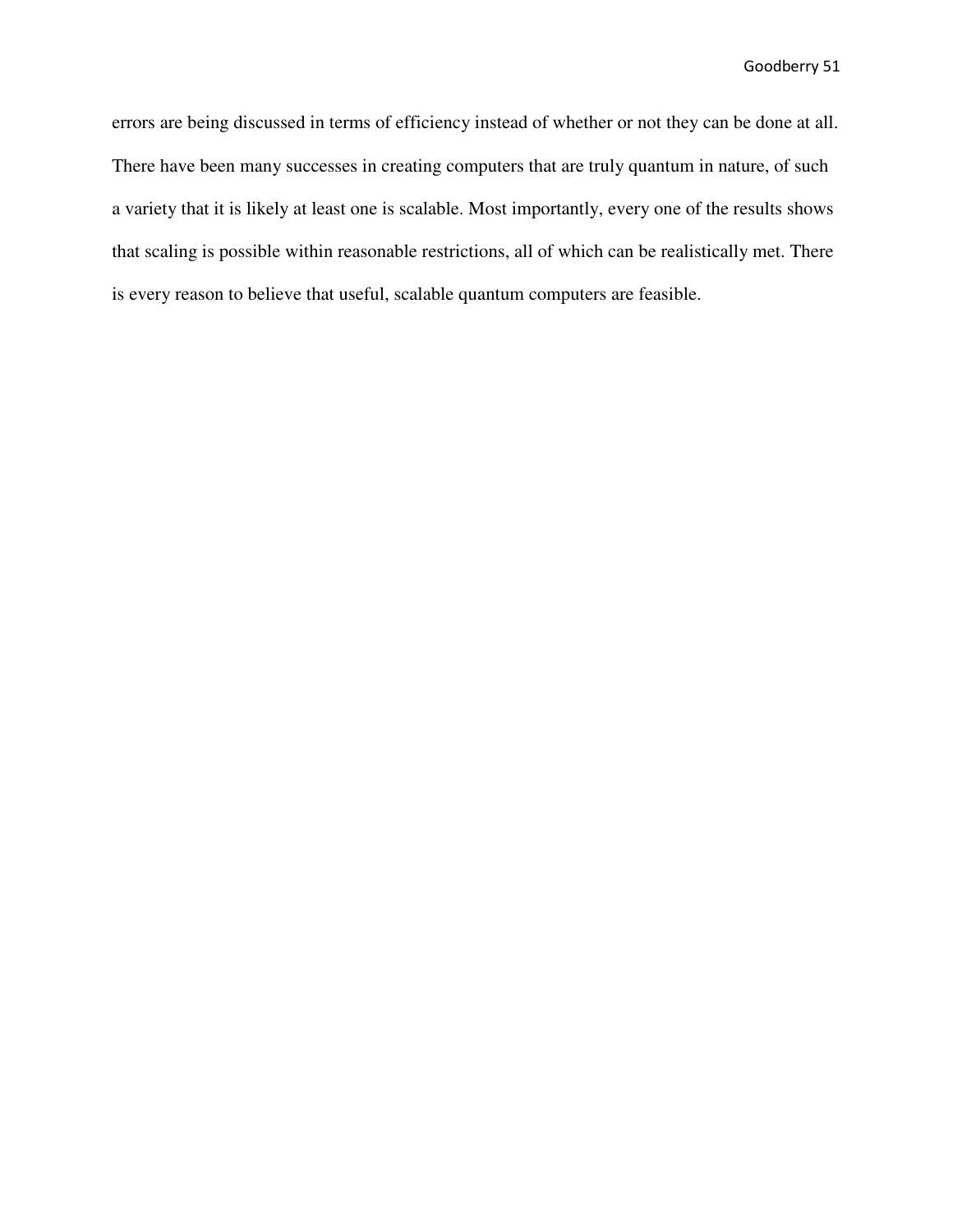#### Works Cited

- Alarcón, A. et al. "Computation of Many-Particle Quantum Trajectories with Exchange Interaction: Application to the Simulation of Nanoelectronic Devices." arxiv.org. 2 August 2014. Cornell University Library. 18 October 2014. http://arxiv.org/pdf/1408.0388.pdf
- Ashhab, S., J.R. Johansson, and Franco Nori. "Decoherence in a Scalable Adiabatic Quantum Computer." arxiv.org. 22 November 2006. Cornell University Library. 15 August 2014. http://arxiv.org/pdf/quant-ph/0608212.pdf
- Beals, T.R., J. Vala, and K.B. Whaley. "Scalability of Quantum Computation with Addressable Optical Lattices." arxiv.org. 11 April 2008. Cornell University Library. 12 July 2014. http://arxiv.org/pdf/0804.1971.pdf
- Burgarth, Daniel et al. "Scalable Quantum Computation via Local Control of Only Two Qubits." 29 June 2009. arxiv.org. Cornell University Library. 23 January 2014. http://arxiv.org/pdf/0905.3373.pdf
- Calderón, M. J., B. Koiller, and S. Das Sarma. "Single Electron Spin and its Coherence in Si Quantum Computer Architecture." arxiv.org. 19 May 2013. Cornell University Library. 11 October 2013. http://arxiv.org/pdf/cond-mat/0610089v1.pdf
- Choi, T. et al. "Optimal Quantum Control of Multi-Mode Couplings between Trapped Ion Qubits for Scalable Entanglement." arxiv.org. 8 January 2014. Cornell University Library. 15 October 2014. http://arxiv.org/pdf/1401.1575.pdf

Conrad, Vincent I., Andrew D. Greentree, and Lloyd C. L. Hollenberg. "Multiplexing Single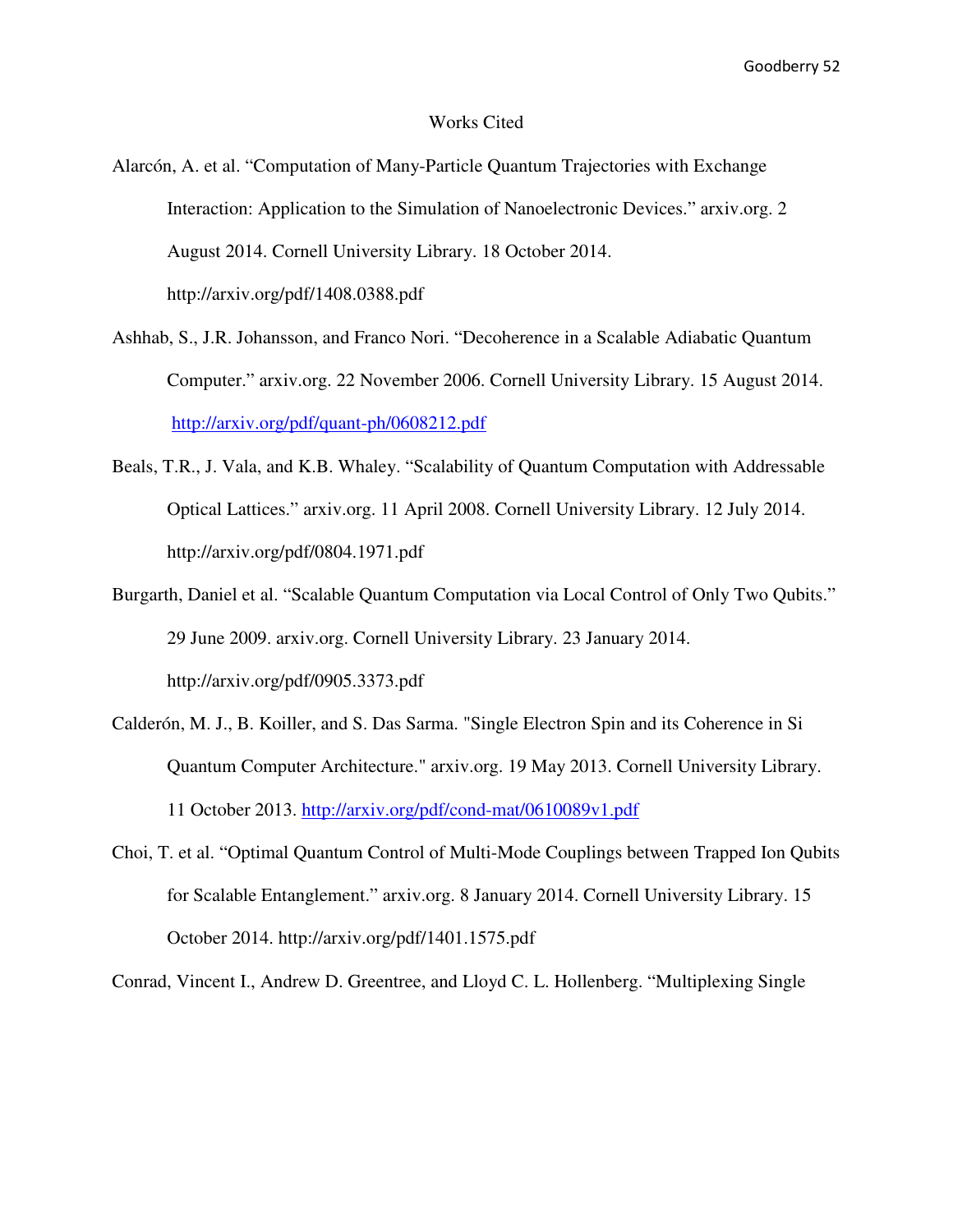Electron Transistors for Application in Scalable Solid-State Quantum Computing." arxiv.org. 6 February 2008. Cornell University Library. 20 October 2013. http://arxiv.org/pdf/cond-mat/0608652.pdf

- Coppersmith, S. N, Seungwon Lee, and Paul von Allmen. "Exchange in a Silicon-Based Quantum Dot Quantum Computer Architecture." arxiv.org. 25 August 2004. Cornell University Library. 20 October 2013. http://arxiv.org/pdf/cond-mat/0408542.pdf
- Cory, D. G. *et al*. "Ensemble Quantum Computing by NMR Spectroscopy." Proceedings of the National Academy of Sciences 94.5 (1997): 1634-639. Web.
- Das Sarma, S. and Rogerio de Sousa. "Electron Spin Coherence in Semiconductors: Considerations for a Spin-Based Solid State Quantum Computer Architecture." arxiv.org. 10 February 2003. Cornell University Library. 24 January 2014. http://arxiv.org/pdf/cond-mat/0203101.pdf
- Dunn, Michael J. et al. "Quantum Logic As Motivated By Quantum Computing." arxiv.org. 7 December 2004. Cornell University Library. 13 October 2013.

http://arxiv.org/pdf/math/0412144.pdf

- Dyakonov, M.I. "Revisiting the Hopes for Scalable Quantum Computation." arxiv.org. 5 November 2012. Cornell University Library. 25 October 2014. http://arxiv.org/pdf/1210.1782.pdf
- Economou, Sophia E. et al. "A Scalable Qubit Architecture Based on Holes in Quantum Dot Molecules." arxiv.org. 25 September 2012. Cornell University Library. http://arxiv.org/pdf/1209.5469.pdf
- Fowler, Austin G. "Time-optimal quantum computation." arxiv.org. 5 February 2013. Cornell University Library. 19 October 2013. http://arxiv.org/pdf/1210.4626.pdf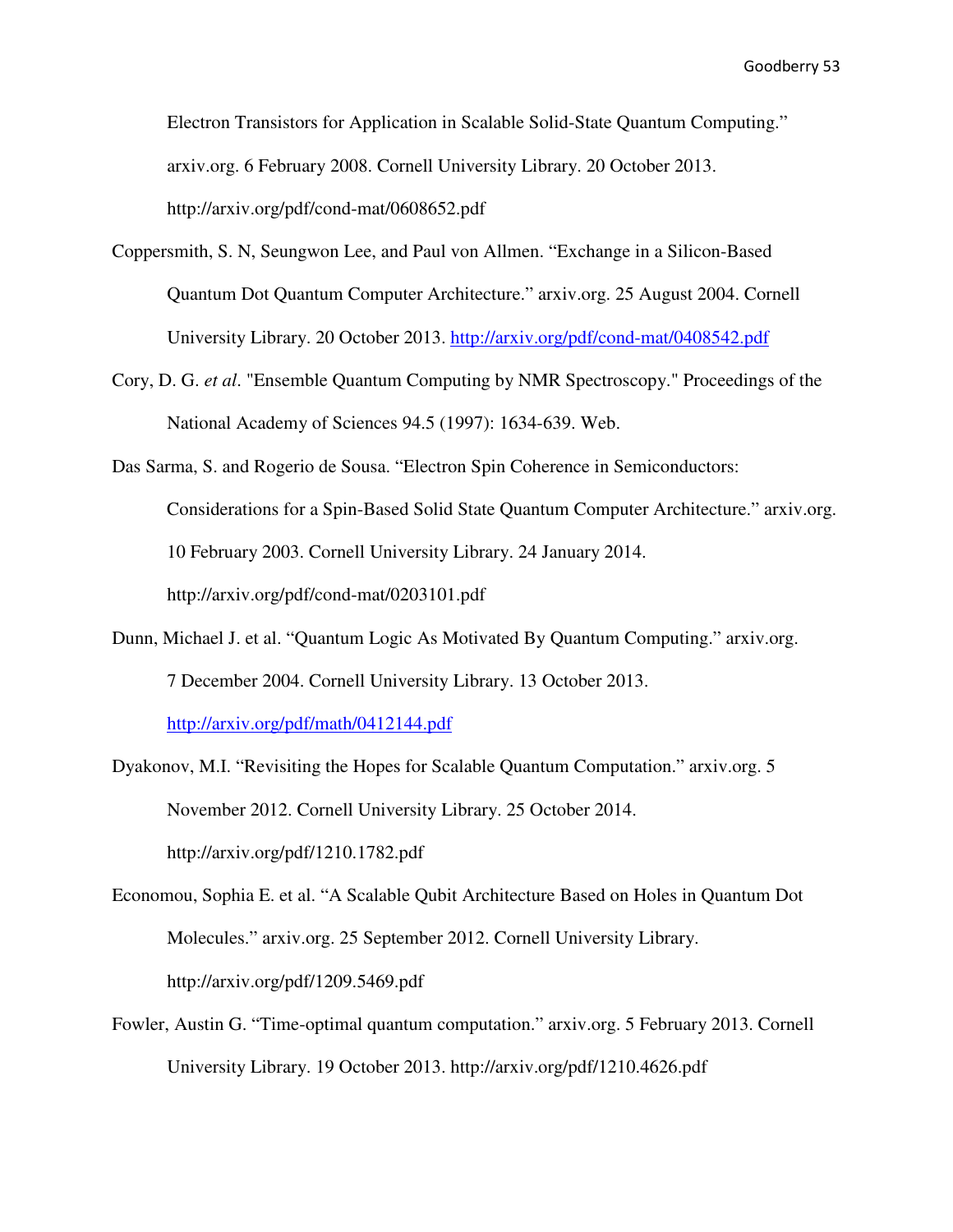García-Mata, I., K. M. Frahm, and D. L. Shepelyansky. "Shor's Factorization Algorithm with a Single Control Qubit and Imperfections." arxiv.org. 25 September 2008. Cornell University Library. 27 September 2013. http://arxiv.org/pdf/0809.4416v1.pdf

- Green, Alexander S. et al. "Quipper: A Scalable Quantum Programming Language." arxiv.org. 11 April 2013. Cornell University Library. 18 June 2014. http://arxiv.org/pdf/1304.3390.pdf
- Guo, H., L. Gui-Lu, and Y. Sun. "Effects of Imperfect Gate Operations in Shor's Prime Factorization Algorithm." arxiv.org. 4 April 2007. Cornell University Library. 27 September 2013. http://arxiv.org/pdf/0704.0516.pdf
- Hornibrook, J.M. *et al.* "Cryogenic Control Architecture for Large-Scale Quantum Computing." arxiv.org. 8 September 2014. Cornell University Library. 12 September 2014. http://arxiv.org/pdf/1409.2202v1.pdf
- Huang, W., and Zhaohui Wei. "Efficient One-Way Quantum Computations for Quantum Error Correction." arxiv.org. 18 August 2008. Cornell University Library. 30 October 2013. http://arxiv.org/pdf/0712.2295v2.pdf
- Jefferson, J.H. et al. "Two-Electron Quantum Dots as Scalable Qubits." arxiv.org. 4 September 2002. Cornell University Library. 16 April 2014. http://arxiv.org/pdf/quant-ph/0206075.pdf
- Khodjasteh, Kaveh, and Lorenza Viola. "Dynamically Error-Corrected Gates for Universal Quantum Computation." arxiv.org. 10 June 2013. Cornell University Library. 23 October 2013. http://arxiv.org/pdf/0810.0698.pdf

Kosut, Robert L., Alireza Shabani, and Daniel A. Lidar. "Robust Quantum Error Correction via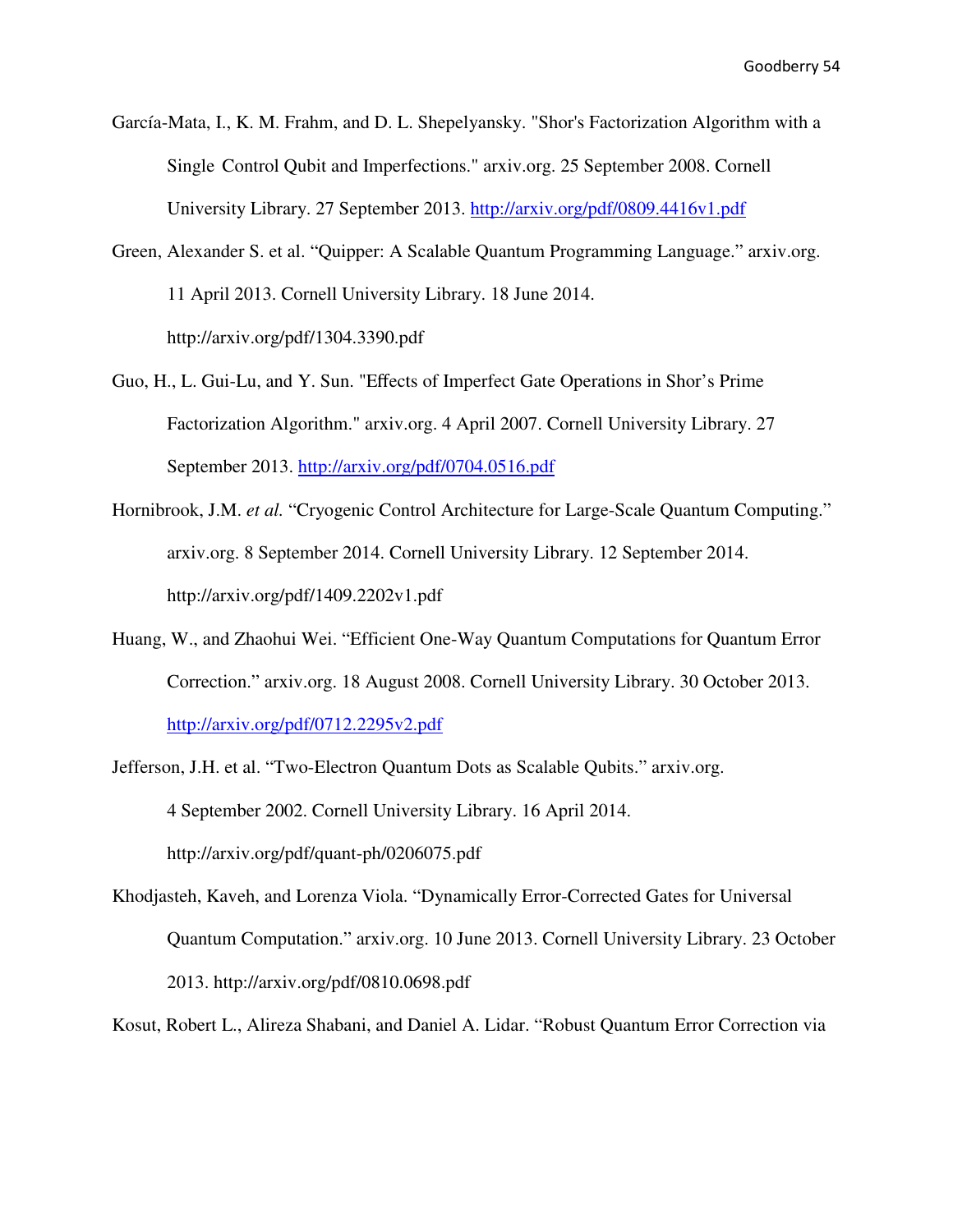Convex Optimization." arxiv.org. 18 September 2007. Cornell University Library. 30 October 2013. http://arxiv.org/pdf/quant-ph/0703274v2.pdf

- Kyaw, T.H. et al. "Scalable Quantum Random-Access Memory with Superconducting Circuits." arxiv.org. 23 April 2014. Cornell University Library. 19 August 2014. http://arxiv.org/pdf/1404.5778v1.pdf
- Lages, J. and D. Shepelyansky. "Suppression of Quantum Chaos in a Quantum Computer Hardware." arxiv.org. 14 October 2005. Cornell University Library. 16 October 2013. http://arxiv.org/pdf/cond-mat/0510392v1.pdf
- Lanyon, B.P., et al. "Experimental Demonstration of Shor's Algorithm with Quantum Entanglement." arxiv.org. 16 December 2007. Cornell University Library. 4 October 2013. http://arxiv.org/pdf/0705.1398.pdf
- Lu, C.Y. et al. "Demonstration of Shor's Quantum Factoring Algorithm Using Photonic Qubits." arxiv.org. 16 December 2007. Cornell University Library. 4 October 2013. http://arxiv.org/pdf/0705.1684.pdf
- Marshall, Kevin and Christian Weedbrook. "Device-Independent Quantum Cryptography for Continuous Variables." arxiv.org. 27 May 2014. Cornell University Library. 27 October 2014. http://arxiv.org/pdf/1405.6983.pdf
- Martín-López, Enrique et al. " Experimental Realisation of Shor's Quantum Factoring Algorithm Using Qubit Recycling." arxiv.org. 24 October 2012. Cornell University Library. 13 October 2013. http://arxiv.org/pdf/1111.4147.pdf
- Mor, Tal and Nadav Yoran. "Methods for Scalable Optical Quantum Computation." arxiv.org. 14 March 2006. Cornell University Library. 13 October 2013. http://arxiv.org/pdf/quant-ph/0603118.pdf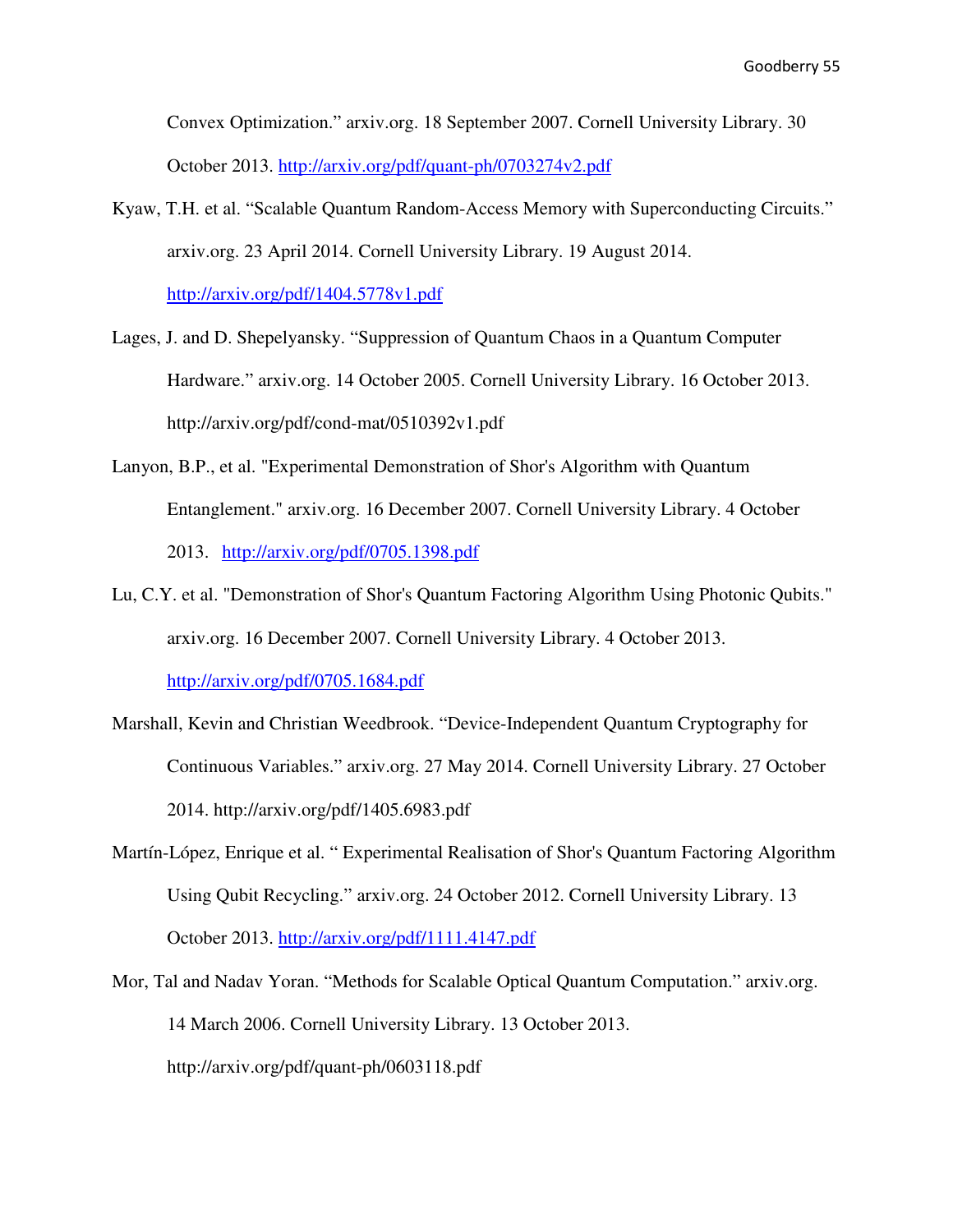O'Brien, Jeremy L. "Optical Quantum Computing." arxiv.org. 11 March 2008. Cornell University Library. 23 October 2013. http://arxiv.org/pdf/0803.1554.pdf

- O'Gorman, Joe et al. "A Silicon-Based Surface Code Computer." arxiv.org. 7 October 2014. Cornell University Library. 20 July 2014. http://arxiv.org/pdf/1406.5149.pdf
- Omkar, S., R. Srikanth, and Subhashish Banerjee. "Online Characterization of Quantum Dynamics using Quantum Error Correction." arxiv.org. 5 May 2014. Cornell University Library. 18 October 2014. http://arxiv.org/pdf/1405.0964.pdf
- Petta, J.R. et al. "Coherent Manipulation of Coupled Electron Spins in Semiconductor Quantum Dots." sciencemag.org. 30 September 2005. Science. 19 October 2013.

http://pettagroup.princeton.edu/publications/2005/Science\_309\_2180\_2005.pdf

Pla, Jarryd J. et al. "A Single-Atom Electron Spin Qubit in Silicon." arxiv.org. 20 May 2013. Cornell University Library. 5 August 2014.

http://arxiv.org/ftp/arxiv/papers/1305/1305.4481.pdf

- Pudenz, Kristen L. et al. "Error Corrected Quantum Annealing with Hundreds of Qubits." arxiv.org. 31 July 2013. Cornell University Library. 12 July 2014. http://arxiv.org/pdf/1307.8190.pdf
- Qu, Ri et al. "New Approach to Quantum Error Correction." arxiv.org. 24 April 2014. Cornell University Library. 9 September 2014.

http://arxiv.org/ftp/arxiv/papers/1401/1401.0456.pdf

Reichardt, Ben W., and Lov K. Grover. "Quantum Error Correction of Systematic Errors Using a Quantum Search Framework." arxiv.org. 28 June 2005. Cornell University Library. 30 October 2013. http://arxiv.org/pdf/quant-ph/0506242.pdf

Sau, Jay D., Sumanta Tewari, and S. Das Sarma. "Universal Quantum Computation in a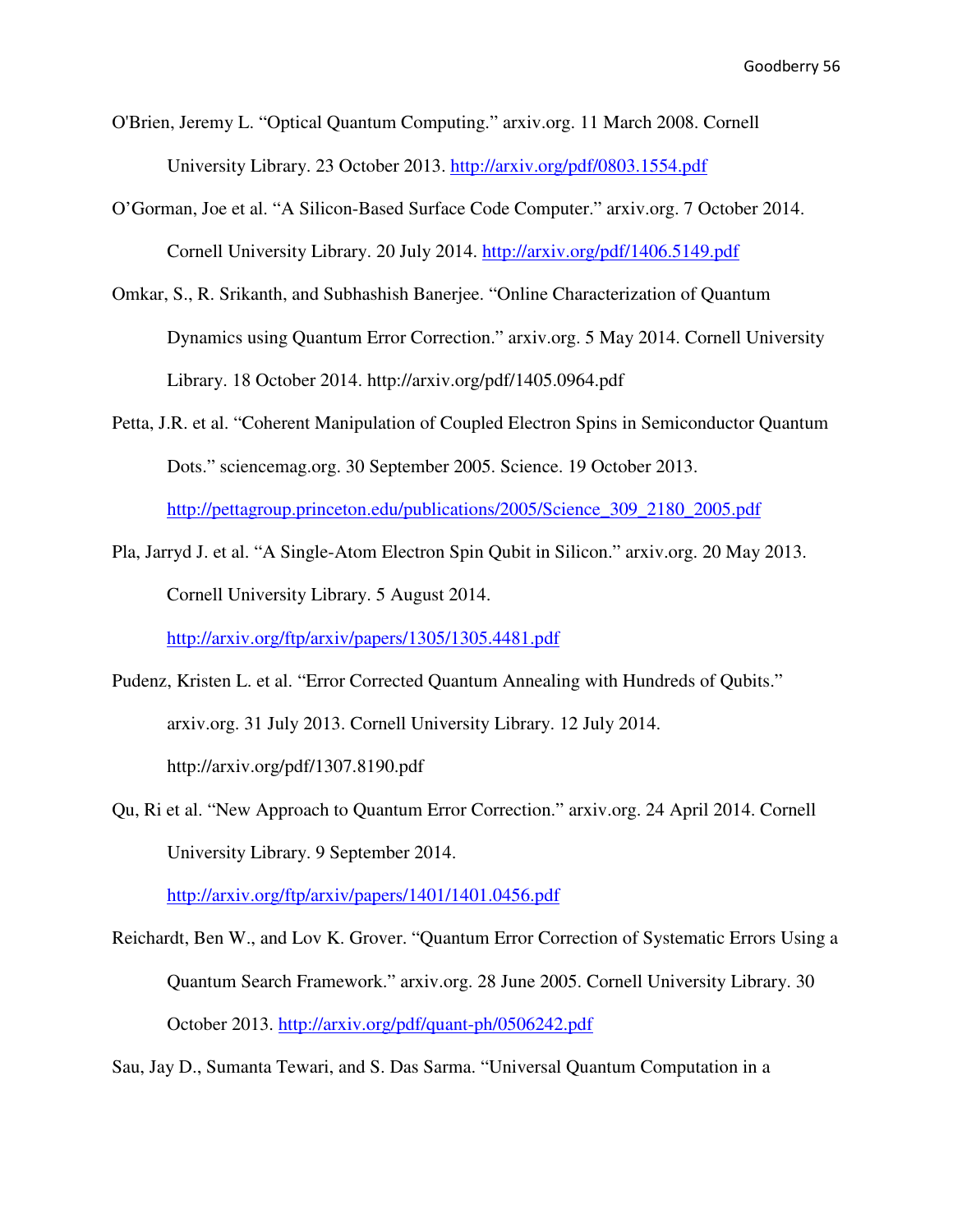Semiconductor Quantum Wire Network." arxiv.org. 24 November 2010. Cornell University Library. 23 October 2013. http://arxiv.org/pdf/1007.4204.pdf

Shankar, Ravi, Swathi S. Hegde, and T.S. Mahesh. "Quantum Simulations of a Particle in One- Dimensional Potentials Using NMR." arxiv.org. 12 July 2013. Cornell University Library. 8 June 2014. http://arxiv.org/pdf/1307.3318v1.pdf

Sornborger, Andrew T. "Quantum Simulation of Tunneling in Small Systems." arxiv.org. 7 February 2012. Cornell University Library. 20 October 2013. http://arxiv.org/pdf/1202.1536.pdf

- Uskov, Dmitry B. et al. "Maximal Success Probabilities of Linear-Optical Quantum Gates." arxiv.org. 22 November 2008. Cornell University Library. 23 October 2013. http://arxiv.org/pdf/0808.1926.pdf
- Vandersypen, Lieven M.K. et al. "Experimental Realization of Shor's Quantum Factoring Algorithm Using Nuclear Magnetic Resonance." arxiv.org. 30 December 2001. Cornell University Library. 6 July 2014. http://arxiv.org/pdf/quant-ph/0112176v1.pdf
- Veldhorst, M. et al. "An Addressable Quantum Dot Qubit with Fault-Tolerant Control Fidelity." arxiv.org. 8 July 2014. Cornell University Library. 8 June 2014. http://arxiv.org/pdf/1407.1950.pdf
- Waldherr, G., et al. "Quantum Error Correction in a Solid-State Hybrid Spin Register." arxiv.org. 30 September 2013. Cornell University Library. 27 October 2013. http://arxiv.org/pdf/1309.6424v2.pdf
- Wang, Hefeng, Cui-Ping Yang, and Franco Nori. "Robust and Scalable Optical One-Way Quantum Computation." arxiv.org. 27 May 2010. http://arxiv.org/pdf/0912.4016.pdf

Wei, Hai-Rui and Fu-Guo Deng. "Scalable Photonic Quantum Computing Assisted by Quantum-